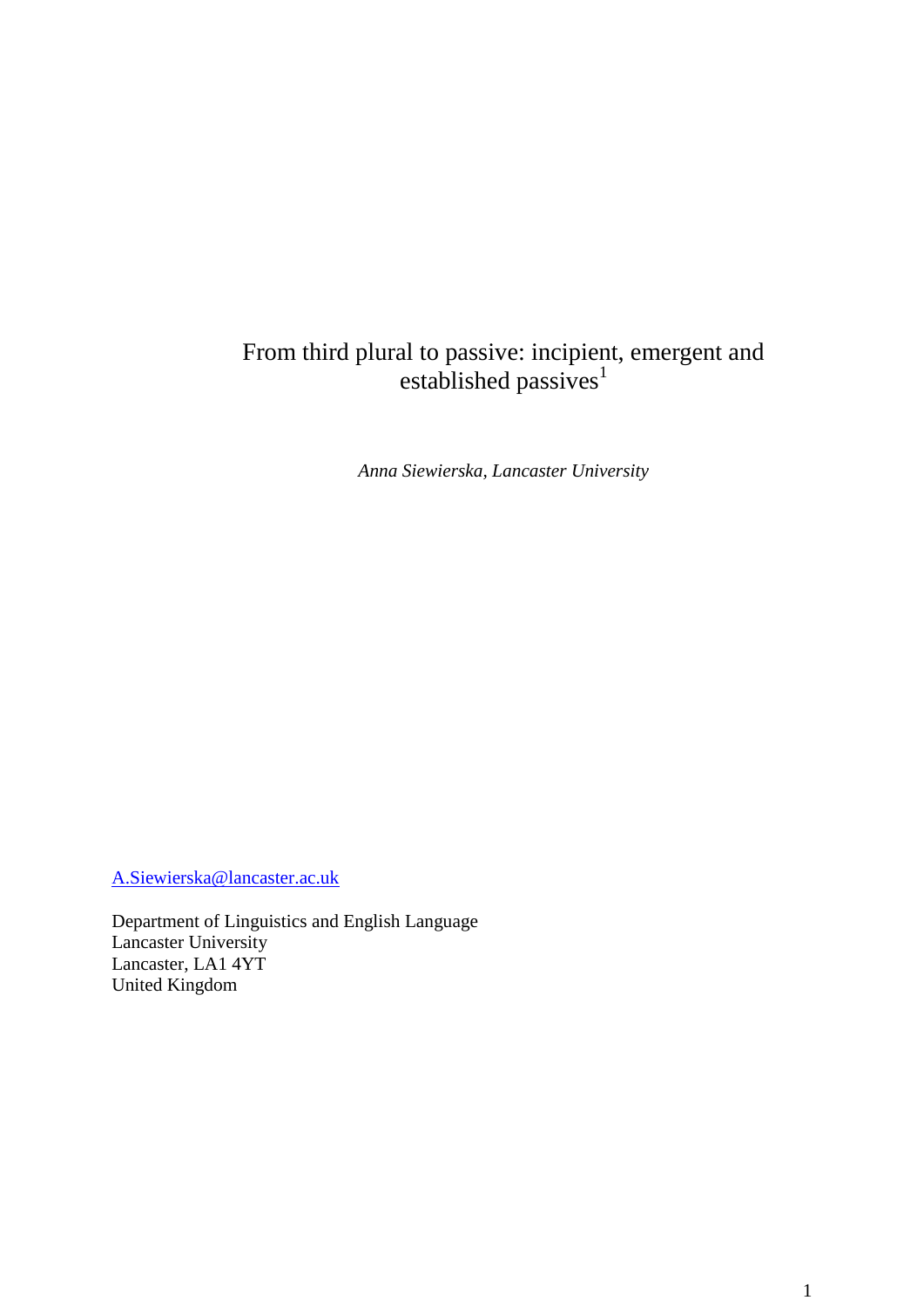## 1. Introduction

In comparison to the extensive literature on the synchronic properties of passives and the cross-linguistic variation that they exhibit, the sources of passive constructions have received relatively little attention. Consequently many questions pertaining to the developmental pathways of passives still remain open. Chief among them is the extent to which the crosslinguistic variation manifested among passives is attributable to the specificities of their source constructions. It is generally assumed that some properties of source constructions are likely to be lost early, others may persist longer and yet others may even be retained in well established passives. However little is known about the nature of the respective properties and the extent to which they are tied to a given type of source construction. Only an investigation of the developmental stages of passives stemming from different source constructions can throw light on the issue. As documented in particular by Haspelmath (1990, 1994) and Givón & Ranch (2006), the source constructions of passives are numerous and varied. They include: adjectival stative (resultative) constructions, serial verb constructions, causative/reflexive/middle constructions, nominalizations, zero anaphora, inverse constructions, ergative constructions and impersonal subject constructions. This paper will focus on the last of these, specifically on a subtype of impersonal subject constructions, namely third person plural impersonals (3pl IMPs).

 $\mathfrak{D}$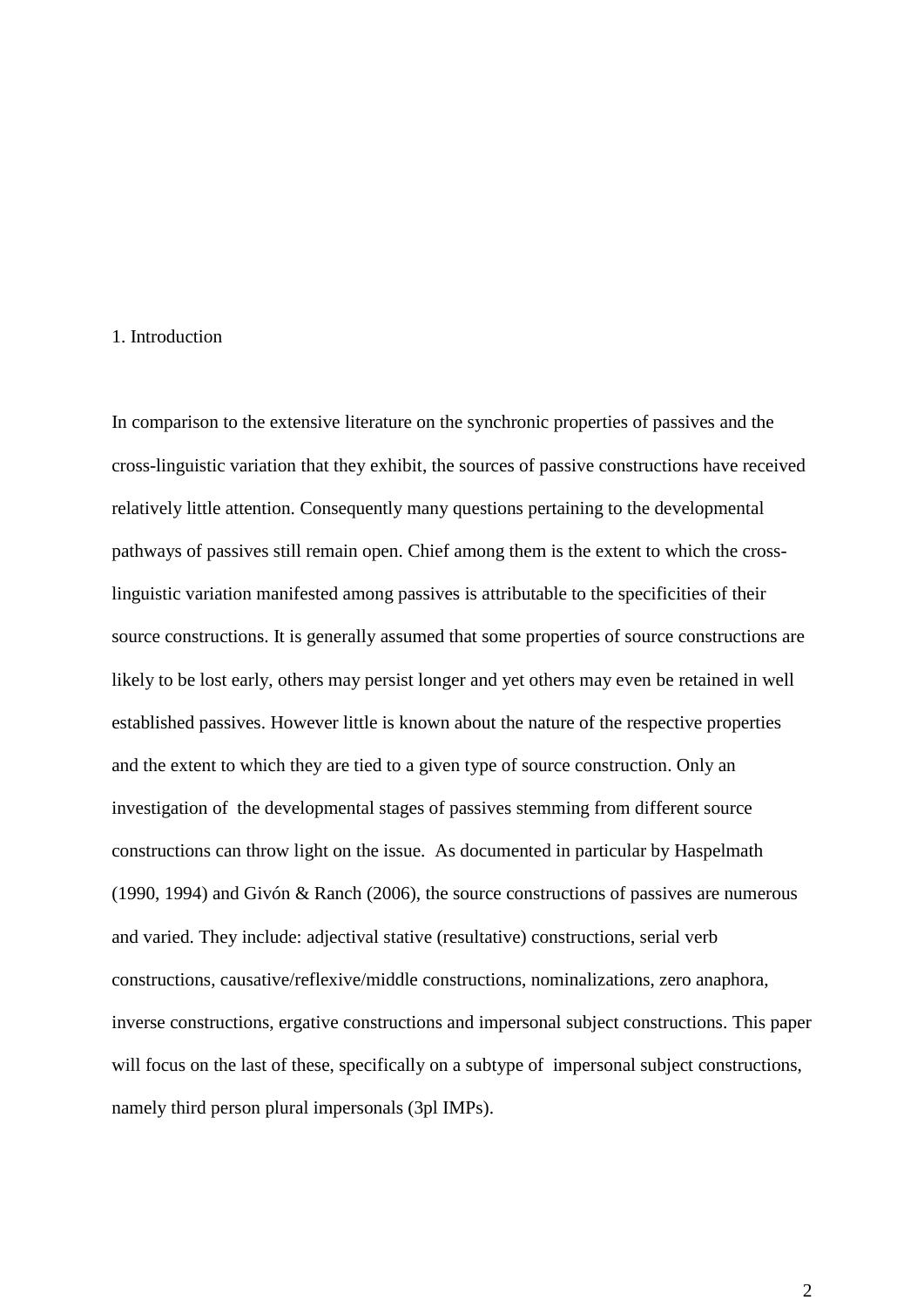3pl IMPs are constructions with a non-referential third person plural pronominal subject such as the English *they* in (1) or the verbal inflection in the Polish (2a).

(1) a. They shoot horses, don"t they?

b. They say there's dragons guardin' the highsecurity vaults.

(2) a. W niedziele nie przynoszą poczty.<sup>2</sup> on Sunday not bring:3PL mail "(There is) no mail on Sunday's."

They are considered to be impersonal under the functional, agent defocusing view of impersonality which associates defocusing of an agent with loss of subject status and/or lack of full referentiality.<sup>3</sup> The non-referential subject of 3pl IMPs is typically interpreted as involving some human collective, for instance, people in general in (1a,b) or people employed by the postal service in (2a) or some other loosely specified set of individuals though crucially, excluding the speaker and addressee. The exclusion of the speaker and addressee from the range of humans encompassed by the nonreferential subject is what primarily differentiates 3pl IMPs from other impersonal constructions which express a nonreferential human subject such as those realized by either a pronominalized noun (e.g. *man* in German, *on* in French, *an*/*a* in Hausa) or an actual person form (e.g. 1pl or 2sg). Formally 3pl IMPs are nearly identical to constructions with a third person plural pronominal as subject. Nonetheless, they can be differentiated from the latter in two respects. First of all, the third person plural in the 3pl IMP lacks an overt antecedent in the preceding discourse while third person pronominal subjects are normally anaphoric. And secondly, the form of the third plural is typically a phonologically or morpho-phonologically reduced form as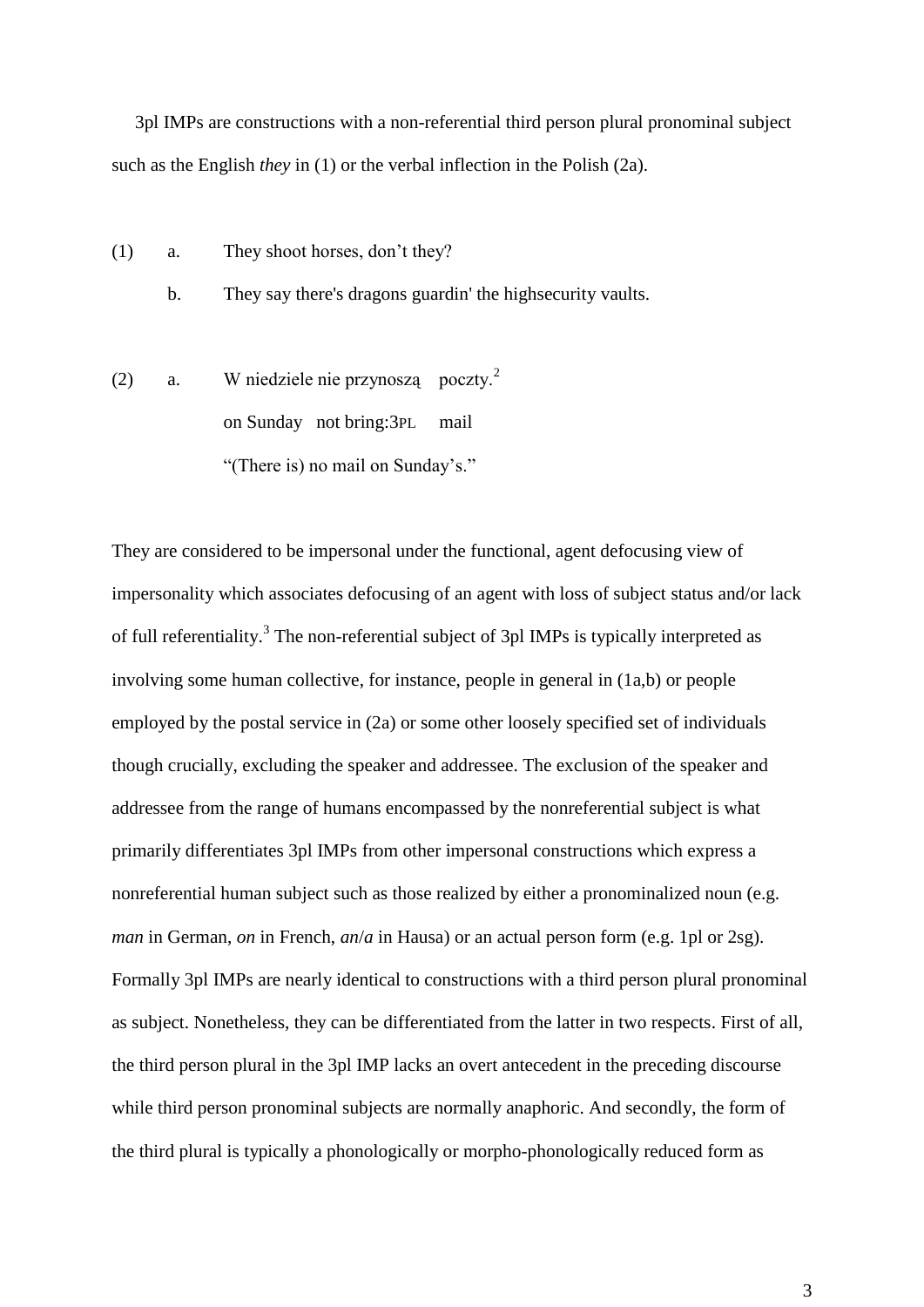opposed to a full form. The use of a non-reduced form instead of or in addition to a reduced one generally leads to the disappearance of the impersonal reading and the emergence of a straight forward anaphoric interpretation. Note the contrast in Polish between (2a), presented earlier, in which the 3pl is indicated solely by the inflection on the verb as opposed to (2b) in which an independent pronoun is used in addition to the verbal person marking.

(2) b. W niedziele oni nie przynoszą poczty. on Sunday they not bring:3PL mail "They (anaphoric) do not bring the post on Sunday"s."

 In languages which lack passives, 3pl IMPs are widely used as translations of the passive of European languages, as in the following sentences from the translation of the Bible into the Eastern Grassfields Bantu language Limbum (3).

(3) Limbum (Nforgwei 2004: 278)

- a. A fa rlii muu ene jisos 3PL give name child that Jesus "He was named Jesus/They named him Jesus."
- b. A lor Jisos a vu agho mbo 3PL take Jesus 3PL:INDEF come with there "Jesus was led before them/ They led Jesus before them."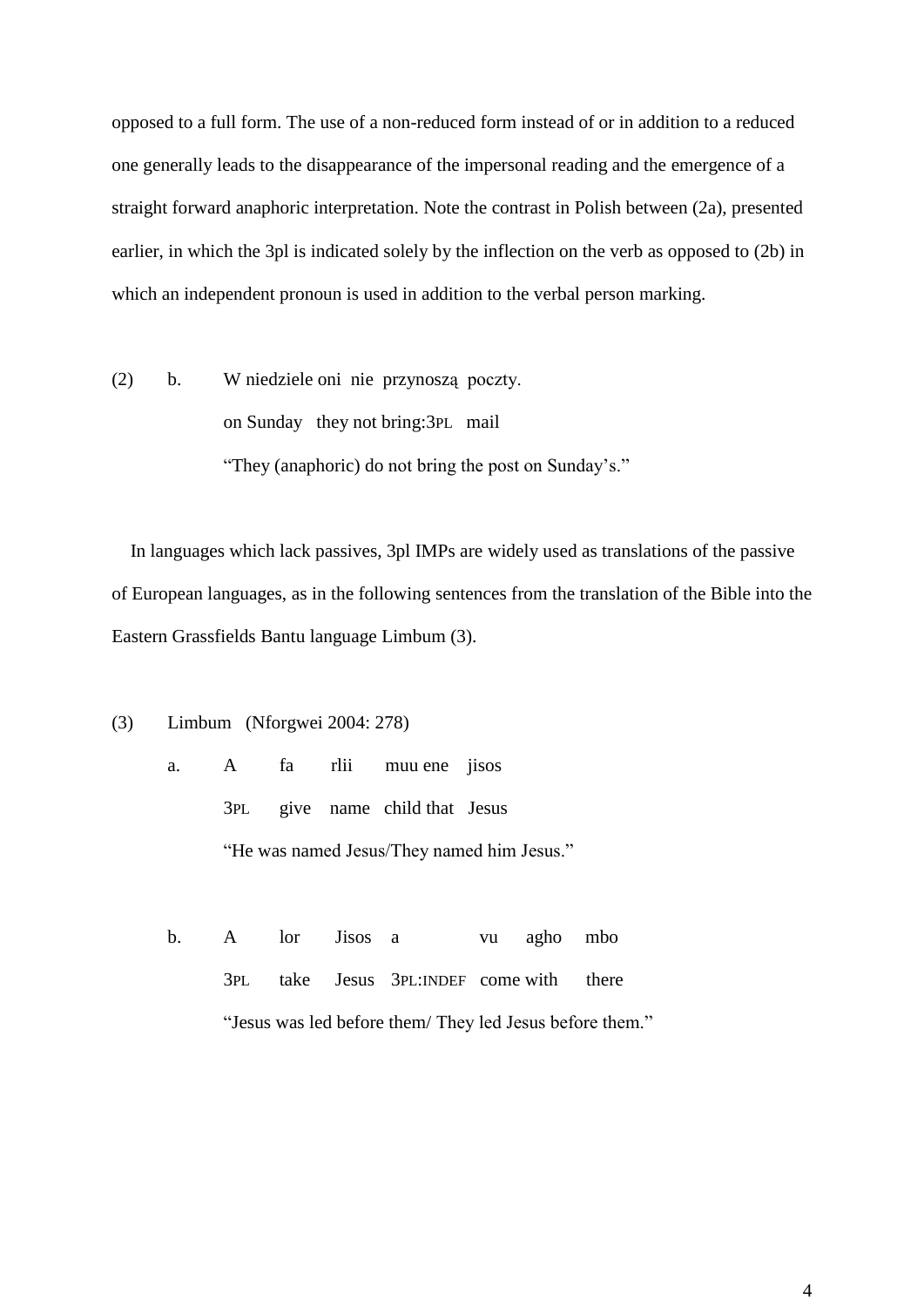Even in languages which do have passives, 3pl IMPs are often used as substitutes or alternatives to the passive, particularly in speech. Note the following from the first volume of Harry Potter (Rowling 1997:71).

(4) "Well, there you are, boy. Platform nine -- platform ten. Your platform should be somewhere in the middle, but they don't seem to have built it yet, do they?"

In the light of the above, it is not surprising that 3pl IMPs are frequently cited as sources of actual passives. What is interesting though is that all the cases in point mentioned regularly in the typological and grammaticalization literature are confined to only two language groups: Nilotic (e.g. Greenberg 1959; Heine & Reh 1984:99; Heine & Claudi 1986:81; Heine & Kuteva 2002:236-7; Payne et al. 1994) and Bantu (e.g. Givón 1976:180; 1979:118, 21; 1990; Haspelmath 1990:49-50; Fleish 2005; Givón & Kawasha 2006; Kawasha 2007). In the relevant Nilotic languages the passive marker is seen to be diachronically but no longer synchronically related to the 3pl subject marker.<sup>4</sup> This is illustrated in  $(5)$  on the basis of Maa in which we see that the person prefix cross-referencing the 3pl subject *inkíshu* "cows" in (5a) is  $\ell \in \mathcal{E}$ , while the passive suffix in (5b) is  $\ell i$ .

- (5) Maa (Payne et al. 1994:301)
	- a. ɛ-tɔ-dʊa in-kíshu ɛn-k -ɛráy 3-PFV-see PL-cows:NOM F:SG-child:ACC "The cows saw the child."

b. e-y-tót-i in- kíshú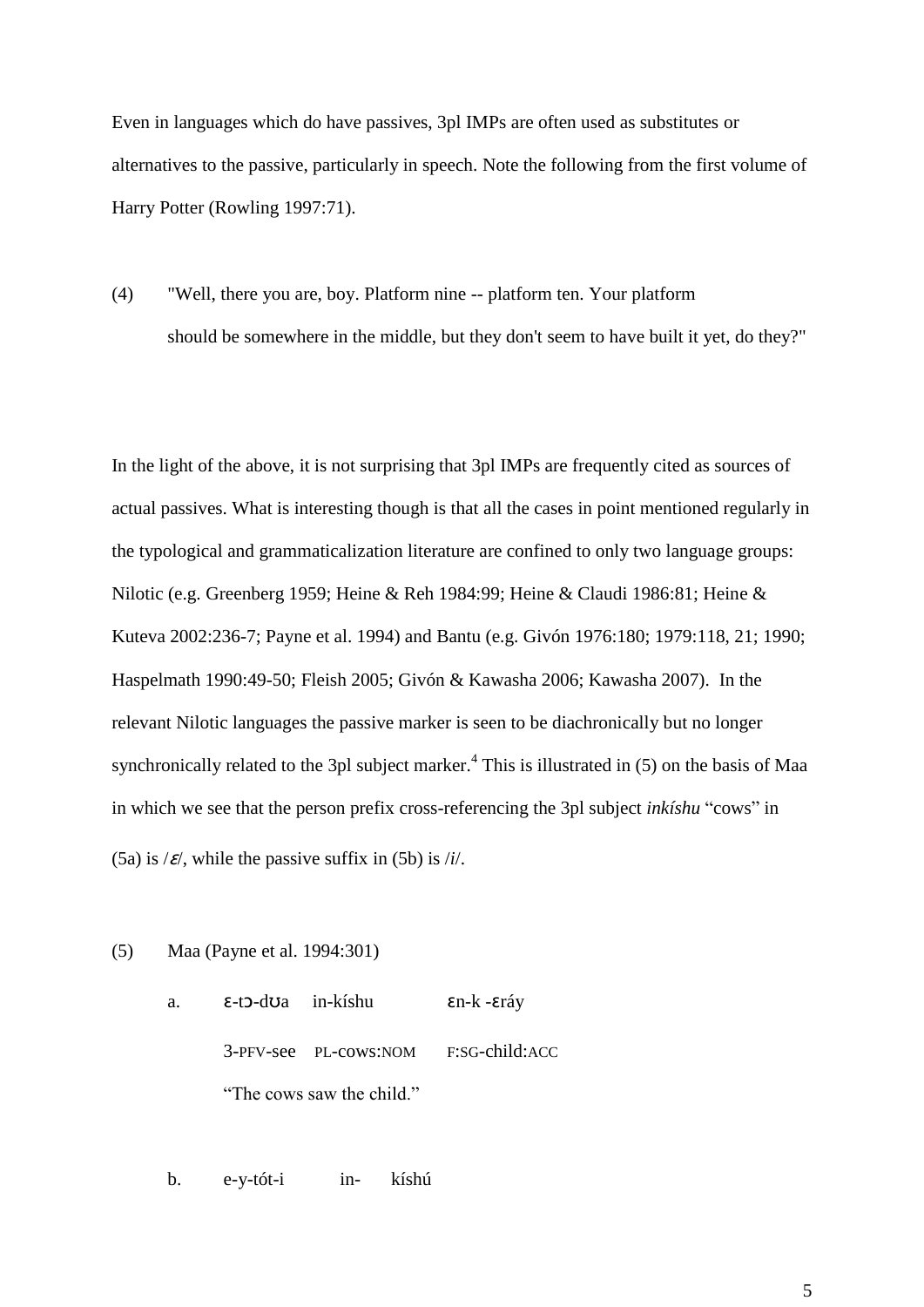3-II-feed-PASS F:PL-cows:ACC

"The cows will be fed."

In Bantu, on the other hand, the relevant passive markers are still synchronically the class markers for plural humans, as shown in (6) on the basis of Kimbundu.

#### (6) Kimbundu (Givón 1976:180)

- a. a- mu- mono 3PL 3SG saw "They saw him."
- b. Nzua a- mu- mono kwa meme Nzua PASS- 3SG saw by me "Nzua was seen by me."

 The cases of 3pl-to passive reanalysis in Nilotic and Bantu are intriguing for two reasons. The first relates to the fact that all the instances in question are of so-called impersonal or non-promotional passives, i.e. passives where the patient is not promoted to subject but continues to display object properties. This is reflected in (5b) by the accusative as opposed to nominative case marking of *inkíshú* "cows". It is not so clear in (6b) due to the absence of case marking in Kimbundu. However, the person prefix *mu*- on the verb identifies the patient *Nzua* as an object. Moreover, Givón & Ranch (2006) are quite explicit in their treatment of the Kimbundu passive as non-promotional.<sup>5</sup> Given the non-promotional nature of these passives the question arises whether this is simply incidental or whether passives originating from 3pl IMPs, as opposed to those originating from other impersonal constructions, for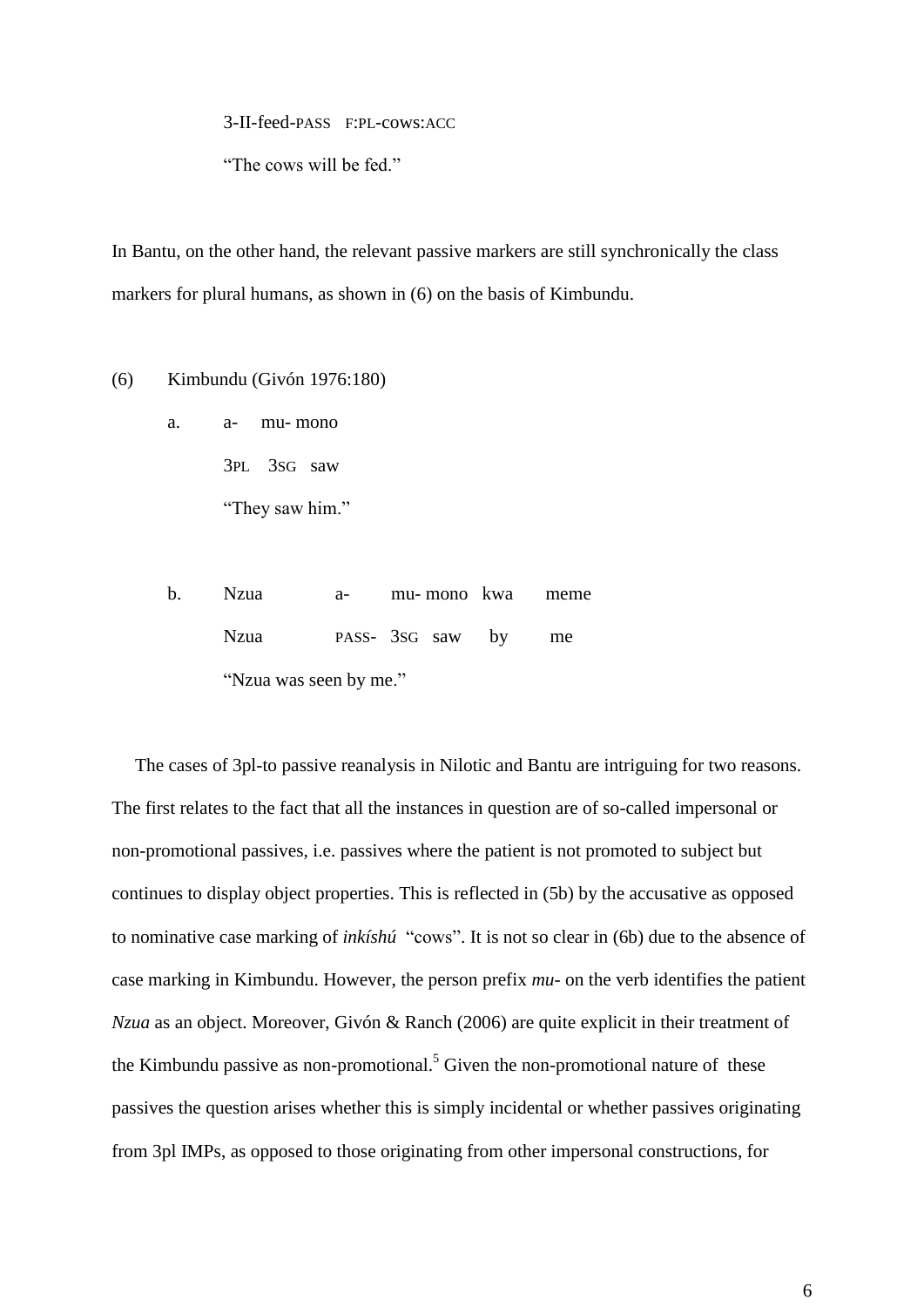instance reflexive or participial ones, tend not to develop into promotional passives?<sup>6</sup> The second point of interest with respect to the passives originating from 3pl IMPs in Nilotic and Bantu concerns the apparent rarity of the phenomenon. My investigation of the literature has identified little more than a handful of potential cases of such reanalysis from outside Nilotic and Bantu. Yet the 3pl IMP construction is in itself highly frequent cross-linguistically. Examples of 3pl IMPs can be found in most branches of Indo-European, in Finno-Ugric, Altaic, Dravidian, Basque, in the Semitic and Cushitic branches of Afro-Asiatic, in the Sudanic, Surmic and Nilotic branches of Nilo-Saharan, in the Bantu and Atlantic branches of Niger-Congo, in various Oceanic languages, the languages of Australia and New Guinea and those of the Americas (see Siewierska 2008). Is thus the rarity of 3pl IMP-to- passive reanalysis just a knowledge gap or must there be factors conducive for a 3pl IMP to undergo such reanalysis which are not often encountered?

 The present paper will explore in some detail both of the above points, the extent to which 3pl IMPs develop into canonical passive constructions and the reason why 3pl IMPs, as opposed to other impersonal constructions, appear to be such an uncommon source of passives. The discussion will be structured as follows. In section 2 I will consider the structural changes required in a 3pl IMP-to-passive reanalysis and the diachronic scenarios that have been posited to capture them. Then in section 3 I will confront the posited diachronic scenarios with the cross-linguistically attested cases of reanalysis concentrating on how closely the latter approximate the passive canon. I will be especially concerned with the relationship between the overt expression of the passive agent and the subjectivization of the patient and the structural properties which are most conducive to the formation of a fully fledged passive. Having established some of the structural prerequisites for the development of a promotional passive from a 3pl IMP, in section 4 I will take a closer look at the semantics of 3pl IMPs to see whether they too may display properties which make them more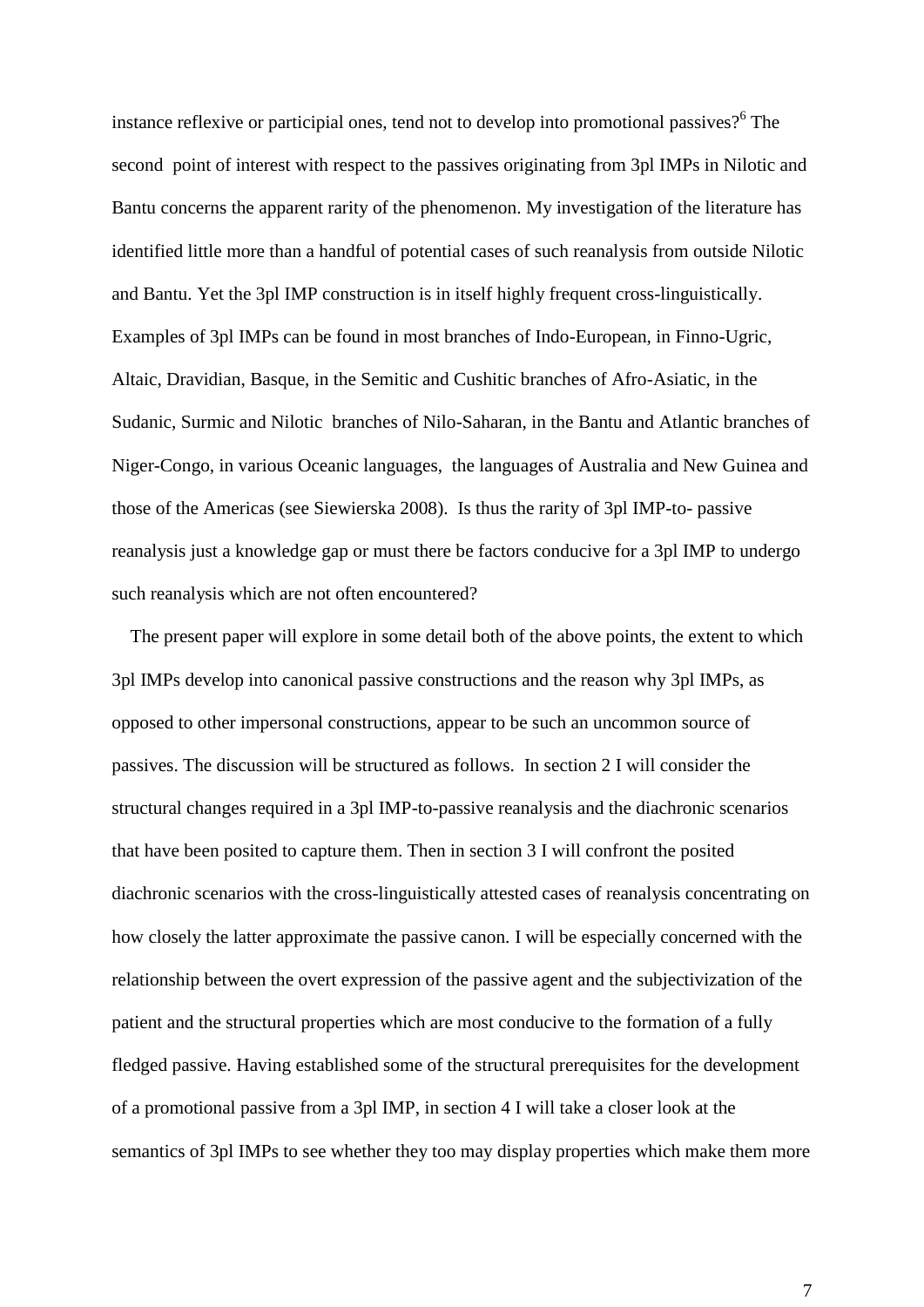or less likely candidates for a reanalysis as a passive. Section 5 will offer some concluding remarks.

#### 2. Outlining the diachronic pathway

The degree of grammaticalization of a given construction can be appreciated on the basis of the distance that it has traversed from the postulated source construction and the distance that it yet has to breach if it were to evolve into a canonical instance of what may be interpreted to be the target construction. Therefore in order to be in a position to assess how far a construction has progressed along the 3pl-to-passive road we must review how 3pl IMPs differ from passives.

### 2.1 3pl IMPs vs. passives: the differences

Determining the differences between 3pl IMPs and passives is somewhat easier said than done since, on the one hand, we know relatively little about the typology of 3pl IMP constructions (but see e.g. Siewierska & Papastahthi 2008) and, on the other hand, the variation among passives makes it difficult to identify the properties of one subtype as representative of passives per se. We must therefore proceed with a somewhat simplified view of both constructions. I will take as my point of reference for the passive what many scholars consider to be a canonical passive, i.e. a promotional passive with an overt agent. I will assume that the canonical passive has the characteristics listed by Dixon & Aikhenvald (2000:4) in (7).

(7) i) applies to an underlying transitive  $\&$  derives an intransitive;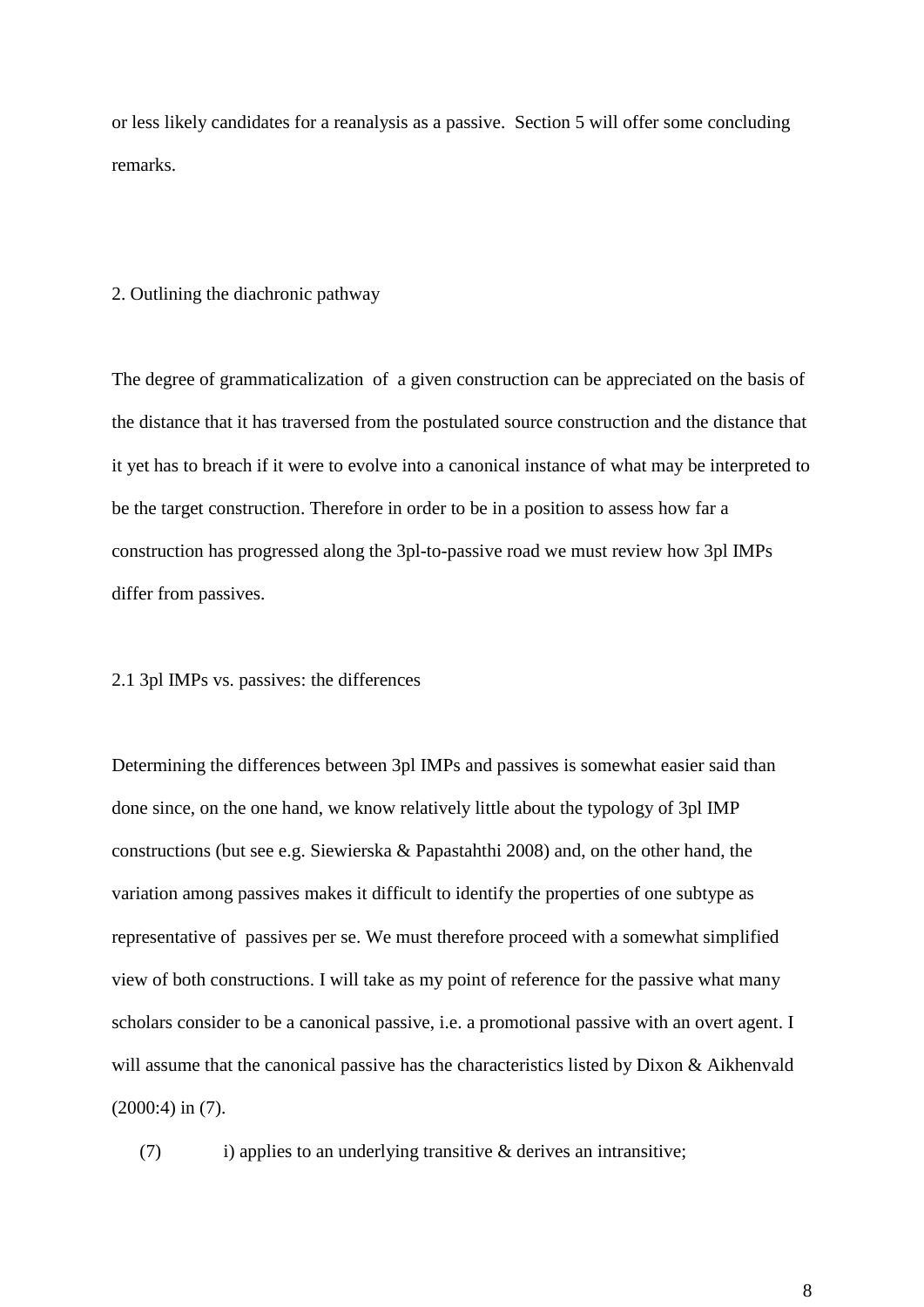ii) underlying O becomes S;

iii) underlying A goes into peripheral function being marked by a non-core case, adposition, etc, the argument can be omitted but there is always the option of including it;

iv) there is some explicit formal marking generally by verbal affix or periphrastic verbal construction.

I will assume a canonical 3pl IMP to be a simple active clause with a third person plural subject corresponding to an unspecified human collective which has no antecedent in the preceding discourse.

 The differences between 3pl IMPs and passives that have been observed in the literature pertain to several dimensions: semantics, pragmatics, morphosyntax, information structure, text-type, register and medium. Here, however, we will concentrate only on the differences in argument structure, the semantic role of the subject, the referential properties of the agent and the nature of the verb.

 With respect to argument structure, both 3pl IMPs and passives are seen to have an effect on the same argument, namely the highest ranking argument on the semantic role hierarchy associated with a given predicate, which for ease of reference I will refer to as the agent.<sup>7</sup> In the case of 3pl IMPs, like in many other impersonal constructions, this agentive argument is seen to be suppressed in the sense of Blevins (2003) whereas in passives, it is seen to have been deleted (from the syntax though not from the semantics). That 3pl IMPs evince only argument suppression as opposed to reduction is reflected by the fact that they behave like clauses with a syntactic agentive subject. Thus, for example, we see in (8a) from Polish that the suppressed subject of a 3pl IMP can bind a pronominal element such as reflexive.

(8) Polish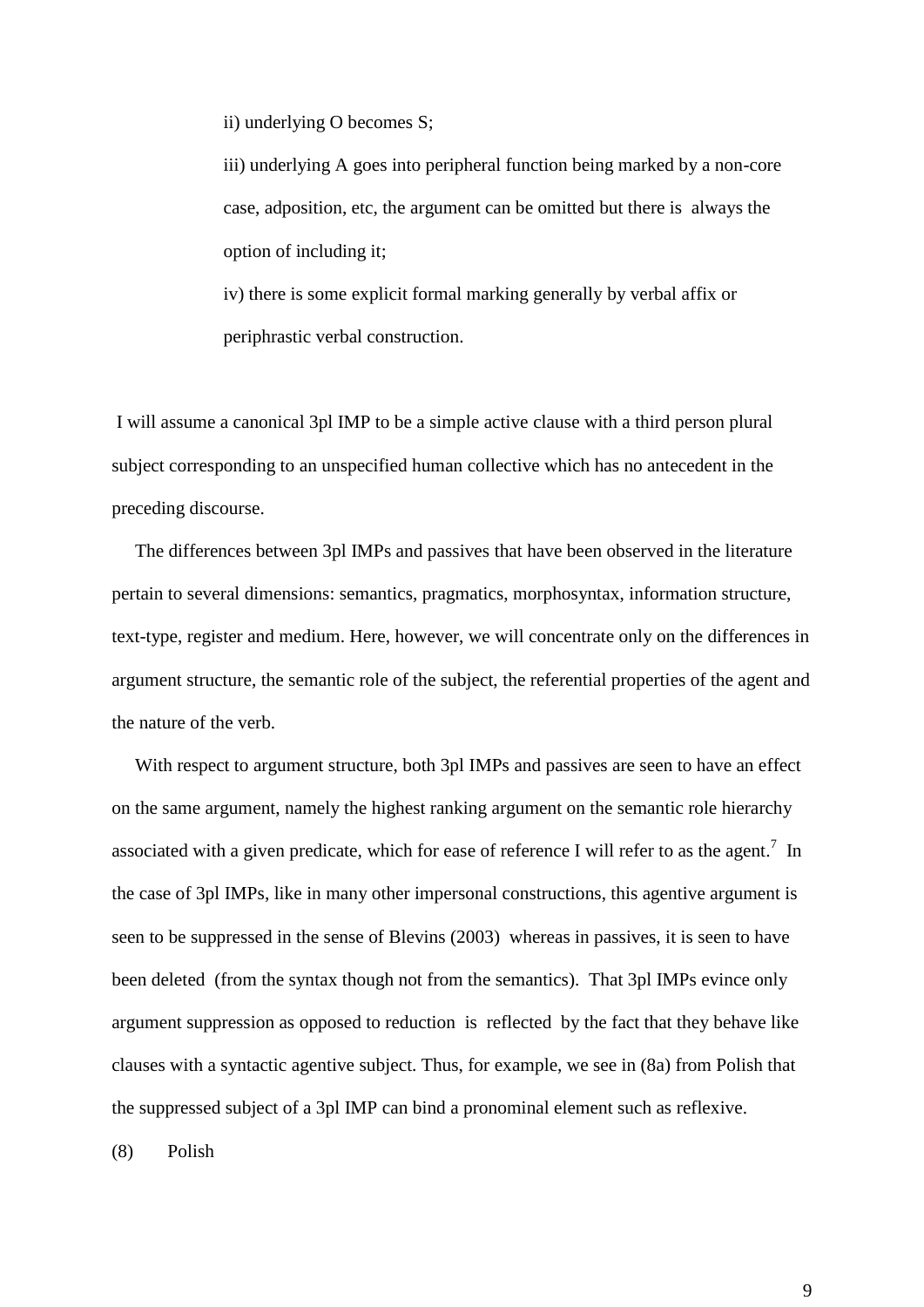- a. W Angli kochają zwierzęta bardziej niz swoje dzieci. in England love:3PL animals:ACC more than their children "In England they<sub>i</sub> love animals<sub>i</sub> more than their<sub>i i</sub> children."
- b. \*W Angli zwierzęta są kochane bardziej niz swoje dzieci. In England animals:NOM are loved:PASS.PART more than REFL children "In England animals<sub>i</sub> are loved more than their children."

Note that unlike in the English translation of (8a), in Polish there is no ambiguity with respect to the antecedent of the reflexive *swoje*; it can only be coreferential with the 3pl. Significantly, as shown in (8b), the covert agent of a passive construction cannot bind a reflexive in Polish. Nor can it control explicit coreference in English.

 In relation to the semantic role of the subject, as stated above, the subject of 3pl IMPs is the agent, while the subject of passives (if there is one) is precisely not the agent, which is demoted, but rather the second highest ranking semantic role associated with a given predicate. For convenience I will refer to the semantic role of the passive subject as the patient.

 As for the referential properties of the agent in the two constructions, in 3pl IMPs the agent is an unspecified or only loosely specified human collective expressed by the 3pl subject form, free or bound. The agent of what may be considered to be a canonical passive, by contrast, is not restricted with respect to its referential or semantic properties; it may refer to a definite, specific or unspecified individual or group of individuals, it may be animate or inanimate, human or non human and, though less common, even correspond to the speech act participants. Further it may be covert or expressed overtly, typically as an adjunct.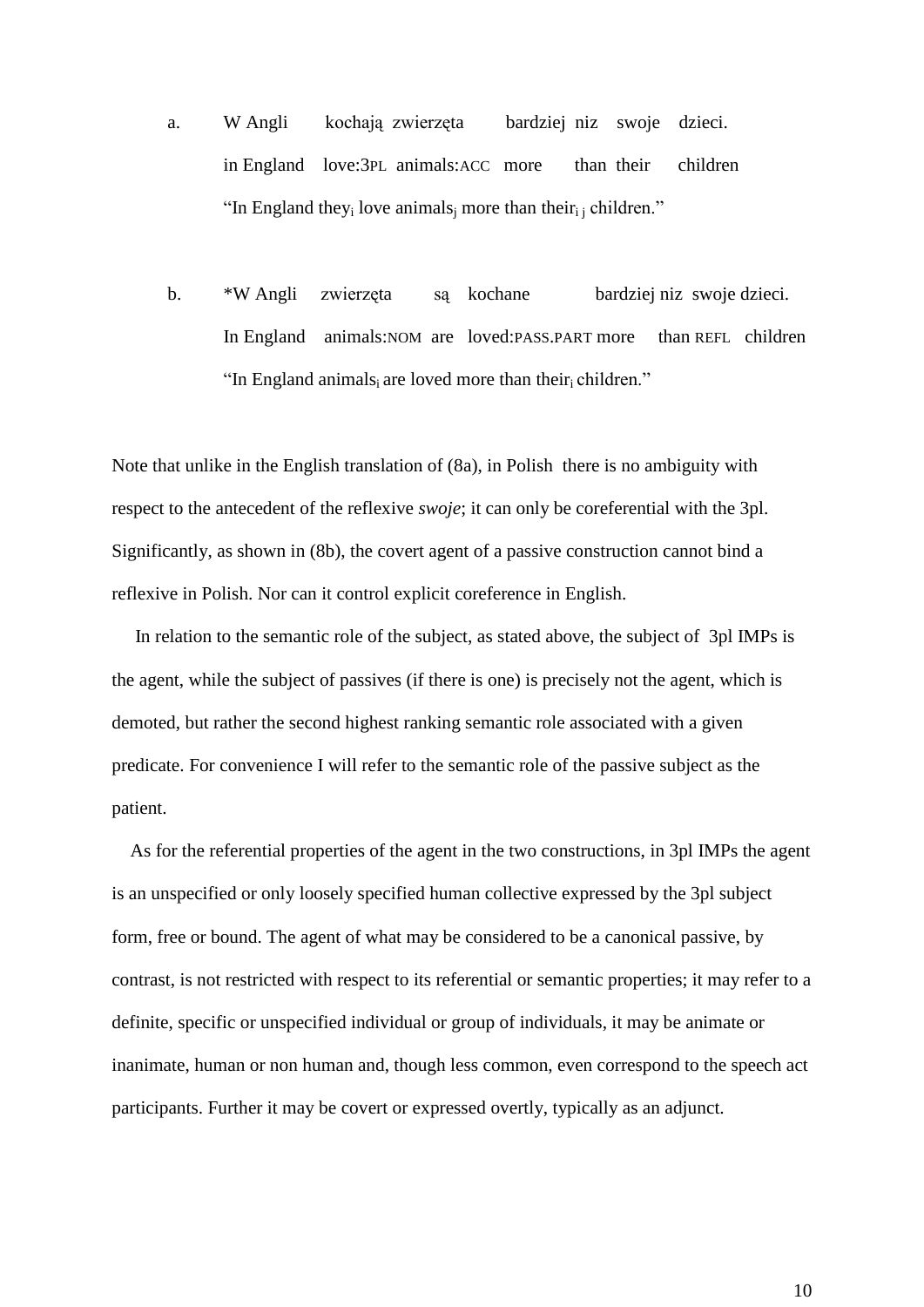Finally in regard to the nature of the verbs occurring in the two constructions, passives are considerably more restrictive than 3pl IMPs. Canonical passives are based on transitive verbs. If passives are also formed from intransitive verbs, typically only unergative as opposed to unaccusative verbs are involved. 3pl IMPs only rarely exhibit transitivity restrictions and at least some types can be used with any type of predicate, transitive, unergative, unaccusatve and even copulative (see e.g. Blevins 2003).

 Turning to the issue of degree of grammaticalization, in the earliest stages of what may ultimately be a 3pl-to-passive reanalysis we may expect a clear dominance of the characteristics of 3pl IMPs as opposed to those of the passive. Overt expression of the agent should be highly restricted, if permitted at all, and the patient should continue to exhibit clear object properties. At a somewhat more advanced stage of the reanalysis we may expect to find a greater tolerance of overt agents and/or the acquisition of some behavioural subject properties on the part of the patient. At this stage the construction in question may be considered to be an emergent passive. Once the patient has acquired the full range of relevant coding and behavioural subject properties and agent phrases with few or no referential or semantic restrictions have been permitted, the construction may be seen to have developed into an established passive. Yet further grammaticalization may be seen to have taken place if the class of predicates involved has been restricted to unergative (as opposed to unaccusative) and transitive ones (see especially Blevins 2003) and conversely the properties of potential passive agents have been further relaxed.

## 2.2 Givón"s diachronic scenario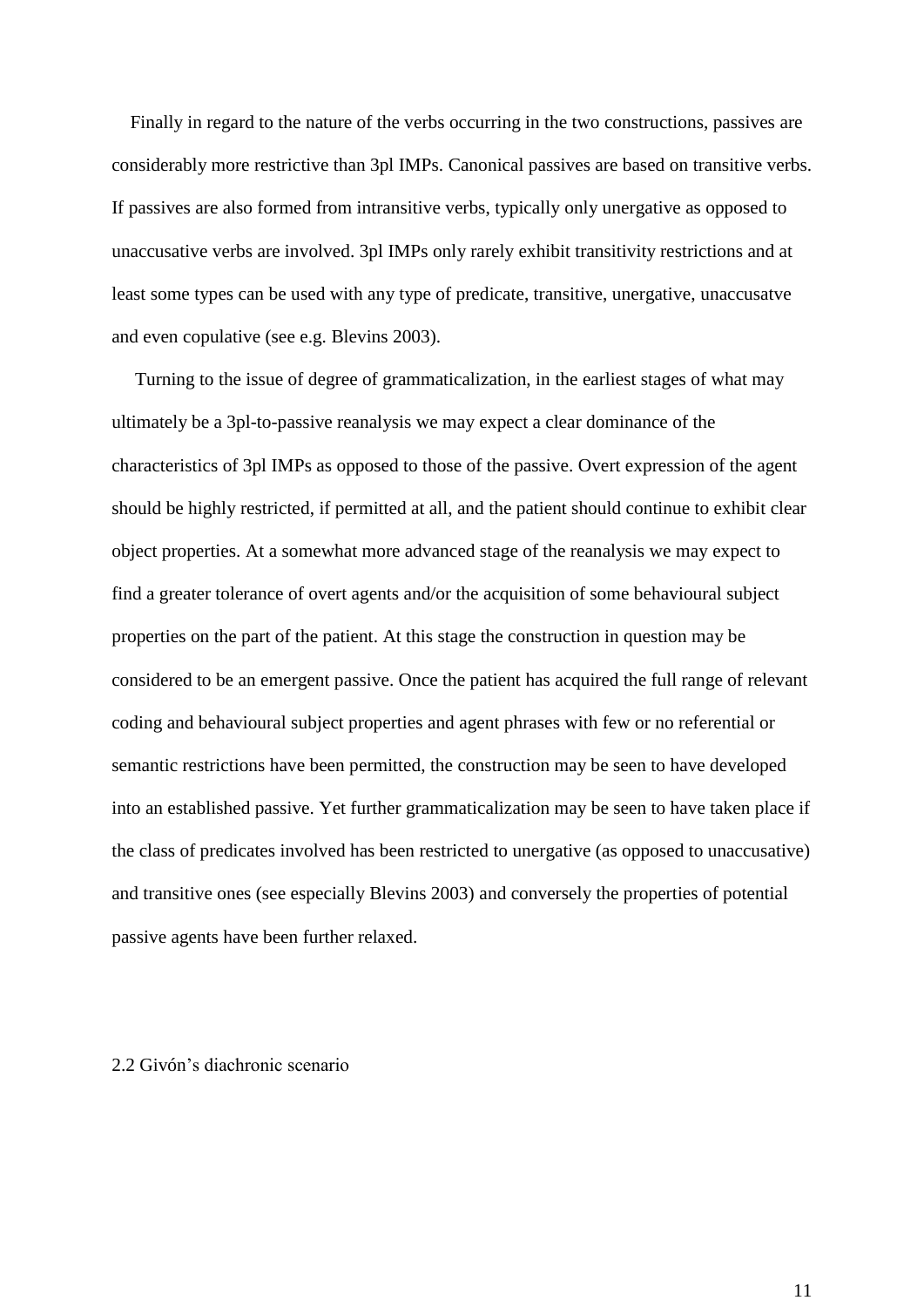One possible scenario for the above reanalysis has been sketched by Givón (1976:180; 1979:188; 1990:606) who sees the passive emerging from a blend of the 3pl IMP construction with left-dislocation of the patient. This is shown in (9).

- (9) a. a- mono Nzua 3PL- saw Nzua "They saw Nzua."
	- b. Nzua, a- mu-mono Nzua 3PL- 3SG saw "Nzua, they saw him."
	- c. Nzua a- mu-mono kwa mem Nzua PASS- 3SG saw by me "Nzua, was seen by me."

Givón argues that the emergence of a passive involves the following steps: a) a change of the 3pl marker into a passive marker; b) the gradual acquisition of subject properties by the patient-topic; c) the reanalysis of the object/topic agreement marker as a subject agreement marker and d) the addition of an agent phrase. Although this diachronic scenario is widely accepted and has been reiterated several times by Givón and taken over by numerous other scholars, it is by no means unproblematic. What is particularly unclear is which aspects of the scenario are essential and which are contingent to Bantu. Another important question concerns the sequence of the posited changes. Is there a fixed sequence of changes and if so what is it?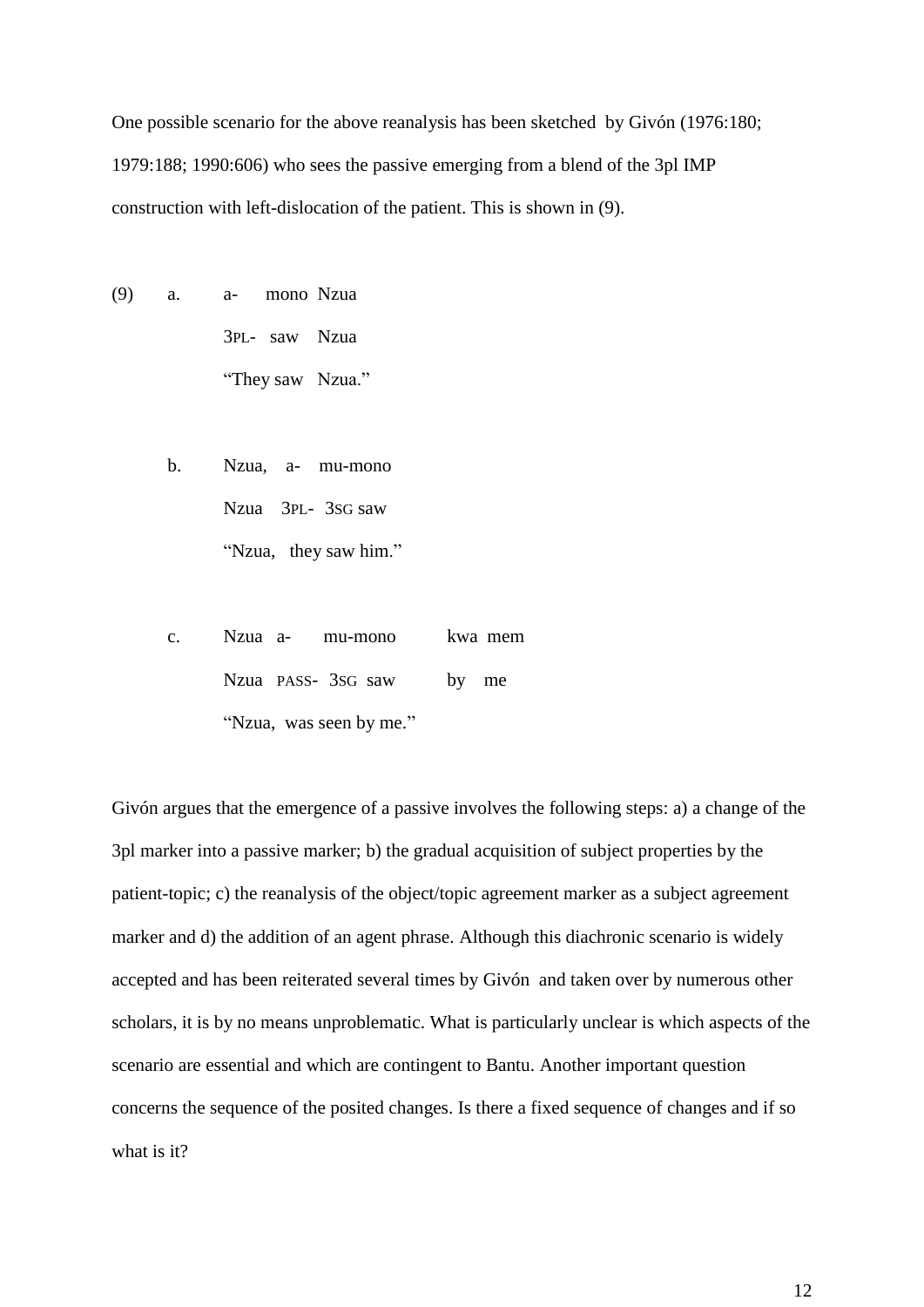Let us consider the left-dislocation part of the scenario first. Left-dislocation involves the placement of the patient at the left periphery of the clause in initial topic position and resumption of the patient on the verb by means of an object prefix, *mu* in (9b). That a 3pl-topassive reanalysis should feature some form of topicalization of the patient is to be expected as topicalization is a reflection of a change in information structure from that characteristic of 3pl IMPs to that of passives. The 3pl IMP is a construction which is essentially event centred as opposed to participant centred. The 3pl agent lacks prominence by virtue of its nonspecificity, while the patient lacks prominence by virtue of being an object, as opposed to a subject, and maintaining its object position. The construction thus tends to be used to focus on an event and not to introduce participants or further comment on them in any way. The passive and its corresponding active, by contrast, are participant centred; the active is agentprominent, the passive patient-prominent.<sup>8</sup> The placement of the patient in topic position is thus a clear indication of a change from the event centred 3pl IMP towards the patientcentred passive. Nonetheless, topicality is not associated with initial position in all languages, most notably not in verb-first languages in which at least subject topics happily occur postverbally. Significantly, the patient is not initial in the passive in the verb-first language Maa (5b) cited earlier nor in Nuer (10), which is split VSO/SVO.

(10) Nuer (Crazzolara 1933: 147-8)

cɔɔal-kɛ γä e kwaa call-PASS I:ACC by chief "I am called for by the chief."

In fact even in Bantu placement of the object in topic position is not a necessary feature of the 3pl-passive as evidenced by (11).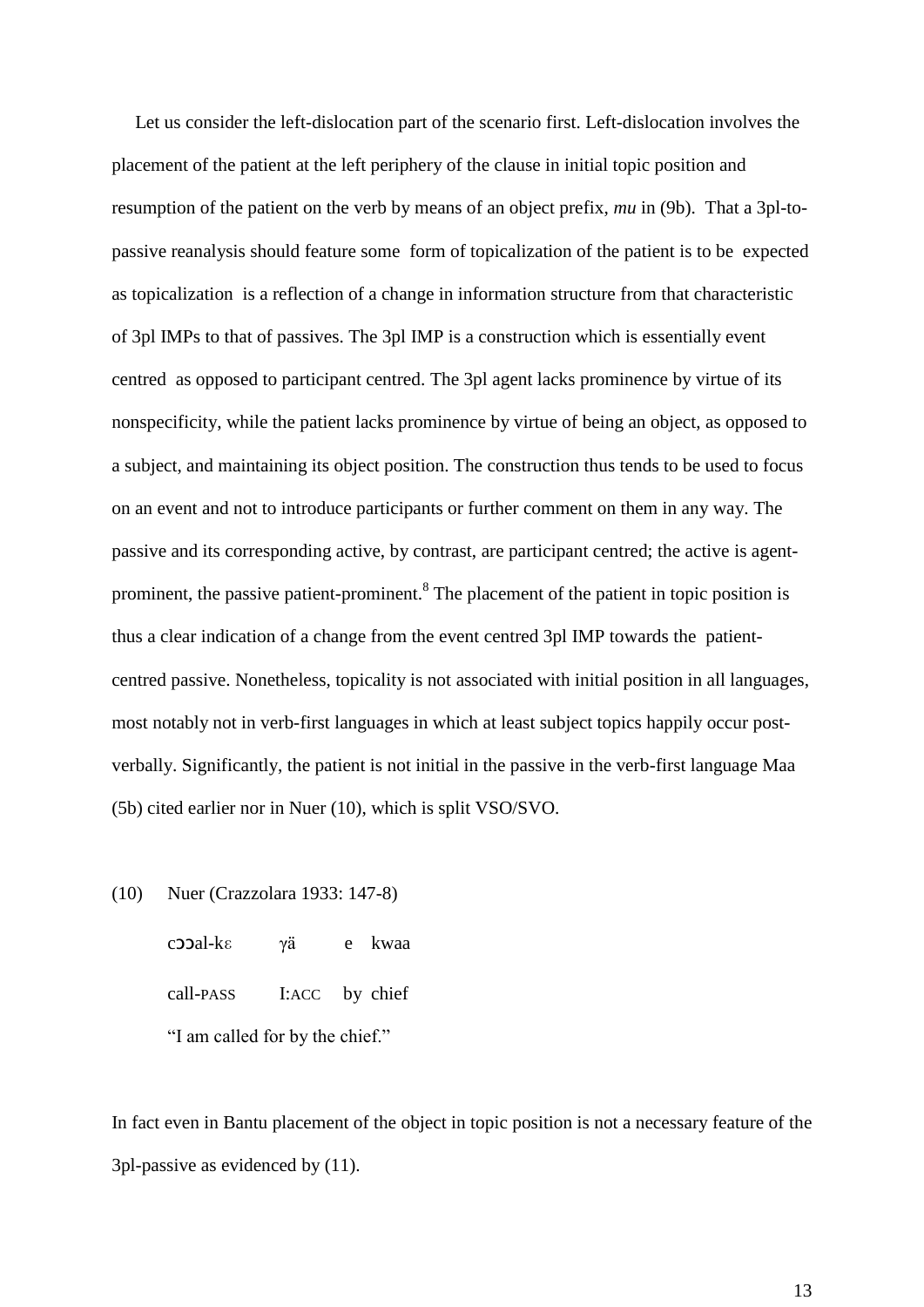(11) Lunda (Kawasha 2007:45)

| a- a-nat-a              | nyi-kabu kudi a-tu-ans |                    |
|-------------------------|------------------------|--------------------|
| SA-TNS-throw-FV 1-fruit |                        | by $1-3$ -child-PL |
|                         |                        |                    |

"The fruits were thrown by the children."

Consequently, it is difficult to view placement of the patient at the left-periphery of the clause as an essential part of the 3pl IMP to passive reanalysis. This also holds for the resumption of the topic by the person clitic on the verb. The presence of an object person clitic on the verb in Givón"s diachronic scenario is a consequence of the topicalization of the patient. In Bantu, object fronting is always accompanied by pronoun resumption. This, however, is not necessarily so in other languages. Thus the presence of the object person clitic and its posited reanalysis as a subject is also not an integral part of the 3pl-to-passive reanalysis.

 What of the agent phrase? Need there be one? Most scholars working on passive constructions consider an overt agent to be an integral part of the passive, as reflected in the characteristics of the canonical passive listed earlier in  $(7)$ .<sup>9</sup> And indeed since no simple predicate may occur with two agents, other than coordinated ones, the presence of an overt agent in a would-be 3pl IMP construction provides clear evidence that the 3pl marker has been or is in the process of being reanalysed as a passive marker. In the absence of an agent, on the other hand, a Verb- $_{3pl}$  NP construction such as (9a) is potentially three-ways ambiguous between: (i) an active transitive construction with an anaphoric third plural subject, (ii) a 3pl IMP construction and (iii) a non-promotional (impersonal) passive. If the patient is already topicalized, as in (9b), this three-way ambiguity is reduced to two-way ambiguity; the 3pl IMP reading is likely to disappear leaving the anaphoric and nonpromotional passive readings. At this stage, the appearance of the possibility of agent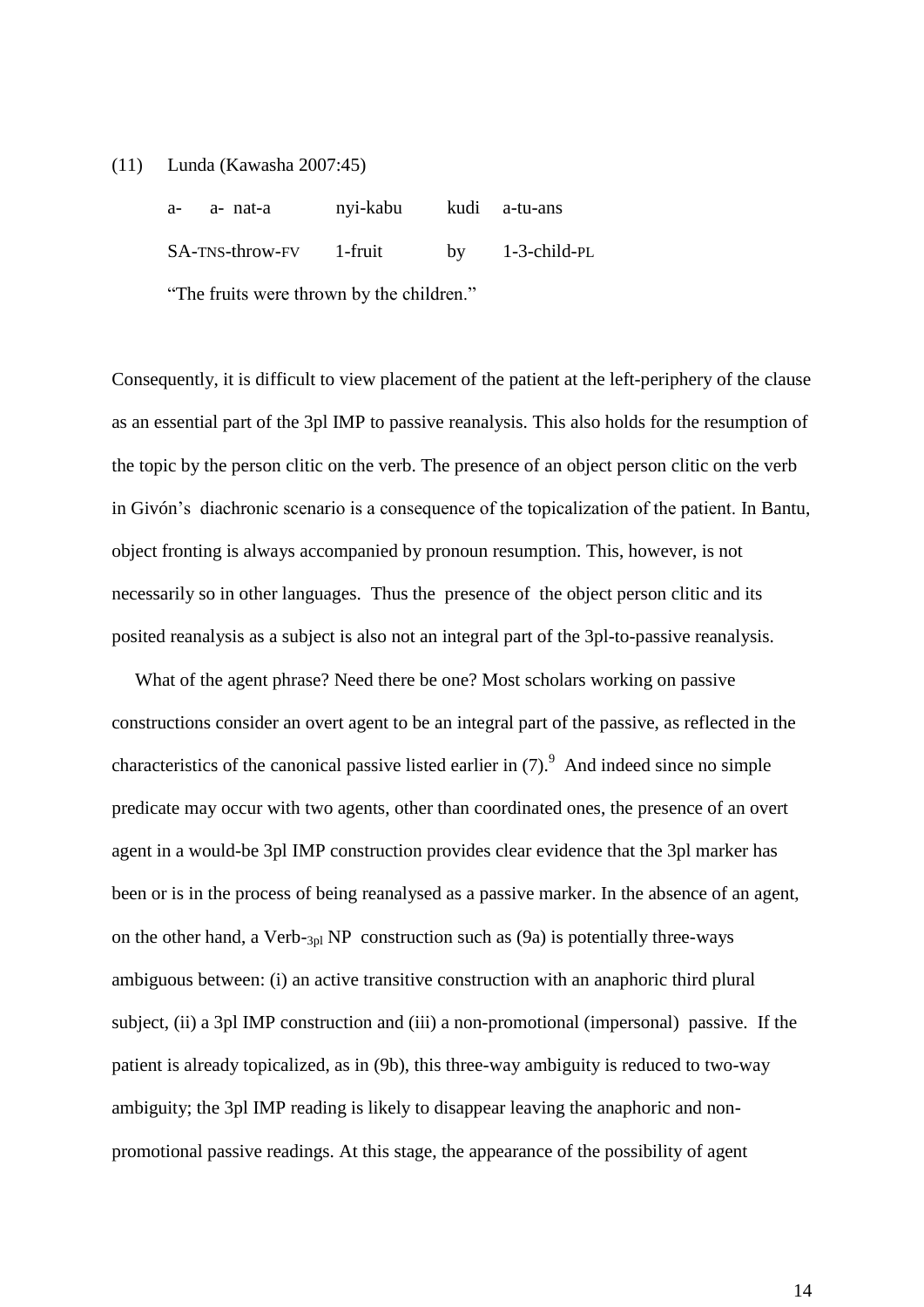expression would again fully disambiguate the construction. Further it might be argued that the presence of an overt agent is also likely to speed up the acquisition of more subject properties on the part of the patient, i.e. the development of the non-promotion passive into a promotional one.

 I have just suggested that in the 3pl IMP-to-passive reanalysis the emergence of an agent phrase is likely to precede the full subjectivization of the patient. This is also what is implicit in Givón"s diachronic scenario or rather in the Kimbundu example that he gives, namely (9c). Although the patient is here in initial position, since (9c) is a non-promotional passive we may assume that the patient continues to exhibit the syntactic behaviour of objects rather than subjects. Morover, there is no indication that the *mu*-prefix has been reinterpreted as a subject prefix. The agent, by contrast, is a first person one. The presence of a first person agent is very telling. It is a reflection of the enormous distance that (9c) is likely to have travelled from its source construction, the 3pl IMP. Recall that the agents of 3pl IMPs are non-singular and unspecified. The agent in (9c) is not only singular and specific but a first person. Thus we may conclude that either agent phrases develop more quickly than subjects in passives derived from 3pl impersonals or that the Kimbundu example, which has epitomized the posited reanalysis for the last twenty-odd years, is very atypical.

 Having considered the differences between 3pl IMPs and passives and the potential diachronic pathway that the former need to take in developing into the latter, let us now confront our theoretical speculations with the actual instances of this change that have been identified in the literature.

3. Degree of grammaticalization: a cross-linguistic view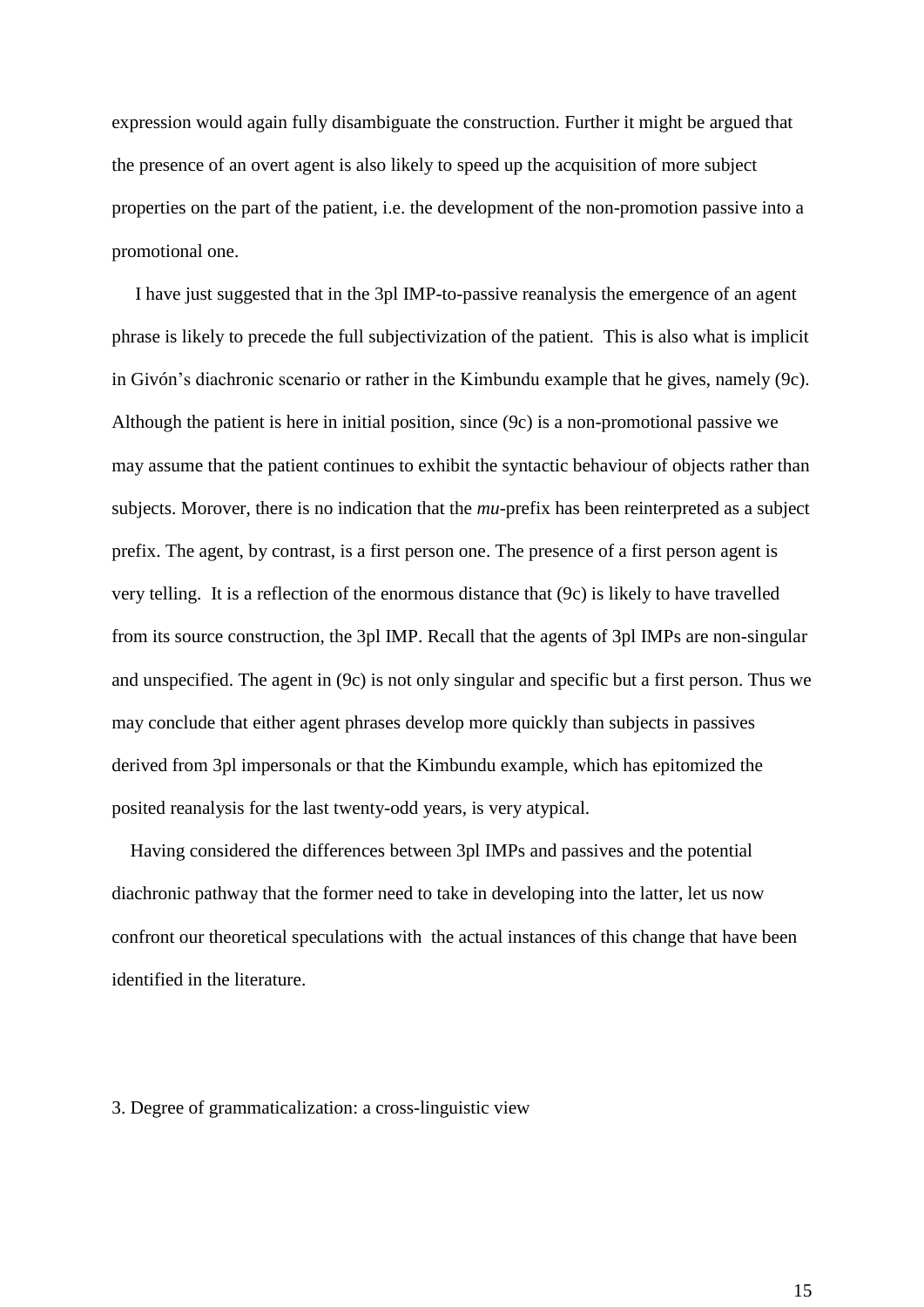As mentioned earlier, my scrutiny of the literature for potential instances of passives originating from 3pl IMP constructions has identified very few cases in point. The most promising are in the languages listed in (12), which also includes some of the previously mentioned Bantu and Nilotic languages.

(12) Coptic (Layton 2004:135-7, Reintges 2004, 2008a,b) Itelmen (Georg & Volodin 1999:164) a Chukato-Kamchatkan language Vitu (van der Berg 2006) a Western Oceanic language of Papua New Guinea Creek (Martin 2000) and Seminole (Nathan 1977:124), Koasati (Kimball 1991:138), three Muskogean languages $^{10}$ 

Lakhota (Pustet & Rood 2008) and Omaha (Eschenberg 2005), two Siouian languages Caviňea (Guillaume 2004: 258; 269), a Tacanan language of Bolivia Kaqchiquel (Broadwell & Duncan 2002), a Mayan language Bantu: Kimbundu, Luvale, Lunda, (Horton 1949:88; Givón & Kawasha 2006;

Kawasha 2007)

Nilotic<sup>11</sup>: Maa (Payne et al. 1994; Heine and Reh 1984: 99; Heine and Claudi 1986: 80), Dholuo (Tucker 1993:436), Nuer (Crazzolara 1933: 147-8)

In virtually all of the above languages the 3pl origins of the respective passive markers is explicitly mentioned or even discussed by the cited authors. I will refer to the languages in (12) as "the sample". In what follows I will consider the relevant passive constructions in these languages focusing on how they fare with respect to Givón"s diachronic scenario and especially on how advanced they are on the road to becoming fully established passives.

#### 3.1 Nature of the verb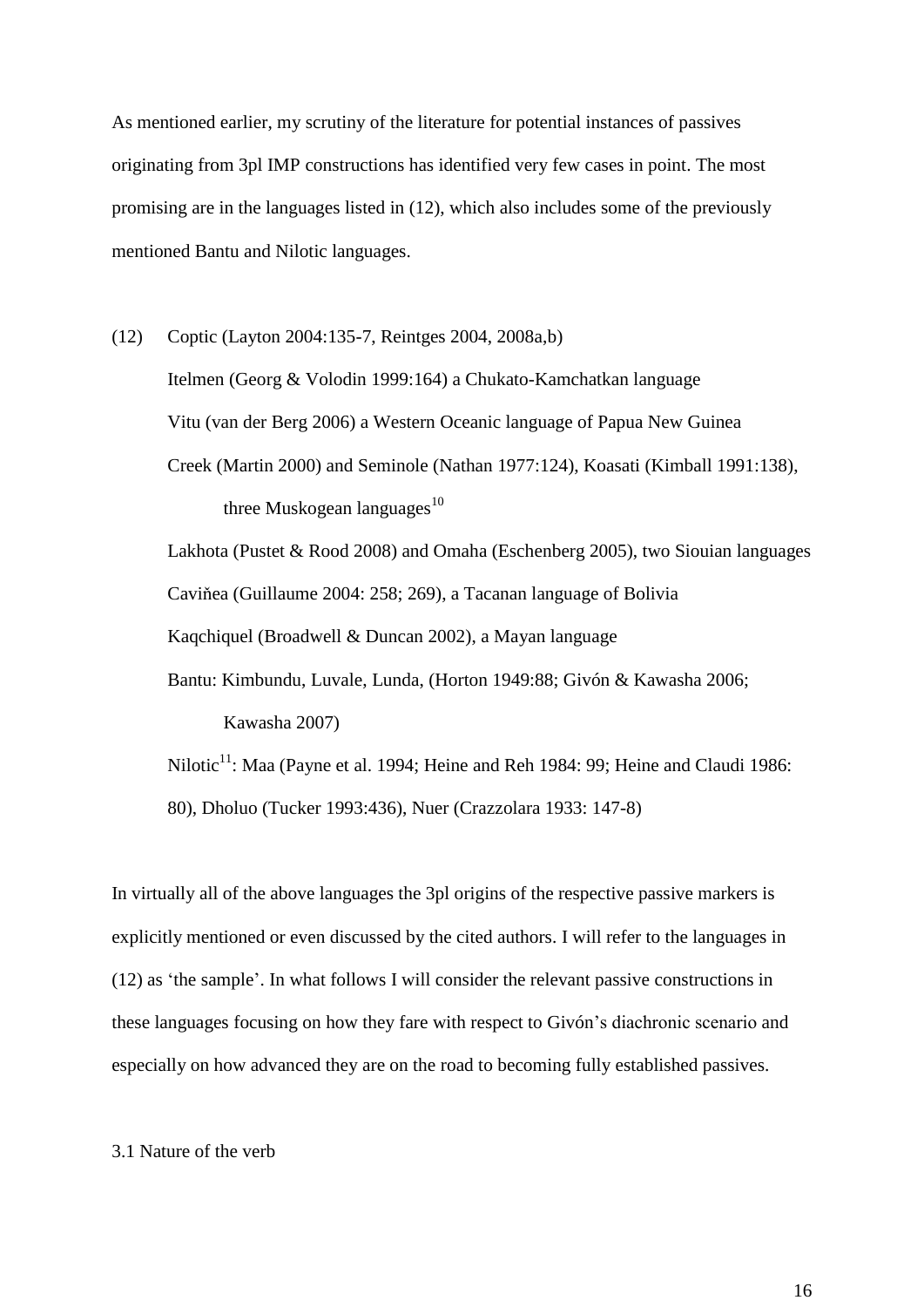Let me begin with the least complicated issue, the nature of the verbs which may occur in the relevant constructions. In the Nilotic languages there appear to be no restrictions on the nature of the verbs used; transitive, intransitive, both unergative and unaccusative, stative, and basic and derived verbs all occur. By way of illustration consider the examples in (13) from Maa.

## (13) Maa (Payne 2008)

a. e-ibel-it"o-i

"It is being rocked from side to side."

b. e-dɔ-i

3-be red-IMPV

3-rock-PROG-IMPV

"(People) are red./ Being red happens."

c. e-ta-wuas-atek-i

3-PFV-pride-PFV.PL-MID-IMPV

"People were/became proud."

By contrast, in Lunda, Kaqichel and Vitu only transitive verbs appear in the 3pl-passive. Whether this is also the case in Coptic, Itelemen, Luval and Kimbundu I have not been able to establish. The only examples given by the respective authors involve transitive verbs. In Creek, Martin (2000:388) suggests that agentive predicates are clearly favoured though the issue requires further investigation. Kimball (1991:138) is quite explicit about the construction being used only with transitive verbs in Koasati. In Lakhota (Pustet & Rood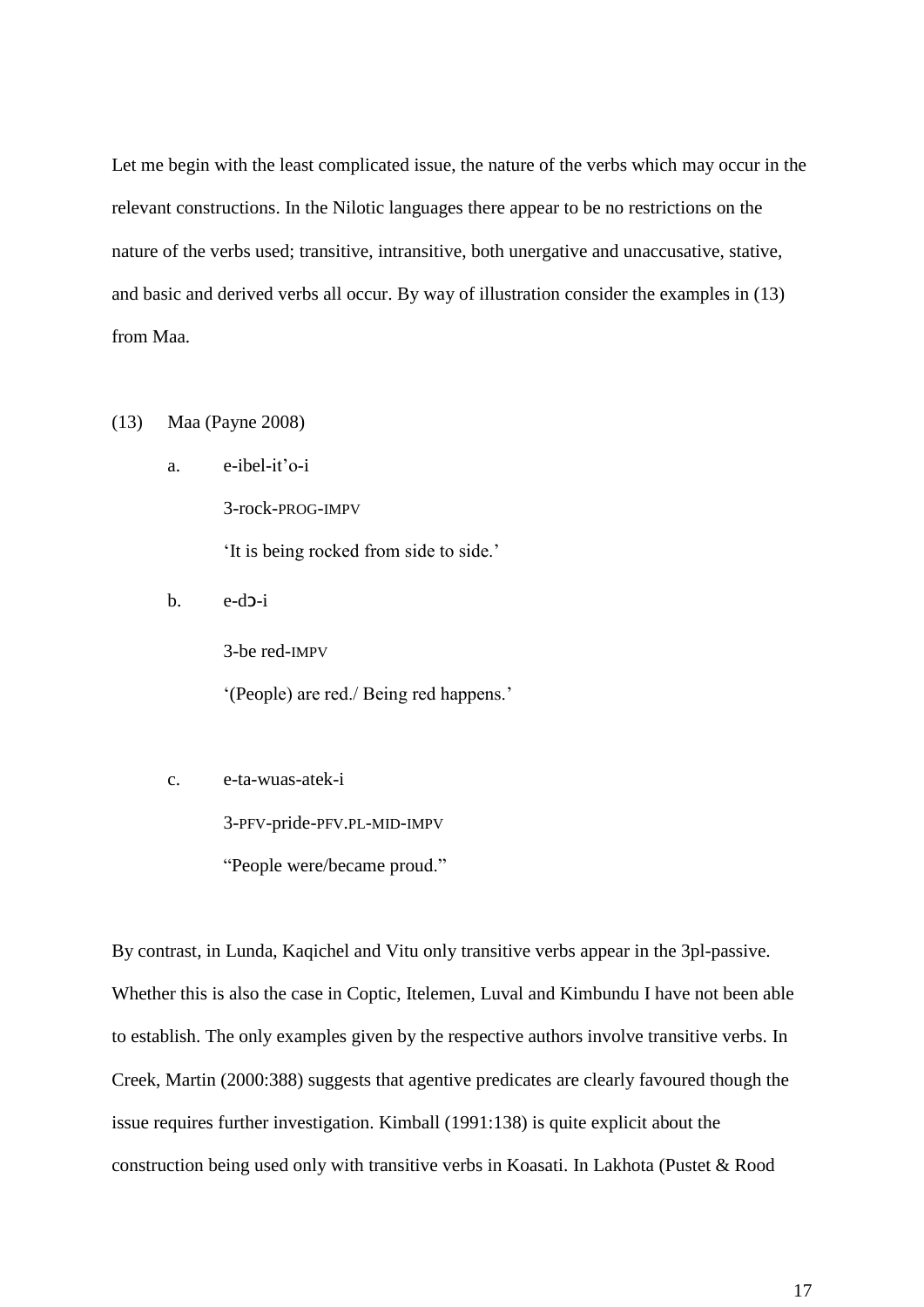2008:729) there appears to be a restriction to semantically highly transitive verbs. And in Cavineňa all the verbs found in the *ta/taana*-construction are transitive with the exception of the verb *maju* "die" (Guillaume 2008). Thus with respect to the semantics of the verbs found in the 3pl IMP/passive construction, for most of the languages in question a passive analysis seems viable.

## 3.2 Agent expression

Turning to the agent phrase, among the languages in the sample there is a good degree of variation with respect to agent expression. No agent is permitted in Vitu, Creek, Koasati Seminole, and Cavineňa. In Maa, Dholuo and Lakhota the possibility of agent expression seems to be dependent on the age of the speakers. Agent phrases occur occasionally in the speech of the younger generation, as illustrated in (14) from Lakhota, which is attributed by the respective authors to the influence of Swahili and English in the case of Maa and Dholuo and English in the case of Lakhota.

(14) Lakhota (Pustet & Rood 2008:738)

Igmútha hé súka theb-Ø-yá-pi. mountain lion that:SG dog STEM-3SGP-eat up-PASS "That mountain lion was eaten by a dog/the dog."

Both singular and plural nominal though not pronominal agents are regularly found in Itelemen (see 19b further below), Coptic, Lunda (10) and Luvale. In Coptic in fact even a non-human, but animate agent is possible, as illustrated in (15).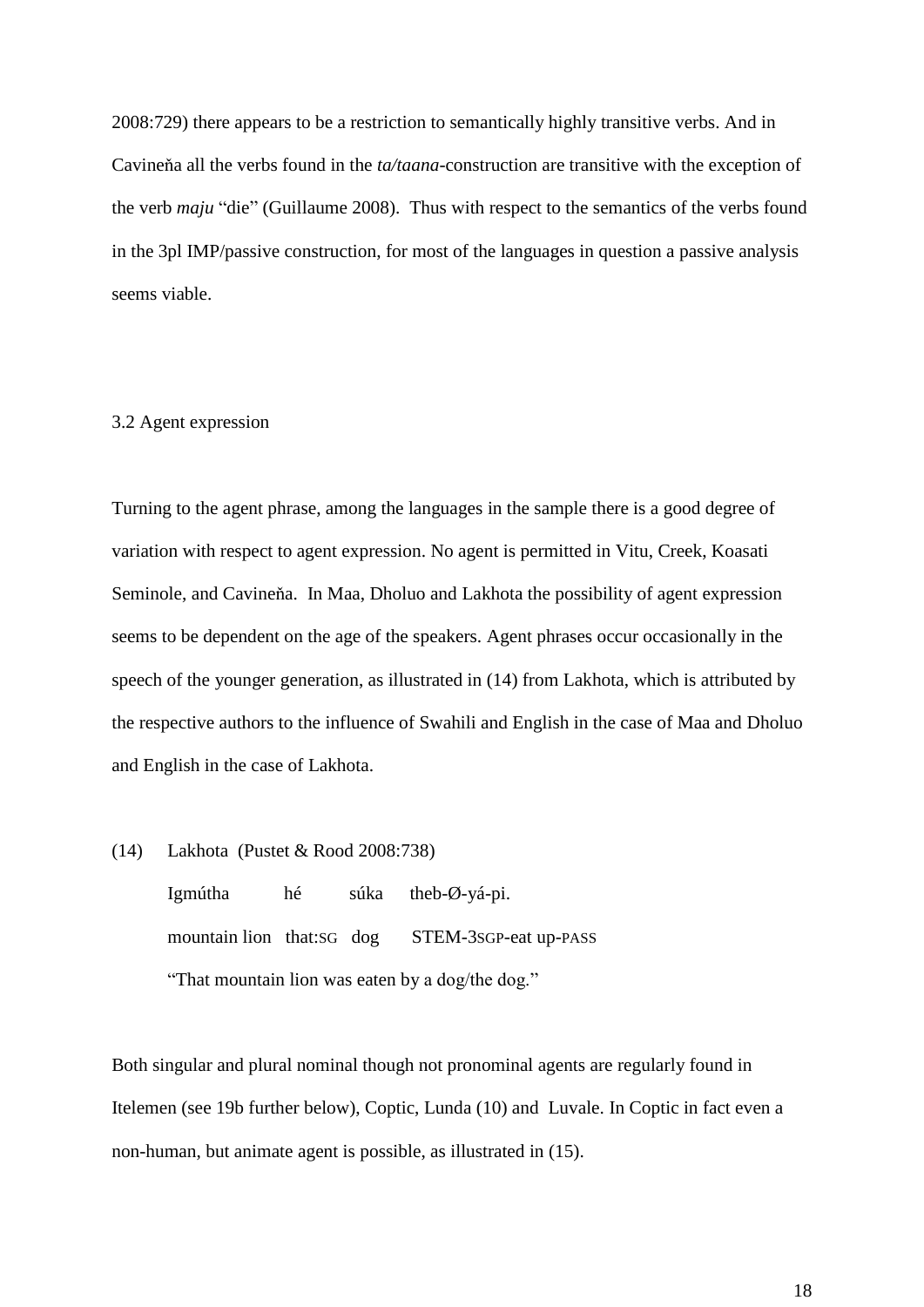(15) Coptic (Reintges 2004:227)

|                                                                    |    | kan $eft^f$ e ənt-a=u:-tarpə=s        | hi-tan-ne-therion     |  |  |  |
|--------------------------------------------------------------------|----|---------------------------------------|-----------------------|--|--|--|
| or                                                                 | if | $REL$ -PFV= $3PL$ -carry.away- $3FSG$ | by-hand-DEF.PL-animal |  |  |  |
| "or whether she had been carried away by wild animals $(\ldots)$ " |    |                                       |                       |  |  |  |

In addition to nominal agents pronominal third person ones are attested in Nuer (16).

(16) Nuer (Crazzolara 1933:135)

 $\text{càa}^{12}$  jooc è k $\text{E}$ **n** PAST:PASS 3SG:put to flight by them "He was put to flight by them."

And finally all types of agents, even 1st and 2nd person ones can be overtly expressed in Kimbundu (8c) and the *ki*-passive in Kaqchikel (17).<sup>13</sup>

(17) Kaqchiuel (Boadwell & Duncan 2002:4)

Rin x- in-ki-tz"et aw-oma" rat I COM-1ABS-PASS-see 2SE-by you "I was seen by you."

3.3 The encoding of the patient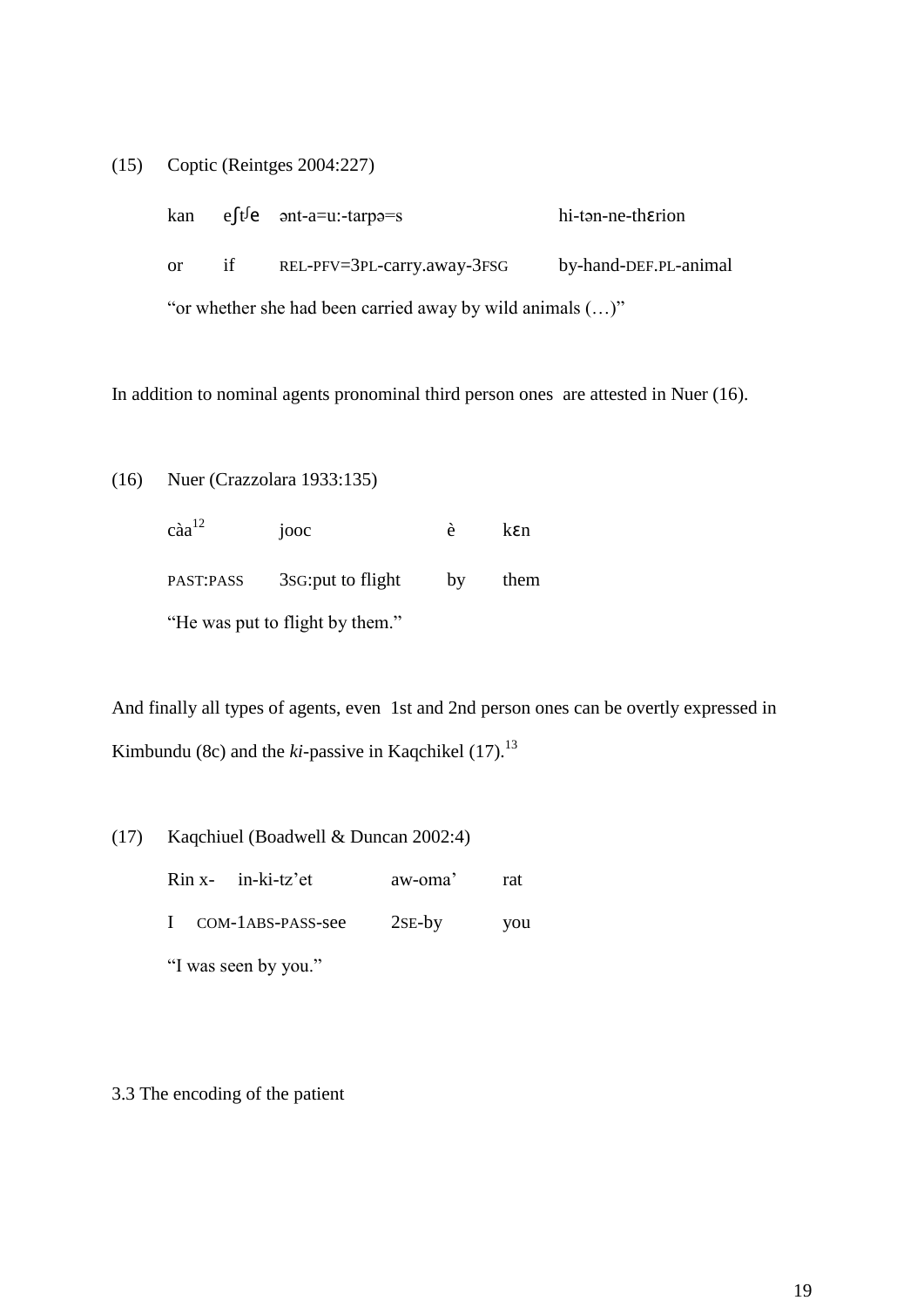With respect to the subjectivization of the patient, the evidence from morpho-syntactic encoding, i.e. word order, case and agreement, is with one partial exception, either negative or inconclusive. The patient in the relevant constructions manifests clear object encoding in Maa, Nuer, Creek, Seminole, Dholuo, Itelmen and Coptic. In the first four languages the case marking of the patient is unequivocally accusative or oblique and the word order is inconclusive, the languages being either verb-initial or final. In addition in Maa and Nuer the patient, unlike a subject, exhibits no verbal person marking. In Creek and Seminole the person marking is inconclusive with respect to grammatical relations as the markers for the third person are zero while the first and second person forms exhibit active alignment and thus the same forms are used for a patient S as for the O. The oblique marking of a NP patient in the *ho*-passive is illustrated in (18) from Creek and the object-like marking of a second person patient S (19a) and of a patient in the *ho*-passive is shown in (19b) from Seminole.

#### (18) Creek (Martin 2000:388)

oymo lki-n yaha-n akal-ho.y-in boiling water-OBL wolf-OBL pour on-IMP:PL-LGR-DS "They pour boiling water on Wolf."

#### (19) Seminole (Nathan 1977:124

a. ci-piŋkã:l-aŋk-ã: 2SG-frightened-PAST-INTER "Were you frightened?"

b. ci-hi:stŏ-ho:y-imác

2SG-see-PASS-past:DEC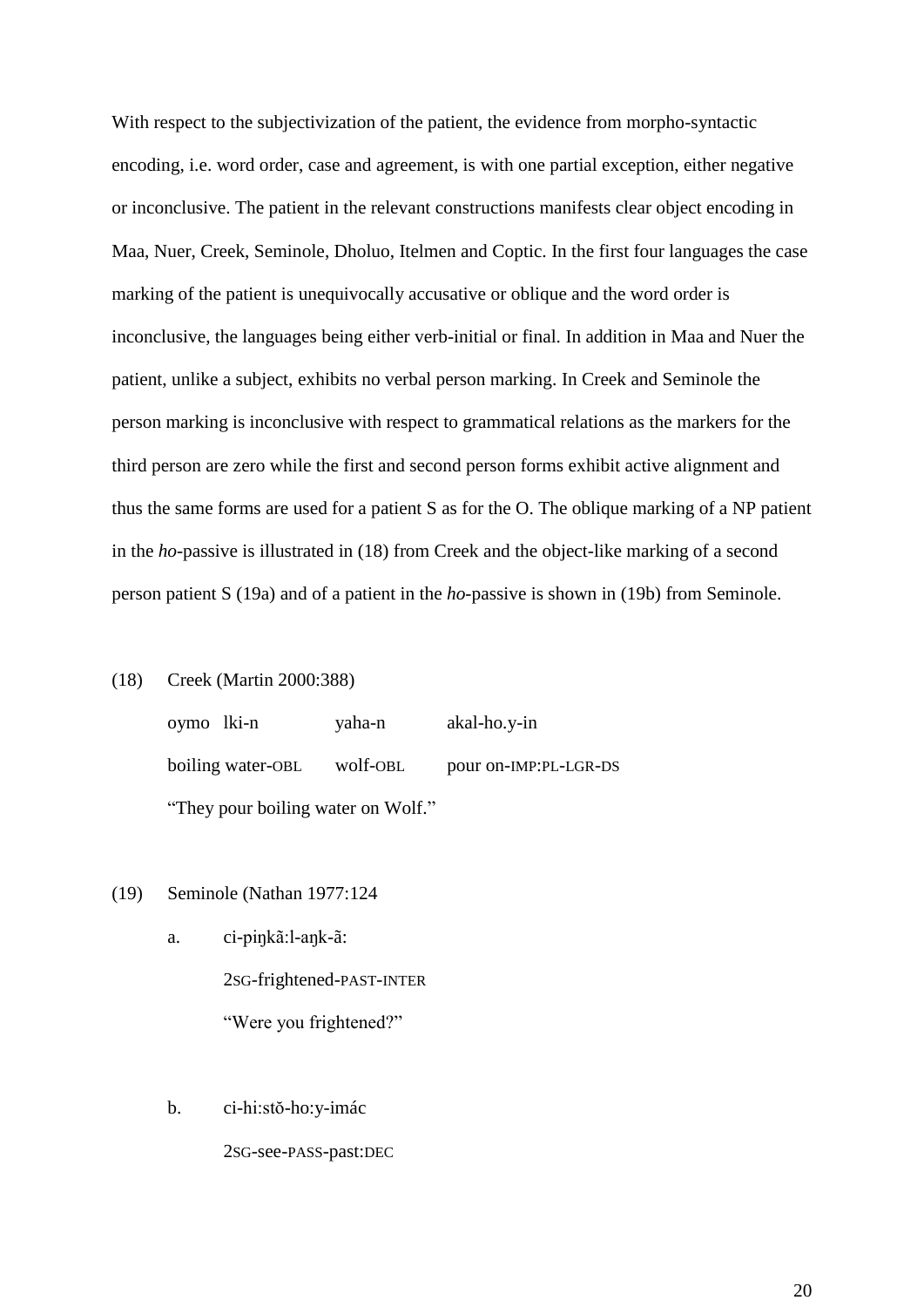"You were seen long ago."

Itelmen and Dholuo have no case marking of core arguments but the verbal person marking of the patient identifies it as an object.<sup>14</sup> Compare, for example, the Itelmen (20a) and (20b).

(20) Itelmen (Georg & Volodin 1999:164)

- a. Sillatumxe-?n kəmma n-an"çp-miŋ brother-PL 1SG 3PL-teach-1SG "The brothers taught me."
- b. Kəmma n-an"çp-miŋ sillatumx-enk/sillatumxe-?-nk 1SG 3PL-teach-1SG brother-LOC brother-PL-LOC "I was taught by the brother/brothers."

In Dholuo the word order is quite flexible and the patient in the 3pl IMP/passive construction may be preverbal or postverbal. Order is thus not a good indicator of grammatical relations. In Itelmen though the patient is clause initial, since the language is essentially SOV, the patient would normally be preverbal irrespective of its S or O status. The word order is thus also inconclusive as far as the grammatical relation status of the patient is concerned. In Coptic, by contrast, which is SVO and in which verbal person marking of the object is in complementary distribution with a co-occurring corresponding free form the word order and case marking or the agreement marking identify the patient as an object. The object agreement marking of the patient by means of the third person singular feminine enclitic can be seen in (15) cited earlier. The non-nominative case marking which is by means of a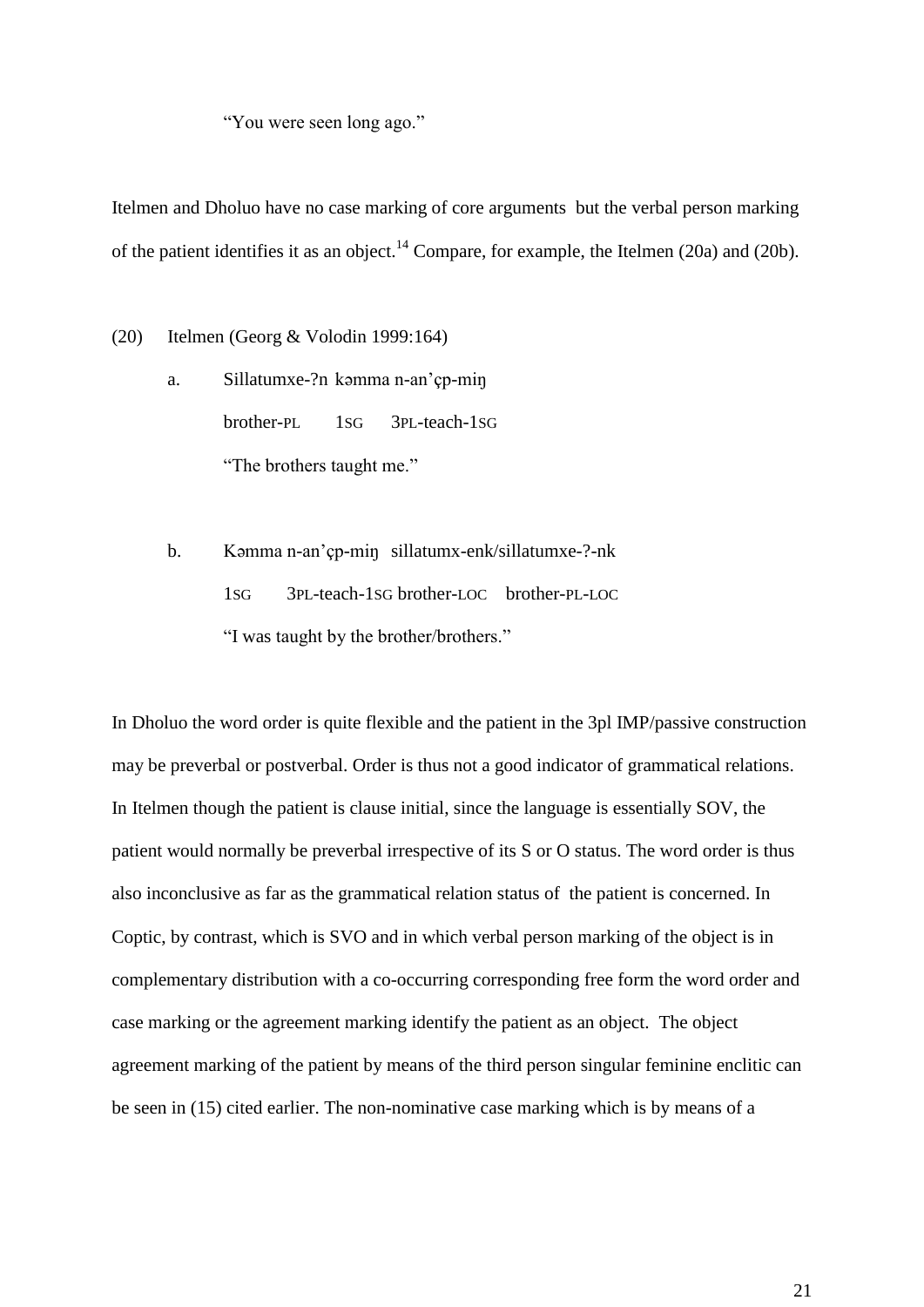preposition and the postverbal placement of the pronominal patient in the 3pl IMP is illustrated in (21), which is in fact the clause preceding (15) in the given text.

(21) Coptic (Reintges 2002:227)

kan eft<sup>j</sup>e ənt-a=u:-aikhmal**o**tize əmmo-s hi-tən-nə-ßarbaros or if REL-PFV=3PL-enslave PREP-3FSG by-hand-DEF.PL-barbarian "or whether she had been enslaved by the barbarians (…)"

Split encoding of the patient, i.e. with some object-like and some subject-like characteristics is found in Luvale, Lunda, Kimbundu and Vitu. In Kimbundu the initial placement of the patient may be seen as a reflection of subject encoding while the verbal person marking is that of an object. In Luvale and Lunda this is also so but for the fact that the patient may be postverbal. In Lunda, though not Luvale, such postverbal patients, if inanimate, do not trigger object marking on the verb. In Vitu which is also an SVO language like Luvale, Lunda and Kimbundu, the patient in a passive clause though typically preverbal, as in (22), like in Luvale and Lunda may occur postverbally.<sup>15</sup>

(22) Vitu (van den Berg 2006: 9)

| Goloa kua                      |  | e e                               | koha-nga na |  | desk |  |
|--------------------------------|--|-----------------------------------|-------------|--|------|--|
|                                |  | thing this REALIS:3 call-PASS ART |             |  | desk |  |
| "This thing is called a desk." |  |                                   |             |  |      |  |

Unlike in the other three languages, when preverbal, the patient determines the agreement on the verbal auxiliary, when postverbal the agreement is necessarily third person singular.<sup>16</sup> The preverbal placement and ability to determine agreement marking is in line with subject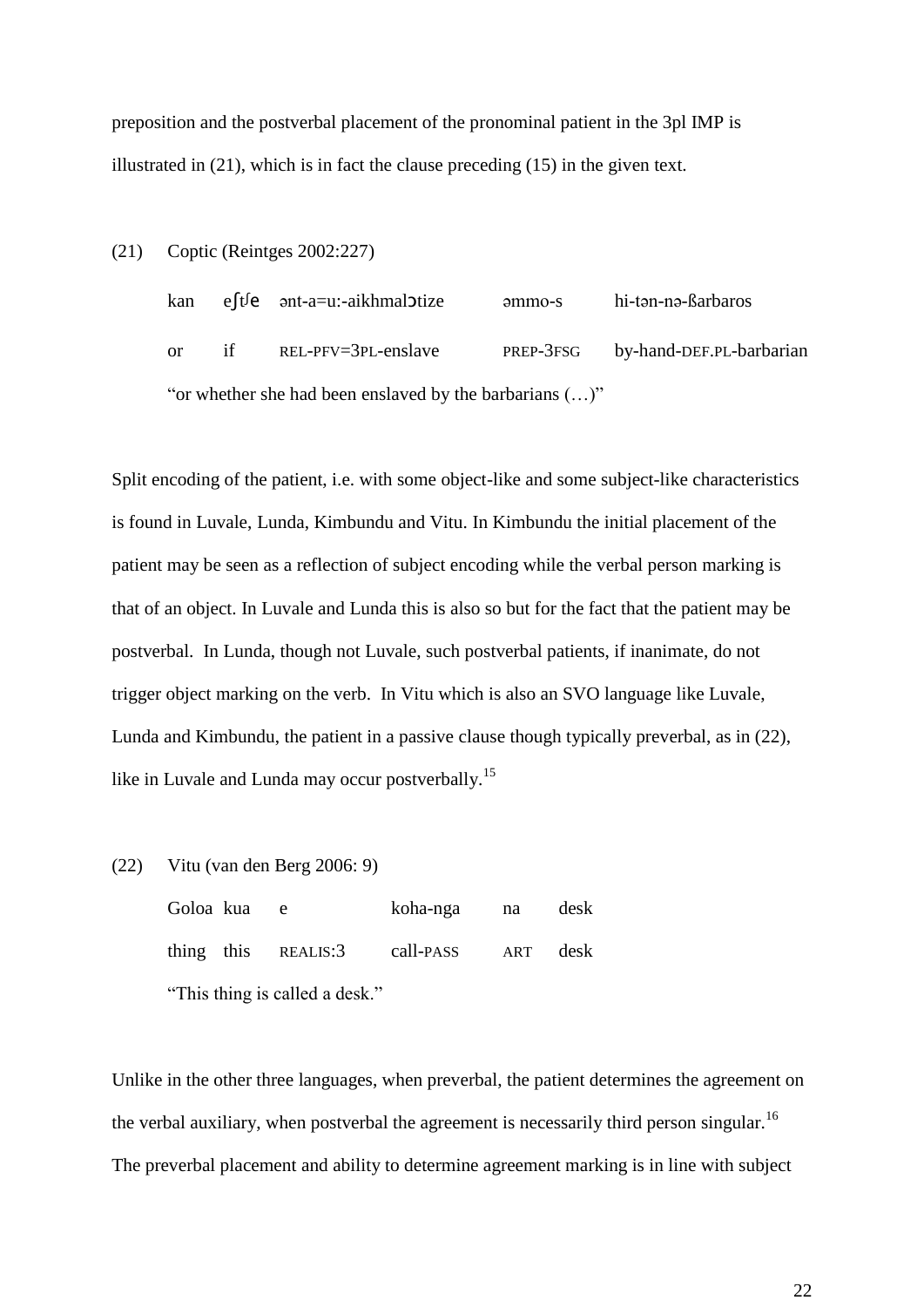status, the postverbal placement and default third person singular agreement is in line with object status. In the case of nominal singular patients such as *goloa kua* in (22) only the word order is suggestive of the grammatical relation of the patient since the agreement is the same irrespective of whether the patient is preverbal or postverbal. In Lakhota, Omaha, Cavineňa and Kaqchikel the encoding of the patient does not provide any evidence of its grammatical status. In Lakhota and Omaha there is no overt case marking and the verbal person forms which are overt only for the first and second person exhibit split active alignment, as in Creek and Seminole. In the so called *pi-*passive for those speakers who allow for the overt expression of the agent, the patient necessarily precedes the agent, as shown in (13) given earlier. Since the transitive order with nominal participants is typically SOV, the location of the patient before that of the agent may be seen as indicative of subject encoding. However, as agents are permitted only by younger speakers and are in any case rare, the location of a patient nominal is typically not really suggestive of its grammatical relation. When the patient is a speech act participant, which is acceptable only for some speakers, the verbal person forms used in the *pi*-passive are those of the undergoer. This is illustrated in (23).

(23) Lakhota (Pustet & Rood 2008:716)

Héchel apétu kil é él wó"oyaka wazí oyág-ma-si-pi. so day the this on story a tell-1SGO-ask-PASS "Today I was asked to tell a story."

The undergoer encoding of the patient is also unrevealing with respect to its S vs. O status since due to the split-active alignment, the patient would receive undergoer marking irrespective of whether it is an S or an O. The encoding of the patient in the *ta/tana*-passive in Cavineňa, illustrated in (24), is equally uninformative.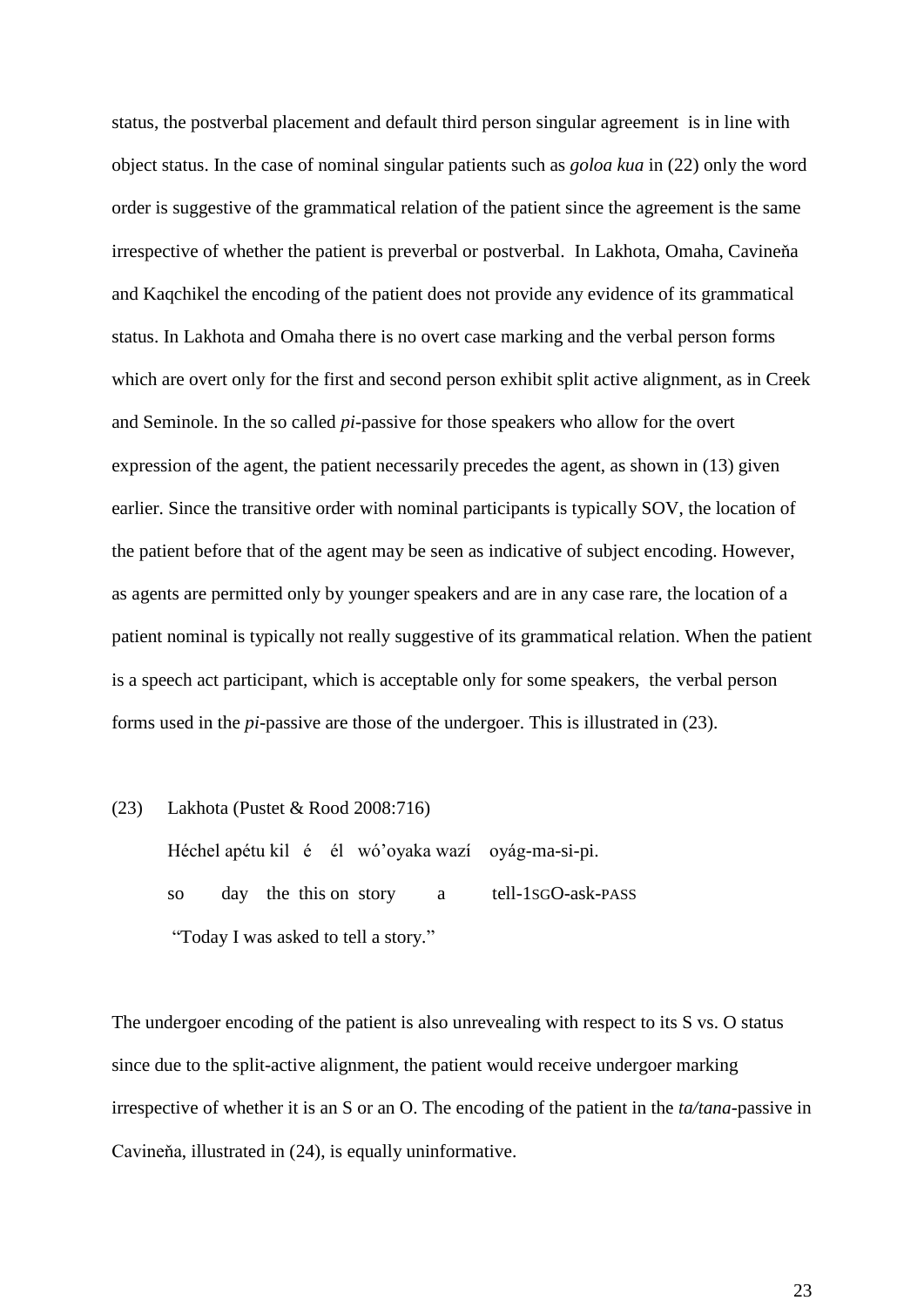(24) Cavineňa (Guillaume 2004: 258)

Kashi-Ø ara-tana-ya.

sweet.banana:ABS eat-PASS:IMPFV

"Sweet bananas are eaten."

The language has ergative case marking, also ergatively aligned bound person markers on the verb in complementary distribution with free forms for the S and O and rather flexible word order. The patient can occur both preverbally as in (24) and postverbally as in (25) and thus its placement provides no evidence of its grammatical relation.

| (25) |  | Cavineňa (Guillaume2004: 264) |  |
|------|--|-------------------------------|--|
|------|--|-------------------------------|--|

| A-tana-wa $=$                | e kwe   | e-kwer               | $[e-bu]$ $i=ekats$ $j \in S$ |  |  |
|------------------------------|---------|----------------------|------------------------------|--|--|
| affect-PASS-PFV              | 1SG:DAT | 1 <sub>SG</sub> -GEN | 1-nephew-DUAL                |  |  |
| "My two nephews got killed!" |         |                      |                              |  |  |

Nor is the grammatical relation of the patient deducible from the case marking or the presence of a bound person form on the verb as the patient is in the absolutive and if pronominal will be bound to the verb irrespective of whether it is an O or an S. Kaqchikel, like Cavineňa, exhibits morphological ergative alignment though only in verbal agreement not in case marking which is absent. Accordingly, the fact that the verb in the *ki*-passive exhibits evident absolutive agreement with the patient, indicated by the –*in*- prefix in (17) earlier above, tells us nothing about whether the patient is an O or S. The word order in the language is flexible and thus also provides no clues as to grammatical relations. Nonetheless, it is worth pointing out that in all the examples provided by Broadwell & Duncan (2002) the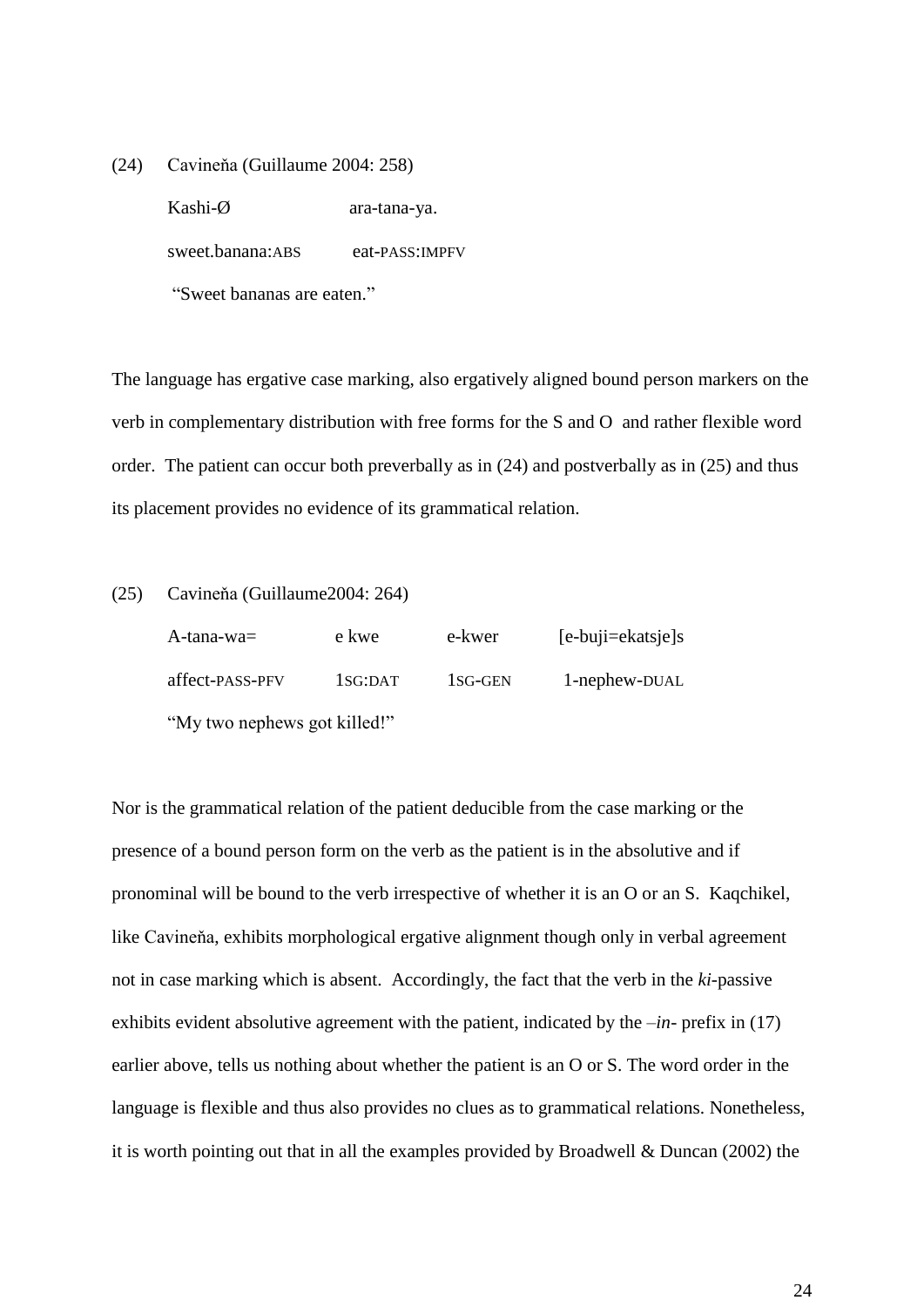patient in the *ki*-passive is clause initial. Finally in Koasati, unlike in Creek and Seminole, the patient occurs with nominative rather than with oblique marking, as shown in (26).

(26) Koasati (Kimball 1991:138)

a. thátka-k ho-banna-tikko-laho-y white person-NOM PASS-need-3NEG(3CI)-IRREALIS-TERMINAL MARKER "White people will not be needed."

b. ittili-ho-cobak-k ho-ci-mánka-Vhco-k ká,h,ha-n eye-DISTR-big-NOM PASS-2SG-call-HABIT-SS say:H.GRADE-DS "You are called Big Eyes."

The agreement marking is split active, as in Creek, Semiole, Lakhota and Omaha with typically zero marking for third person and active for first and second. However in the case of verbs belonging to the 3Ci conjugation such as *banna* "need" in (26a) there is overt agreement marking of subjects in the third person in negative clauses. Thus in (26a) not only the case marking but also the agreement marking identifies *th*á*tkak* as the S as opposed to the O. The agreement marking of first and second person patients, however, is inconclusive since the undergoer prefixes are used as shown in (26b), just as in Creek and Seminole.

 The possibilities discussed above of type of verb, agent expression and the extent to which the patient exhibits subject encoding are summarised in Table 1. The label "inconclusive" abbreviated to "incl" is used when the location or marking of the patient could be viewed as either S or O marking. The +/-, on the other hand, indicates variant encoding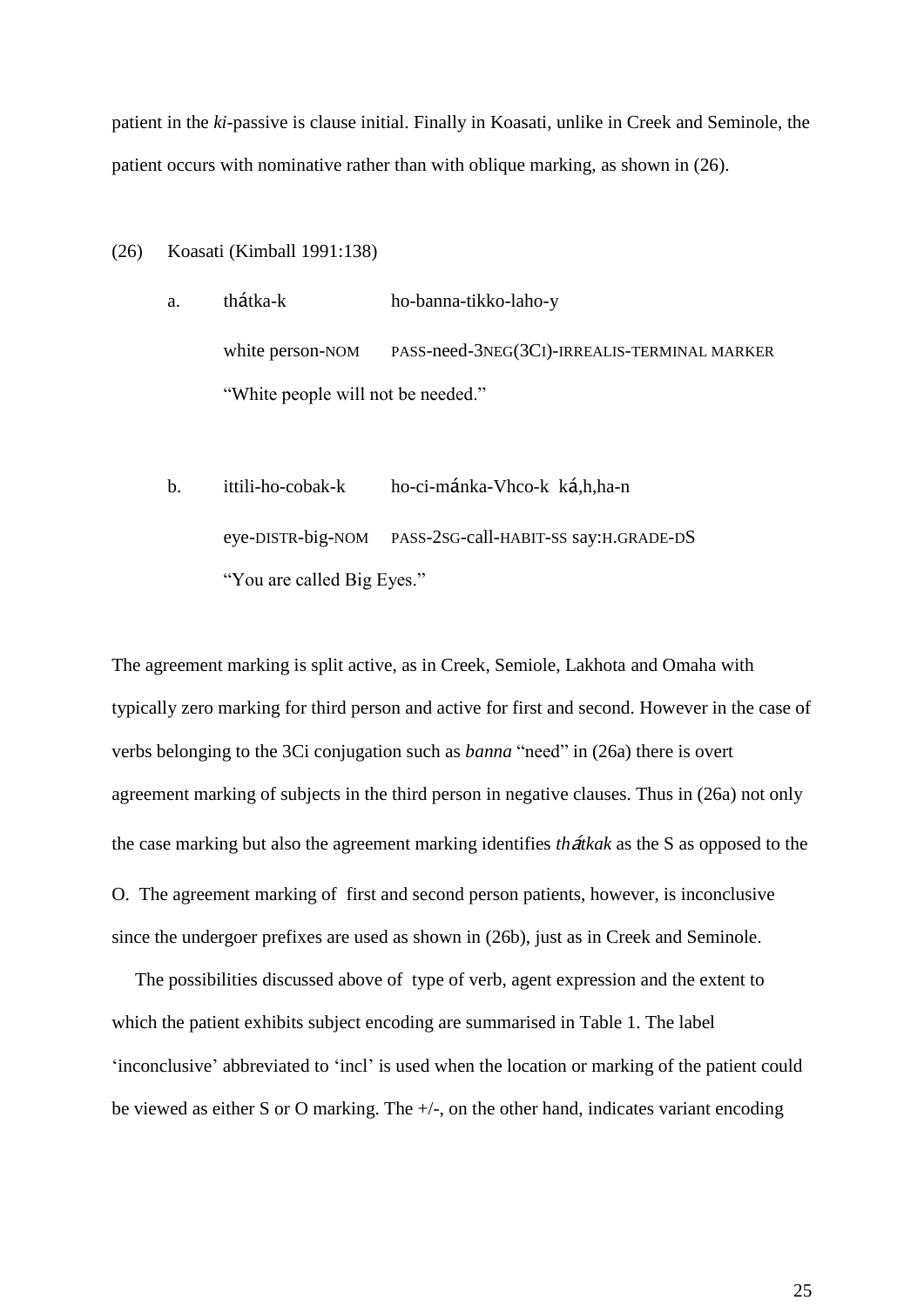one of which is associated with S marking and one with O marking. ? stands for lack of information.

## Table 1

Verb type, agent expression and subject encoding characteristic of the

patient in the 3pl passives in the languages in the sample

|           | Verb                                                                                                  | Ag 3                     | Ag Non-                  | $\overline{Ag}$ 12           | Subj                     | Subj agr       | Subj case                |
|-----------|-------------------------------------------------------------------------------------------------------|--------------------------|--------------------------|------------------------------|--------------------------|----------------|--------------------------|
|           |                                                                                                       | Human                    | Human                    |                              | order                    |                |                          |
| Maa       | all                                                                                                   | $(+)$                    | $\Box$                   | $\overline{a}$               | incl                     | $\overline{a}$ | $\overline{a}$           |
| Dholuo    | all                                                                                                   | $(+)$                    | $\equiv$                 | $\overline{a}$               | incl                     | $\overline{a}$ | $\frac{1}{2}$            |
| Nuer      | all                                                                                                   | $\ddot{}$                | $\Box$                   | $\overline{\phantom{a}}$     | incl                     | $\frac{1}{2}$  | $\overline{\phantom{a}}$ |
| Coptic    | Tr?                                                                                                   | $\ddot{}$                | $\ddot{}$                | $\overline{a}$               | $\overline{\phantom{a}}$ | $\overline{a}$ | $\overline{a}$           |
| Kimbundu  | Tr?                                                                                                   | $\ddot{}$                | $\overline{?}$           | $\ddot{}$                    | $\qquad \qquad +$        | $\blacksquare$ | irr                      |
| Lunda     | <b>Tr</b>                                                                                             | $\ddot{}$                | $\ddot{}$                | $\frac{1}{2}$                | $+/-$                    | $\frac{1}{2}$  | irr                      |
| Luvale    | Tr?                                                                                                   | $\ddot{}$                | $\overline{?}$           | $\frac{1}{2}$                | $+/-$                    | $\frac{1}{2}$  | irr                      |
| Creek     | Ag                                                                                                    | $\overline{\phantom{a}}$ | $\mathbb{L}$             | $\blacksquare$               | incl                     | incl           | $\Box$                   |
| Koasati   | $\operatorname{Tr}% \left\{ \mathcal{M}_{i}\right\} =\operatorname{Tr}f\left( \mathcal{M}_{i}\right)$ | $\frac{1}{2}$            | $\overline{\phantom{a}}$ | $\frac{1}{2}$                | incl                     | $incl/+$       | $+$                      |
| Lakhota   | Ag                                                                                                    | $(+)$                    | $(+)$                    | $\overline{a}$               | incl                     | incl           | $\overline{\text{irr}}$  |
| Caviňea   | Tr 1intr                                                                                              | $\frac{1}{2}$            | $\overline{\phantom{a}}$ | $\overline{a}$               | incl                     | incl           | $\overline{\text{incl}}$ |
| Kaqchikel | ${\rm Tr}$                                                                                            | $\ddot{}$                | $\boldsymbol{+}$         | $\ddot{}$                    | incl                     | incl           | irr                      |
| Itelmen   | $\operatorname{Tr}% \left\{ \mathcal{M}_{i}\right\} =\operatorname{Tr}f\left( \mathcal{M}_{i}\right)$ | $\ddot{}$                | $\overline{a}$           | $\frac{1}{2}$                | incl                     | $\frac{1}{2}$  | irr                      |
| Vitu      | <b>Tr</b>                                                                                             | $\overline{a}$           | $\overline{\phantom{0}}$ | $\qquad \qquad \blacksquare$ | $+/-$                    | $+/-$          | irr                      |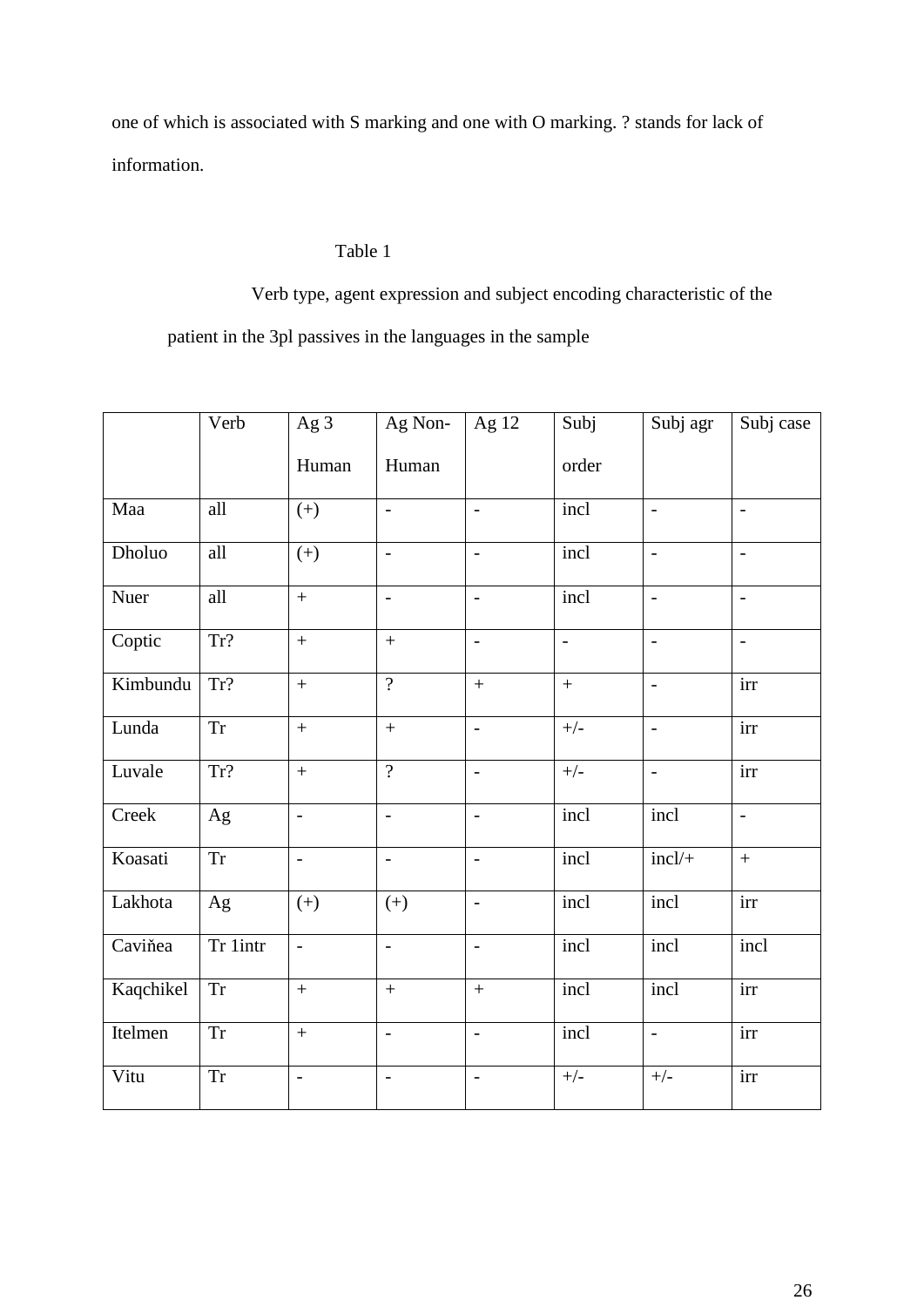We see in Table 1 that in the languages in the sample the most common change in encoding that the patient undergoes relative to its object characteristics in the projected 3pl IMP source construction is with respect to order. This is fully in line with the topicalization aspect of Givón"s diachronic scenario. In four of the SVO languages the patient in the passive construction is either necessarily initial (Kimbundu) or tends to be initial (Luvale, Lunda and Vitu). There are two languages in which there is a partial change in the agreement marking of the patient, Vitu and Koasati. And there is one language in which the patient manifests a change in overt case marking, Koasati. These differences suggests that of the three subject encoding properties, word order is acquired prior to agreement and case marking. However, we have no clear evidence for the relative order of acquisition of case and agreement marking. It has been repeatedly noted in the literature (see e.g. Cole et al. 1978; Malchukov 2005, 2007) that case marking is an encoding property which tends to lag behind that of both agreement and word order. Our findings with respect to the encoding properties of patients in these 3pl-based passives do not, however, confirm this. In the languages which display both case marking and agreement marking, either there is no change in marking or in one, Koasati, subject case marking is acquired in full while subject agreement marking only in part, i.e. for third person subjects. The data are, however, too sparse to allow us to draw any generalizations.

 What Table 1 also reveals is that the possibility of overt agent expression tends to emerge earlier than morphological subject encoding of the patient. This again conforms to the expectations of Givón"s diachronic scenario. All the languages but for the Muskogean, Caviňea and Vitu display some possibility of agent expression. By contrast, in only two languages in the sample, Koasati and Vitu, does the patient acquire morphological coding properties which would allow one to unequivocally identify it (under some circumstances) as a subject.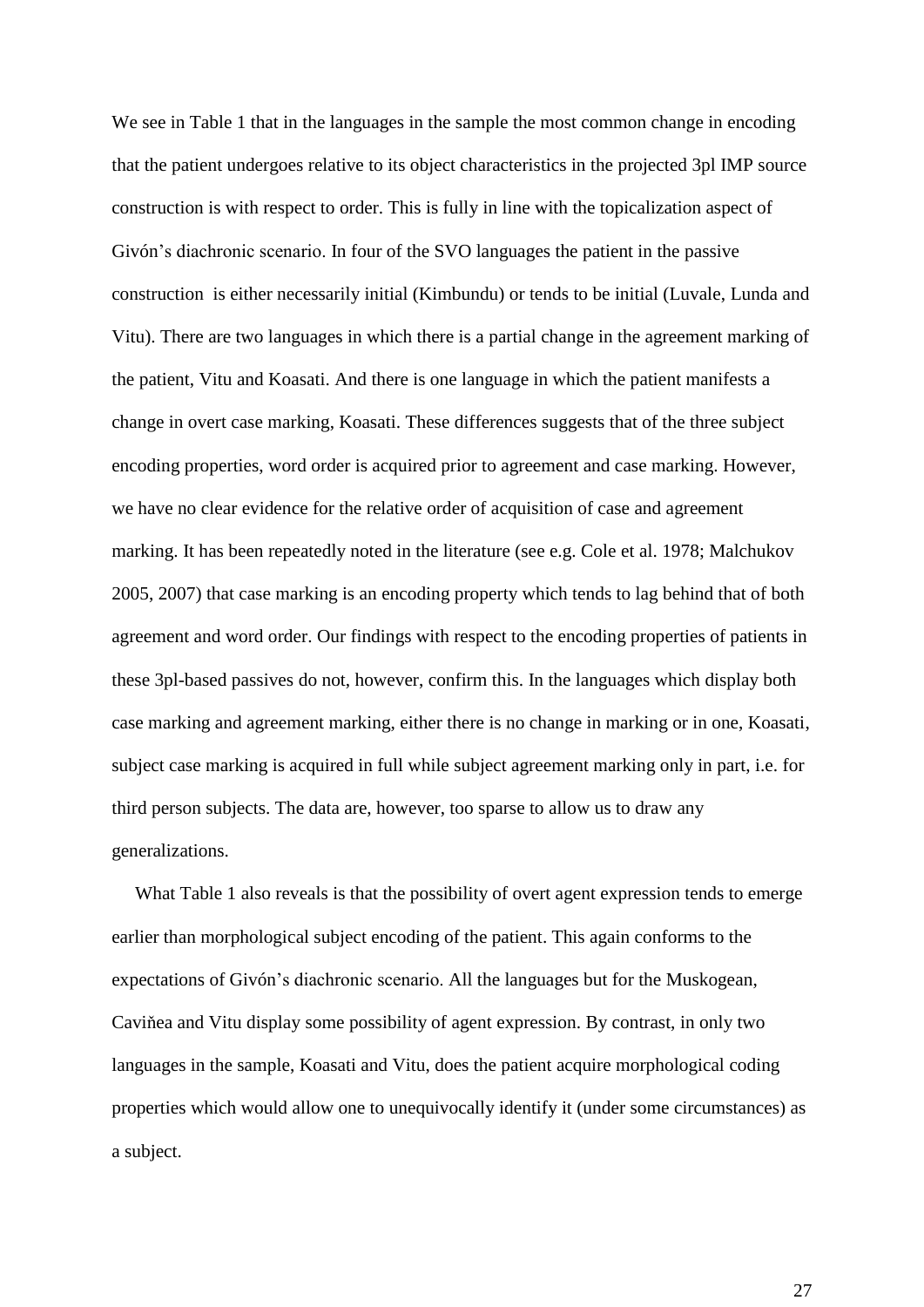#### 3.4. The behavioural properties of the patient

As reflected in Table 1, in terms of coding properties only in five of the languages in the sample do the patients in the relevant passives qualify as subjects. Coding properties, however, are not the only diagnostics of the nature of grammatical relations. In fact most scholars consider syntactic behaviour as more revealing of grammatical relations than coding properties. The consensus seems to be that on the whole coding properties tend to lag behind syntactic ones (see e.g. Keenan 1976; Givón 1979: 235-268; Cole et al. 1980; Malchukov 2005). If this is so the possibility arises that even in some of the languages in which the patient does not display unequivocal subject encoding properties or even manifests accusative case and/or agreement it has already acquired some subject behavioural properties. Unfortunately, I have not been able to determine to what extent this is indeed so since for most of the languages in the sample there is no data on the syntactic behaviour of the patients in the relevant constructions. The only syntactic information that I have relates to Maa, Lunda, Cavineňa and Kakchiquel.

 The *i*-passive in Maa is a poor candidate for a promotional passive since not only is the patient clearly marked like an object but also the construction displays no restrictions with respect to verb type. And indeed according to Payne (2008) the patient exhibits no syntactic subject properties but rather behaves like an object. One example of this is with respect to the control of number agreement on the infinitive. In Maa an infinitive agrees in number with the subject of a preceding fully inflected verb. We see in the non-impersonal (27a), for example, that the infinitive of "try" takes the plural  $\hat{a}a$ - prefix in agreement with the first person plural subject of the preceding progressive. In the impersonal (27b) we find the same plural prefix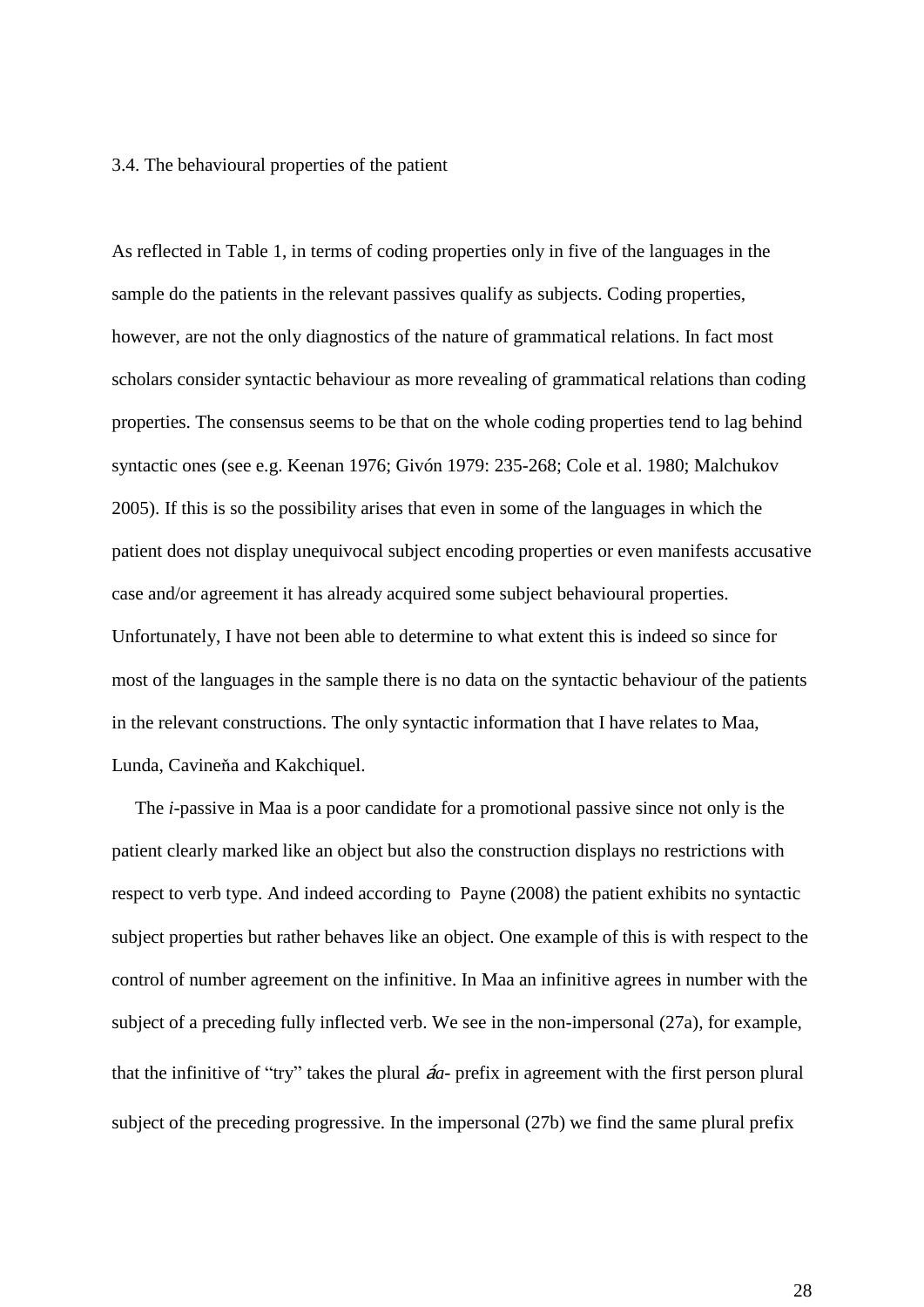on the infinitive which reveals that the agreement is with the unspecified 3pl and not the singular patient "house".

(27) Maa

a. Ɛkí-gurá áa-jo má-ta-yioló i-rórei lɔɔ 1PL-PROG INF:PL-try SUBJN-SUBJ-know PL-words:ACC M:PL:ACC 1-Máásâî m-Massai:pl:acc "We are trying to learn about Massai word."

b. Ɛ-girá-i áa-un ɛnk-aji 3-PROG-PASS INF:PL-erect F:SG-house:ACC "The house is being erected."

Lunda, on the other hand, is more promising. In this language, according to Givón  $\&$ Kawasha (2006) and Kawasha (2007), the patient displays two behavioural subject characteristics, but also other clearly behavioural object properties. The first of the two subject characteristics is the ability to function as the controlee of co-reference in certain purpose clauses illustrated in (28).

- (28) (Givón & Kawasha 2006:28)
	- a. Mari w-a-lond-eli kw-mw-iinka mukaanda M 3SG-PAST-come-ASP INF-3SGO-give book "Mary came to give him/her a book."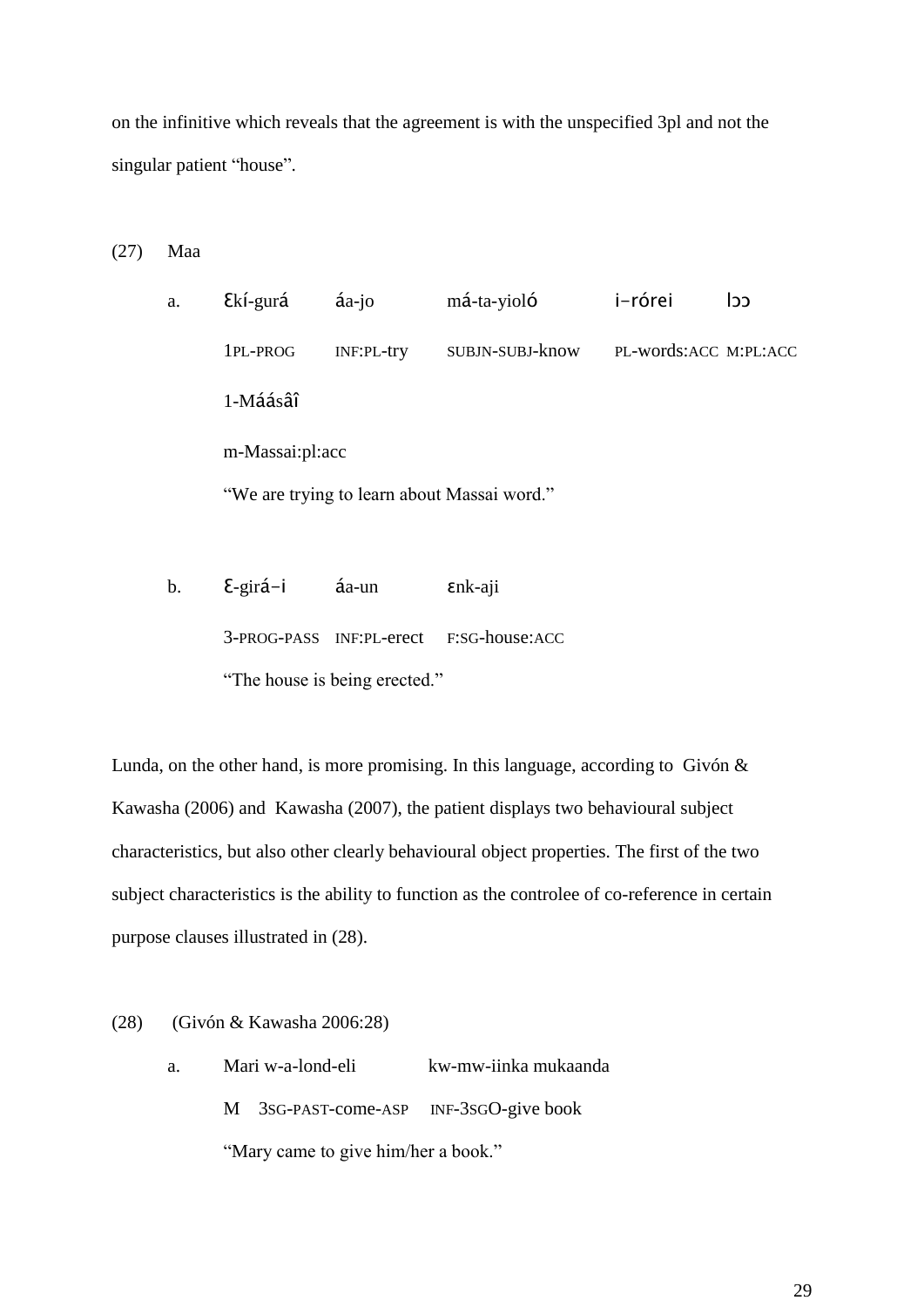b. w-a-lond-eli kw-mw-iinka mukaanda kudi Mary 3SG-PAST-come-ASP INF-3SGO-give book by Mary "She came in order to be given a book by Mary."

Observe that the recipient of the passive purpose infinitival clause in (28b), just like the subject agent of the active one in (28a) can be unexpressed under coreference with the subject of the matrix clause.<sup>17</sup> The second subject property is the impossibility of the patient in the 3pl-passive to function as a reflexive (29a) which distinguishes it from a patient of a transitive clause (29b) and unites it with the subject of a promotional passive in a language such as English, as reflected in the translation of (29a).

- (29) a. \*mwaana a-a-di-mona kudi yeena child 3PL-PAST-REFL-see DAT-3SG \*"The child was seen by himself/herself."
	- b. w-a-di-mona 3SG-saw-REFL-see "She saw him/herself"

The object property, on the other hand, is behaviour under relativization. While subject relativization involves the placement of a relative clause marker immediately after the subject (30a), when the object is relativised a relative prefix agreeing in number and noun class with the head noun is placed in the first prefix position, the subject person marker is suffixed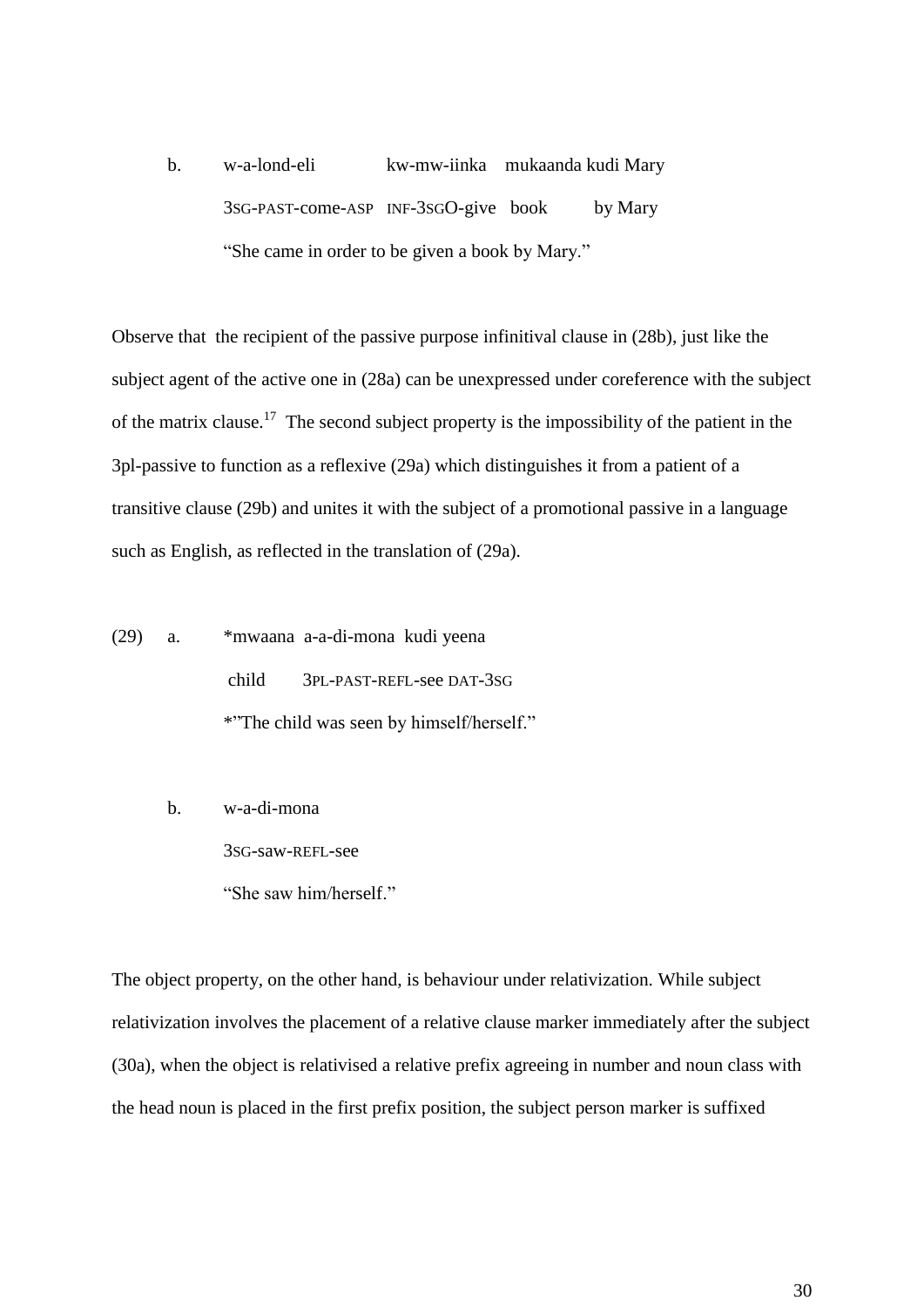rather than prefixed to the verb and the subject is located postverbally rather than preverbally (30b).

- (30) a. Mwaana ona w-a-mona chisalu child REL 3SG-PAST-see mat "The child who saw the mat."
	- b. Chisalu ch-a-mona-yi mwaana mat 3sg-past-see-3sg child "the mat that the child saw."

When the patient of a 3pl-passive is relativized, the verb in the relative clause is marked by a prefix agreeing in number and class with the patient NP, and the 3pl person marker takes the suffixal position, just like in object relativization. Compare (30b) with (30c).

c. chisalu ch-aa-mona-wu kudi Mary mat 3SG-PAST-see-3PL by Mary "the mat that was seen by Mary."

Turning to Cavineňa, according to Guillaume (p.c.) the syntactic evidence with respect to the status of the patient in the *ta/tana*-passive is inconclusive. While there is some evidence that it behaves as a subject with respect to coreference between a matrix clause and one type of dependent clause, this does not hold in all cases. Further investigaton is in order to determine the exact conditions under which the subject-like behaviour obtains and when it does not. Finally in Kakchiquel the patient behaves like a subject with respect to subject oriented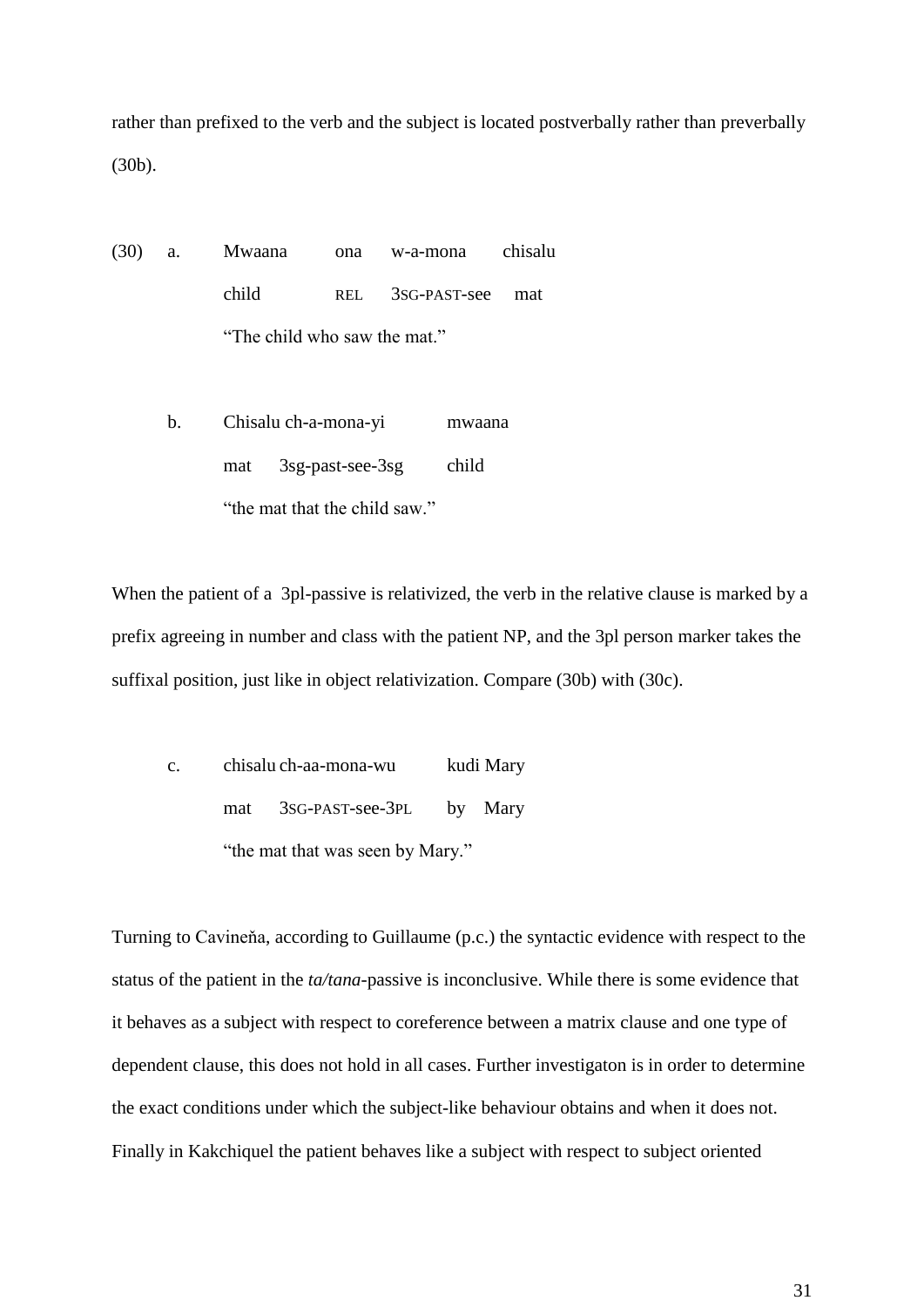relational NPs such as *rik'i rurayb'äl* "because of his/her desire". As demonstrated in (31) in the case of both a normal transitive clause (31a) and the standard passive (31b), *rik'i rurayb'äl* modifies the subject.

(31) Kakchiquel (Broadwell & Duncan 2002)

| а. |                         | A Juan $x$ -u-tz'ub'-aj                            | xta Maria r-ik'i                                   |  |
|----|-------------------------|----------------------------------------------------|----------------------------------------------------|--|
|    |                         |                                                    | CL Juan com-3sG:ERG-kiss-TR CL Maria 3sG-becaue.of |  |
|    | ru-rayb'äl              |                                                    |                                                    |  |
|    | 3s <sub>G</sub> -desire |                                                    |                                                    |  |
|    |                         | "Juan kissed Maria voluntarily." (= Juan's choice) |                                                    |  |

b. Xta Maria x-tz"ub"**-äx** r-oma" a Juan r-ik"i ru-rayb"äl CL Maria COM-kiss-PASS 3-by CL Juan 3-because.of 3-desire "Maria was kissed by Juan voluntarily."  $(=\text{Maria's choice.})$ 

In the *ki*-passive (31c) *rik'i rurayb'äl* modifies the patient just as in the standard passive.

c. Xta Maria x-ki-tz"ub"**-**aj r-oma" a Juan r-ik"i ru-rayb"äl. CL Maria COM-PASS-kiss-TR 3-by CL Juan 3-because.of 3-desire "Maria was kissed by Juan voluntarily." (= Maria's choice.)

Another piece of syntactic evidence for the subject status of the patient in the *ki*-passive comes from the use of the complementizer *chi* "that". This complementizer can be omitted only if the subject of the embedded clause is the same as that of the matrix clause, as is the case in (32a) and also (32b) in which the embedded clause is a standard passive.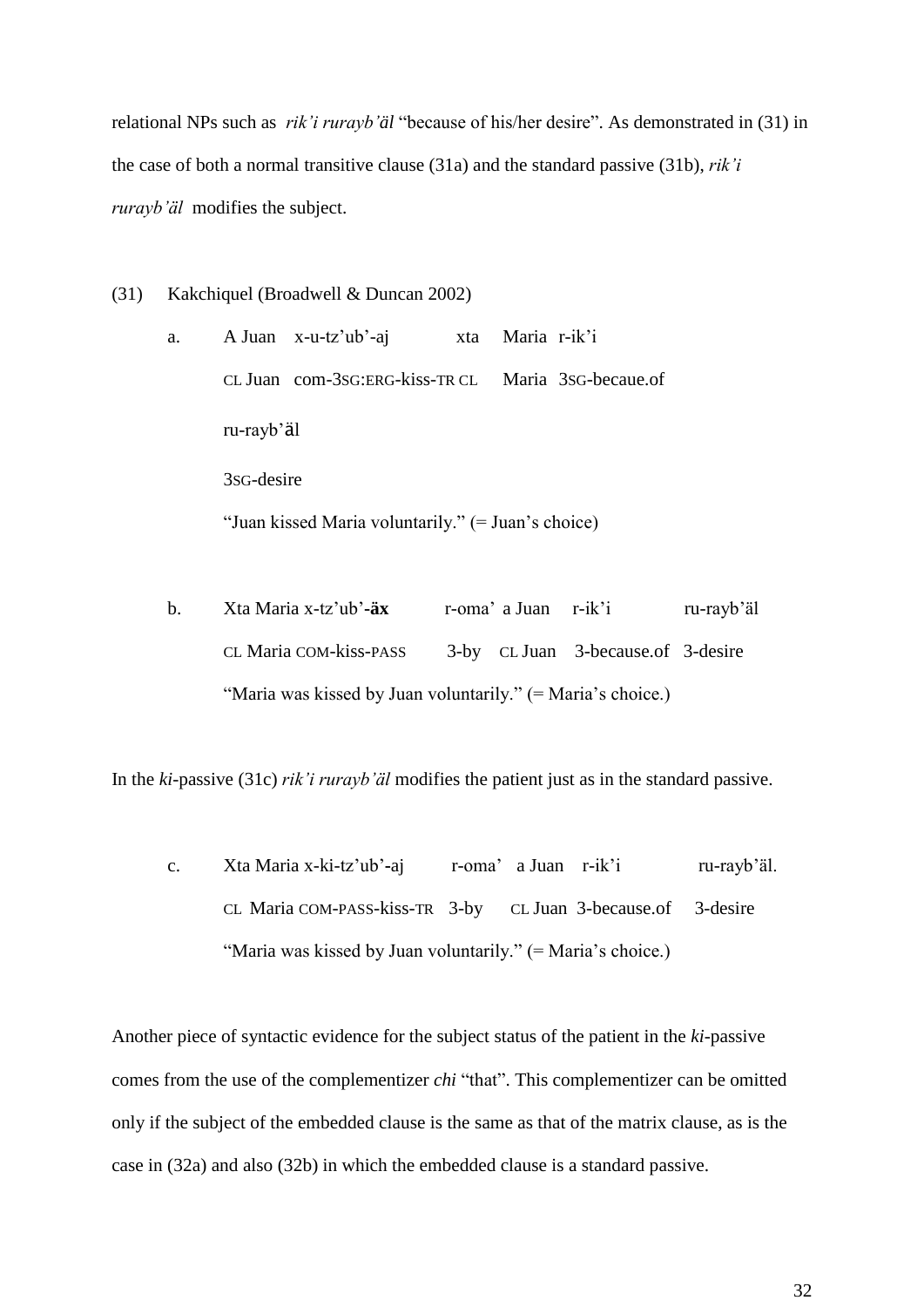(32) a. A Juan n-r-ajo" (chi) n-u-loq saqmolo CL Juan INC-3-want (COMP)INC-3-buy eggs "Juan wants to buy eggs."

b. A Juan x-u-b"ij ch-w-e (chi) x-b"a-x tz"i CL Juan COM-3-tell PREP-3-to (COMP) COM-bite PASS "r-oma" ritz"i 3sg-by the dog

"Juan<sub>i</sub> told me that he  $_{i*}$  was bitten by the dog."

We see in (32c) that with respect to complementizer deletion the patient of the *ki*-passive qualifies as a subject.

c. A Juan x-u-b"ij ch-w-e (chi) x-ki-b"a" r-oma" CL Juan COM-3-tell PREP-3-to (COMP) COM-PASS-bite 3-by ri tz'i' the dog

"Juan<sub>1</sub> told me that he<sub>1</sub> was bitten by the dog."

 In sum, the patient in Kaqichel passives is a bone fide subject not only in terms of its encoding properties but also its syntactic behaviour, the Cavineňa patient has not yet acquired the full set of behavioural subject properties, the Lunda patient while displaying some subject encoding and behavioural properties still has morphological and behavioural object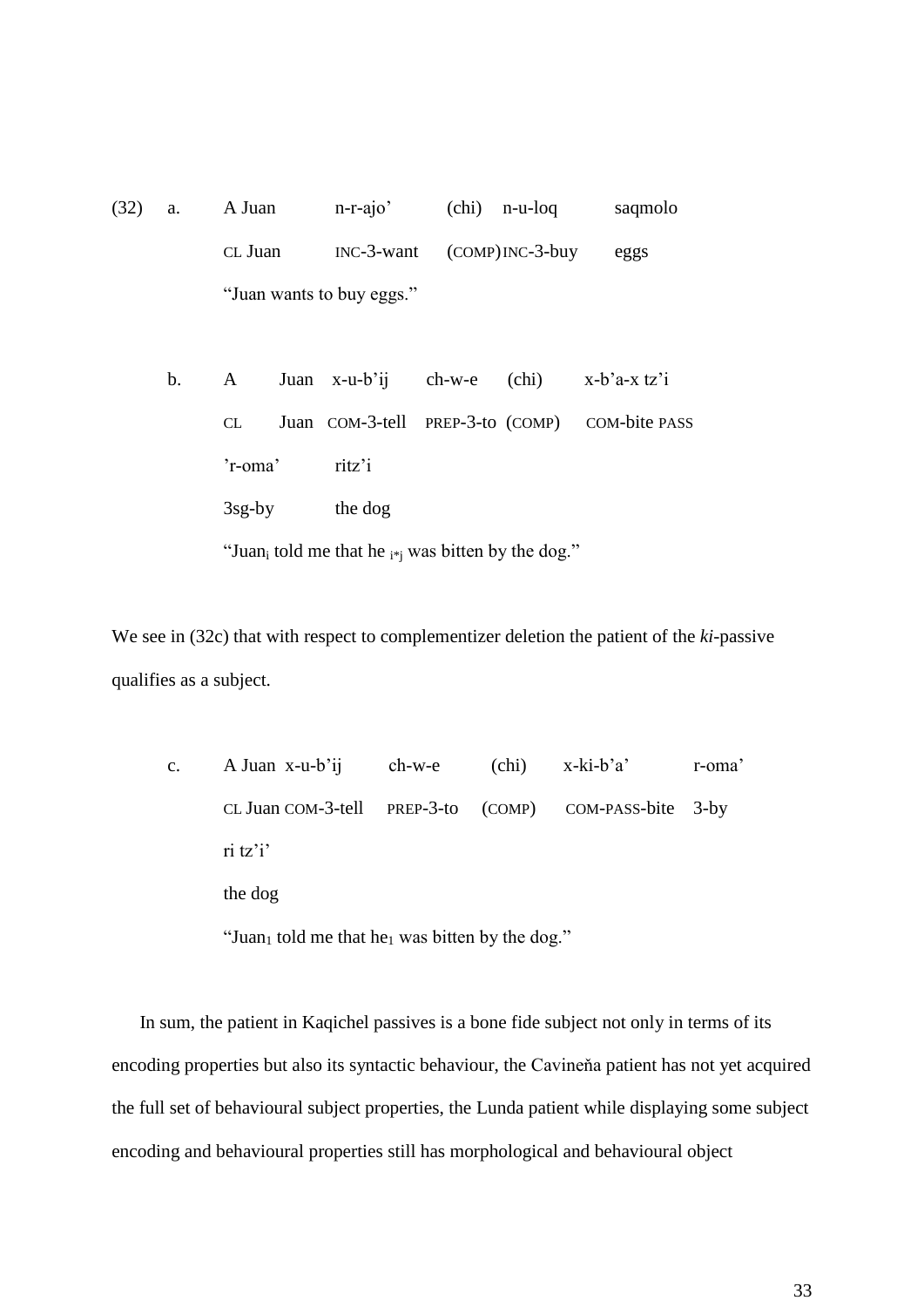characteristics and the Maa patient is clearly an object in all respects. Thus, we have one language Kaqichel, in which a 3pl IMP appears to have developed into a fully promotional passive and potentially two, Cavineňa and Lunda, in which a non-promotional passive is well on the way to becoming a promotional one. If morphological properties do indeed lag behind the syntactic, one may well expect a patient which has actually acquired a morphological property of subject to also display some behavioural subject characteristics. We can therefore add Koasati to our set of languages with a promotional passive also in terms of syntactic behaviour. Another good candidate for being on the way to a promotional passive, is the one in Vitu. Recall that the patient in Vitu when preverbal determines verbal agreement. However, Van den Berg admits that he has not yet had the possibility of investigating whether the patient does indeed exhibit any syntactic subject properties.

#### 3.5 Factors conducive to the 3pl-to-passive reanalysis

Our investigation of the degree of grammaticalization of passives originating from 3pl IMPs has revealed that such passives may evolve into fully promotional ones. They may even evolve into what is typically considered to be a canonical passive, i.e. a promotional passive with an expressed agent. Only one of the constructions in the sample has achieved the status of a canonical passive, namely the Kaqichel *ki*-passive. The corresponding construction in Koasati is promotional but agentless, that in Cavineňa is not fully promotional and agentless, the one in Lunda is not yet fully promotional and the construction in Vitu is both necessarily agentless and not fully promotional. The canonical aspects of the Kaqichel *ki*-passive notwithstanding, it continues to bear traces of its 3pl origin, namely: the agent must be animate and the subject cannot be generic or third person plural. The standard passive in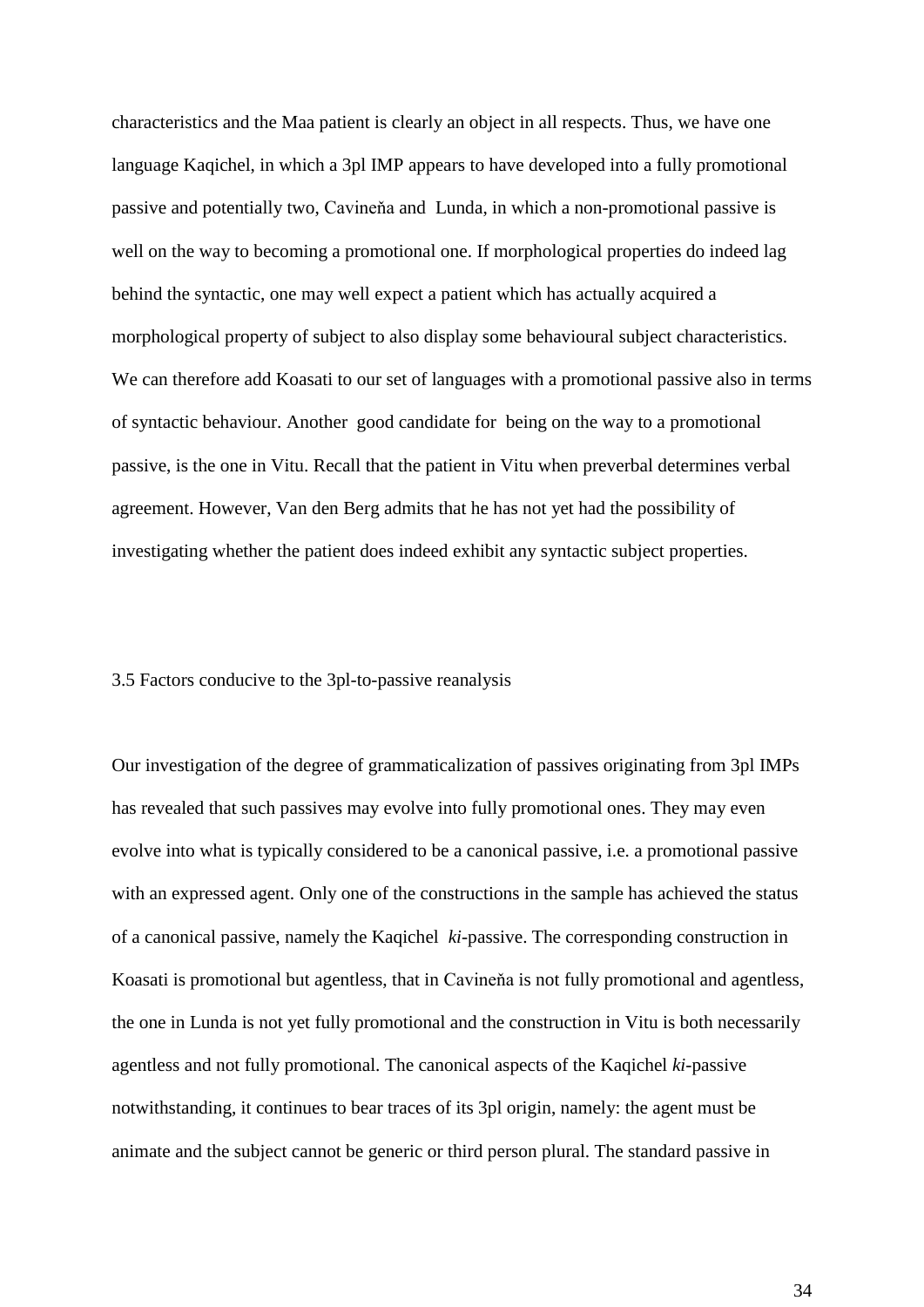Kaqichel has none of these restrictions. The animacy constraint on the agent of the *ki*-passive may be viewed as the last vestige of the humanness constraint of the unspecified subject of 3pl IMPs. The constraint against generic subjects may be seen to follow from the lack of topic-worthiness of a generic patient and thus the unlikelihood of such patients feeding into a patient-prominent construction such as the passive. And the constraint against third plural subjects is attributable to the still existing homophony between the passive *ki* and the 3pl ergative verbal person marker.

 Given that only one of the 3pl IMP-based passives that have been attested in the literature has developed into a canonical passive, we may well ask what factors are conducive to this rare development.

 In relation to the subjectivization of the patient a facilitating factor is clearly the lack of a morphological distinction between the O and S, i.e. no case marking or non-accusative case marking and non-accusative agreement marking.<sup>18</sup> Needless to say in the absence of any morphological marking distinguishing the O from the S, it is much easier to interpret a patient as a subject than if the patient bears marking associated with object status. This is especially so if the patient is located in a designated and clearly identifiable subject position, such as the preverbal in a SVO language or post-verbal in an OVS one or alternatively if there are no designated positions in a language for either the subject or the object. Kaqichel has no case marking, and it has ergative agreement marking and flexible order. It thus fully complies with all three of the above conditions. So does Cavineňa with its ergative case and ergative bound pronouns and flexible order and also in part Lakhota which has no case marking and active agreement with zero forms for the third person. The glaring exception to the above is Koasati, which has overt case marking which distinguishes the S (and A) marked by *–k* from the O marked by  $-n$ . However, the fact that Koasati is the only language in the sample and the only one of the three Muskogean languages considered here in which the patient has acquired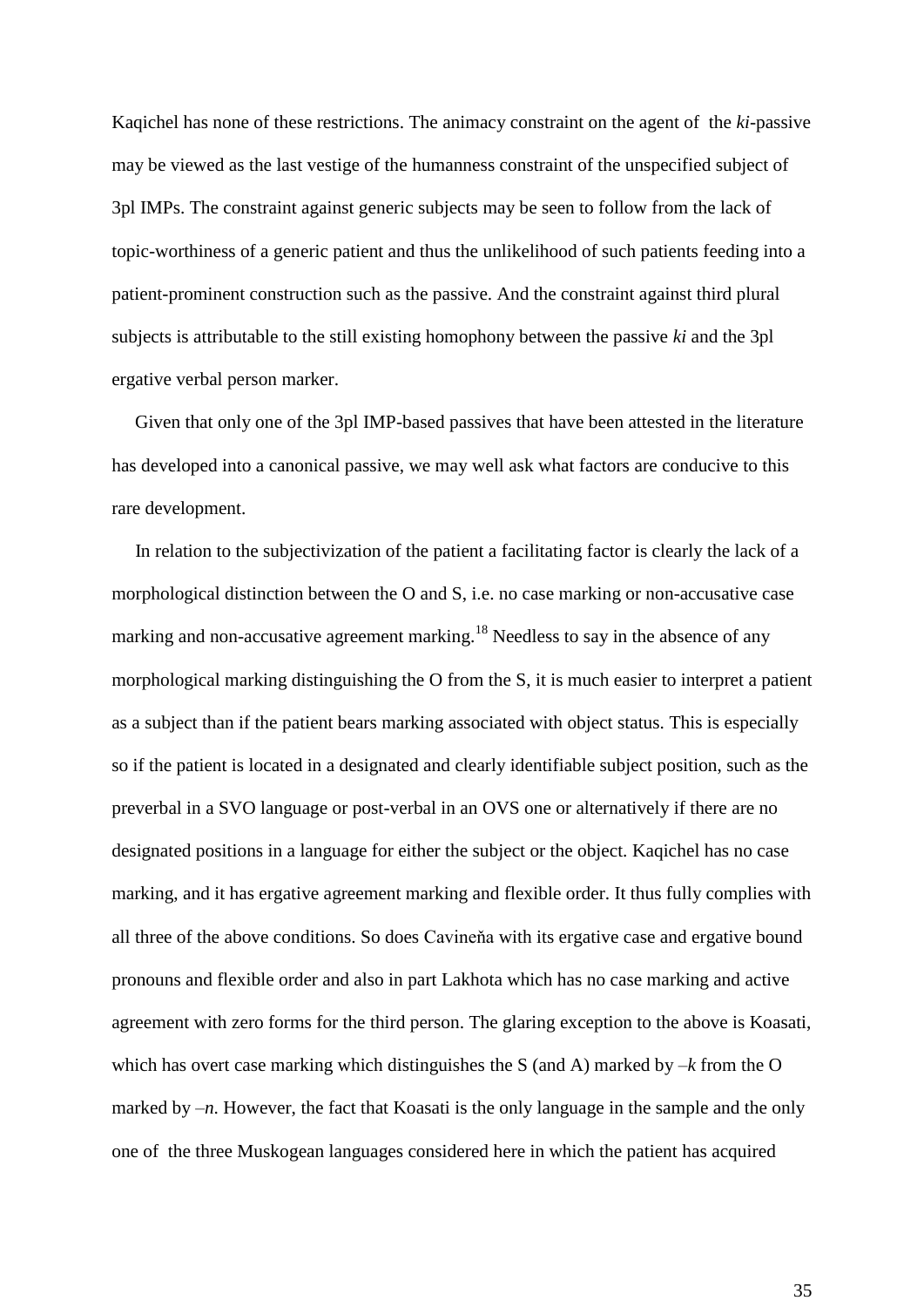subject case marking may also be seen as confirming the confounding role of case marking in the subjectivization process. Further none of the other languages in the sample in which the 3pl-passive is well on the way to becoming a canonical one, i.e. the Bantu languages Lunda, Luvale nor Kinyarawanda have overt case marking. All do, however, have overt object agreement marking of the patient as does also Itelmen. While object agreement on the part of the patient does not appear to preclude the patient from acquiring some behavioural subject properties, it is an obstacle with respect to the acquisition of full subject encoding properties since the object agreement markers must either be reanalysed as subject agreement ones or be dropped and replaced by subject agreement markers. The first possibility leads to the development of a new subject agreement marker paradigm specific to passive subjects and homophonous with that of the object. Interestingly, there do not appear to be any actual instances of this having taken place. I am not aware of any language in which the subject agreement markers used in the passive but not those used in other intransitive clauses correspond to those of the object agreement ones. The second possibility seems more likely particularly if the object person markers are not obligatory in the language. It might have occurred in Vitu, for example. It is not clear whether Vitu had object clitics or suffixes at the time when the allomorph of the passive suffix, *-(a)nga* was attached to the verb. It currently has object suffixes, but these do not occur with non-singular pronouns and in some other circumstances. If it did, the object clitics were dropped either before or after *-(a)nga* was reanalysed as a passive marker. Significantly, as exemplified earlier in (21), subject agreement markers are attached not to the verbal stem to which *-(a)nga* is attached but are fused with aspect, mood and sequentiality markers in a preceding auxiliary. That overt accusative marking of the patient constitutes an impediment not only to the patient acquiring the encoding properties of subjects but even behavioural subject properties is suggested by Maa. While Maa need not be representative of the status of patients in all the other languages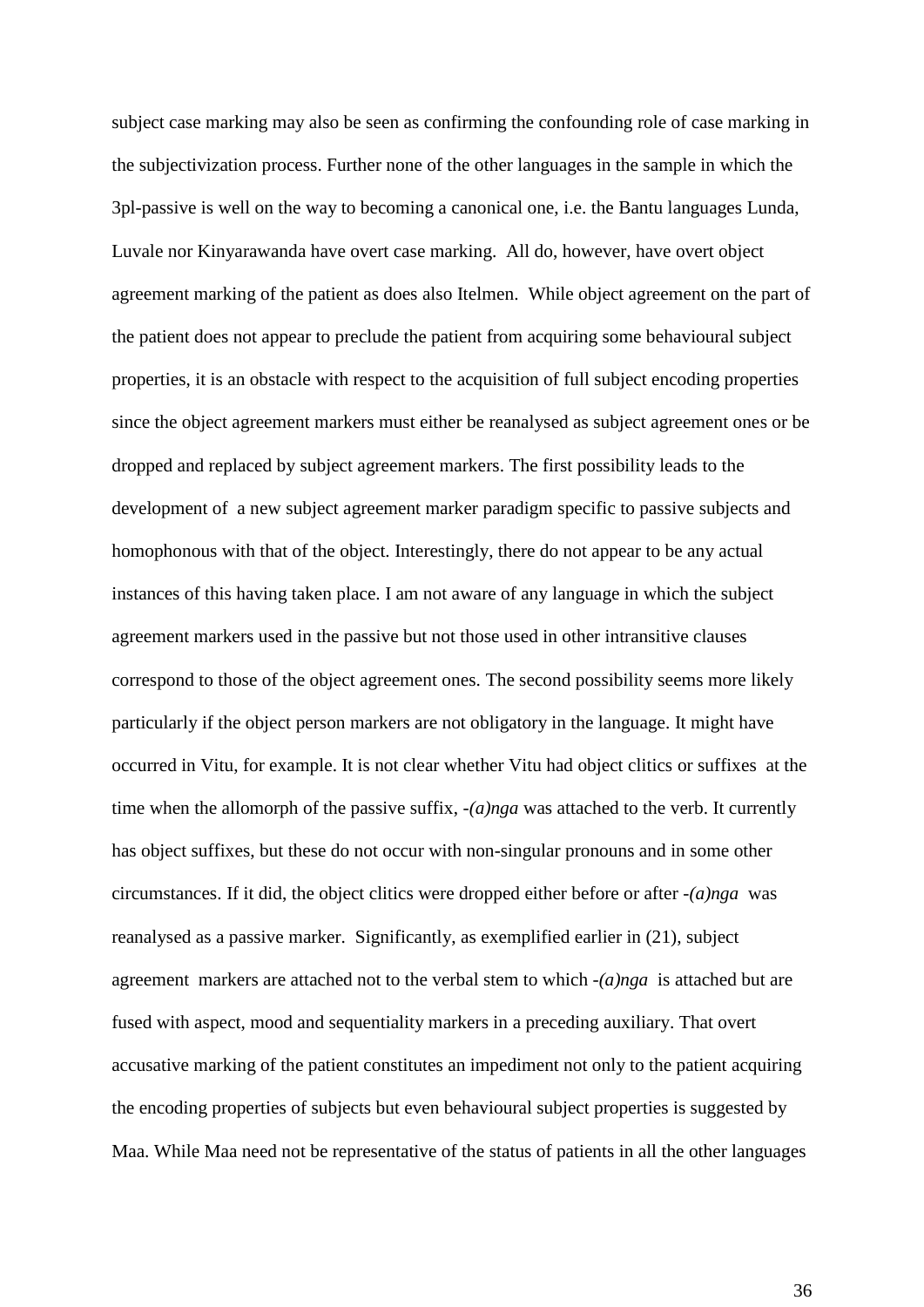with accusatively marked patients it is of interest to observe that in all of the languages in question, namely Coptic, Dholuo, Maa, Creek and Seminole even the location of the patient is either different from that of the subject (Coptic) or not unambiguously identifiable as that of the subject. In sum, the data stemming from our investigation suggests that the type of morphological marking in a language conducive to the subjectivization of the patient can be captured in the hierarchy in (33).

(33) no case or non-accusative  $\geq$  no case & accusative  $\geq$  accusative case & case and/or agreement agreement any type of agreement

 As for the development of an agent phrase, recall that the presence of an overt agent is an unequivocal indication of the reanalysis of the 3pl IMP as passive. Accordingly the possibility of agent expression may be seen as facilitating the further grammaticalization of a construction into a fully fledged passive. However, unlike in the case of the subject, there are no morphosyntactic properties of the relevant constructions which may be taken as conducive to the emergence of an overt agent.<sup>19</sup> The factors which appear to be relevant lie outside the actual constructions in question. These factors are the existence of other passive constructions with overt agents in the language and/or contact with languages which have salient agentive passives. Kaqichel, as illustrated in (31b) and (32b), has another passive, in fact, two other passives, in addition to the *ki*-passive which permit overt agents. Lunda, and presumably also the other two Bantu languages mentioned here, still has the pan-Bantu passive formed with the affix  $-(ib)w/(ig)w$  which, as shown in (34), allows for overt agent expression.

(34) Lunda (Kawasha 2007:38)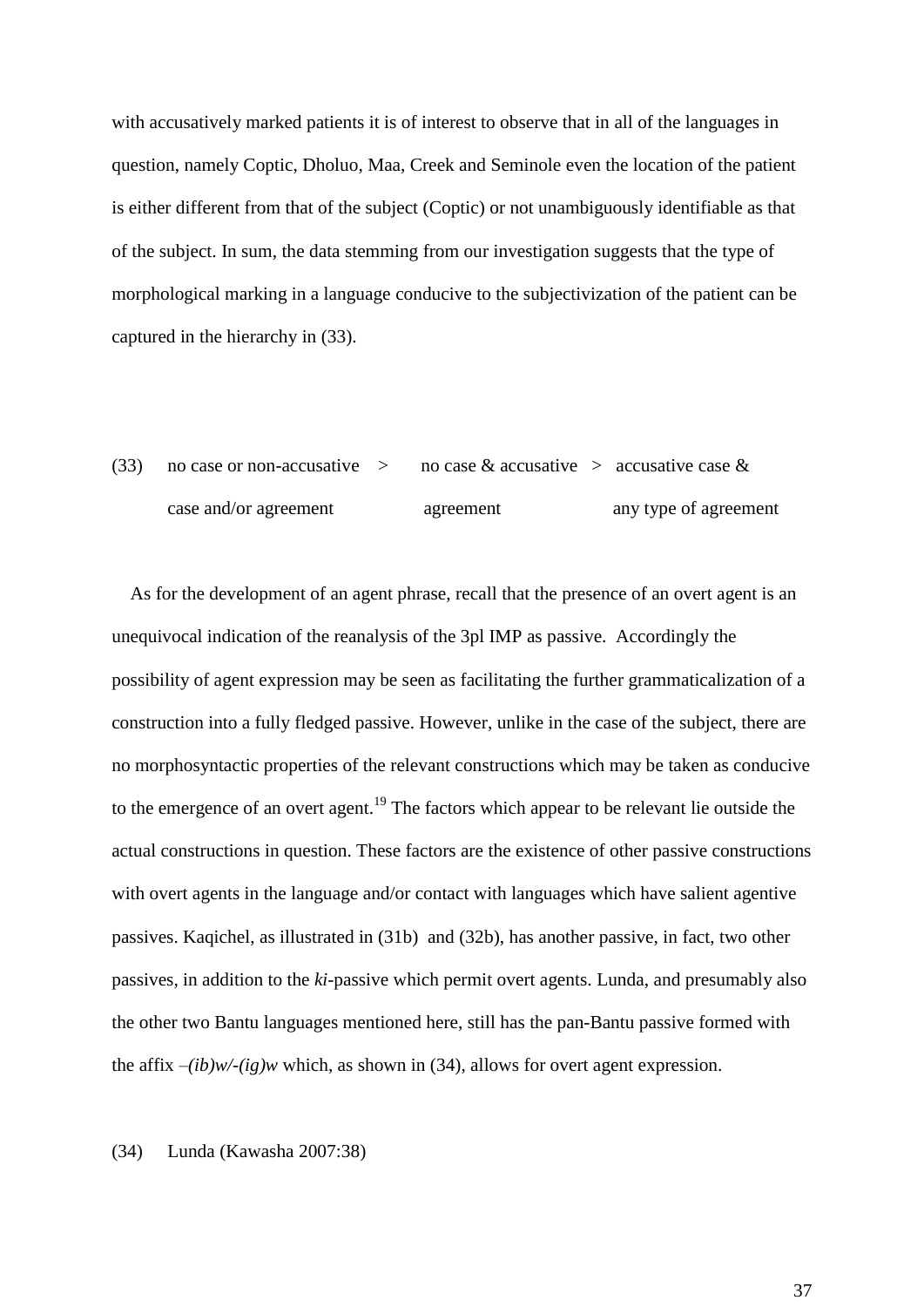| anvwáli      | a-di-in-i                                    | a-swezha | ku-lem-ish-ew-a          |
|--------------|----------------------------------------------|----------|--------------------------|
|              | CL2-parent SUBJ-TNS-be-R.PAST-FV SUBJ-exceed |          | INF-be-important-PASS-FV |
| kúdi a-ntúni | na-áwu                                       |          |                          |

by CL2-neighbor with-PRO2

"The parents were highly respected by their neighbors."

The ancestor of Coptic, Ancient Egyptian, had as many as three passive constructions, which Reintges (2008a) refers to as the internal, suffixal and reduplicative passives, respectively. All three allow for the expression of an agent, as illustrated in (35).

(35) Ancient Egyptian (Reintges 2008a:36, 16)

a. wb?-(w)  $\int$  mn $\int$  jn Mrjj-n(j)-R $\int$  pn open.PFV-PASS lake nurse FOC Meri-ri-Re DEM.N:SG "The canal of the nurse was opened by king Meri-nj-Re here."

- b.  $\int zp-t(i)$   $\zeta = f$  in  $ntr$   $\zeta$  ? take.PFV-PASS arm=POSS:3M:SG FOC God great "May his arm be taken by the great God."
- c.  $\int zpp$   $\int = f$  jn R take:PASS arm=POSS.3SGM FOC Re "His arm will be taken by (the sun god) Re."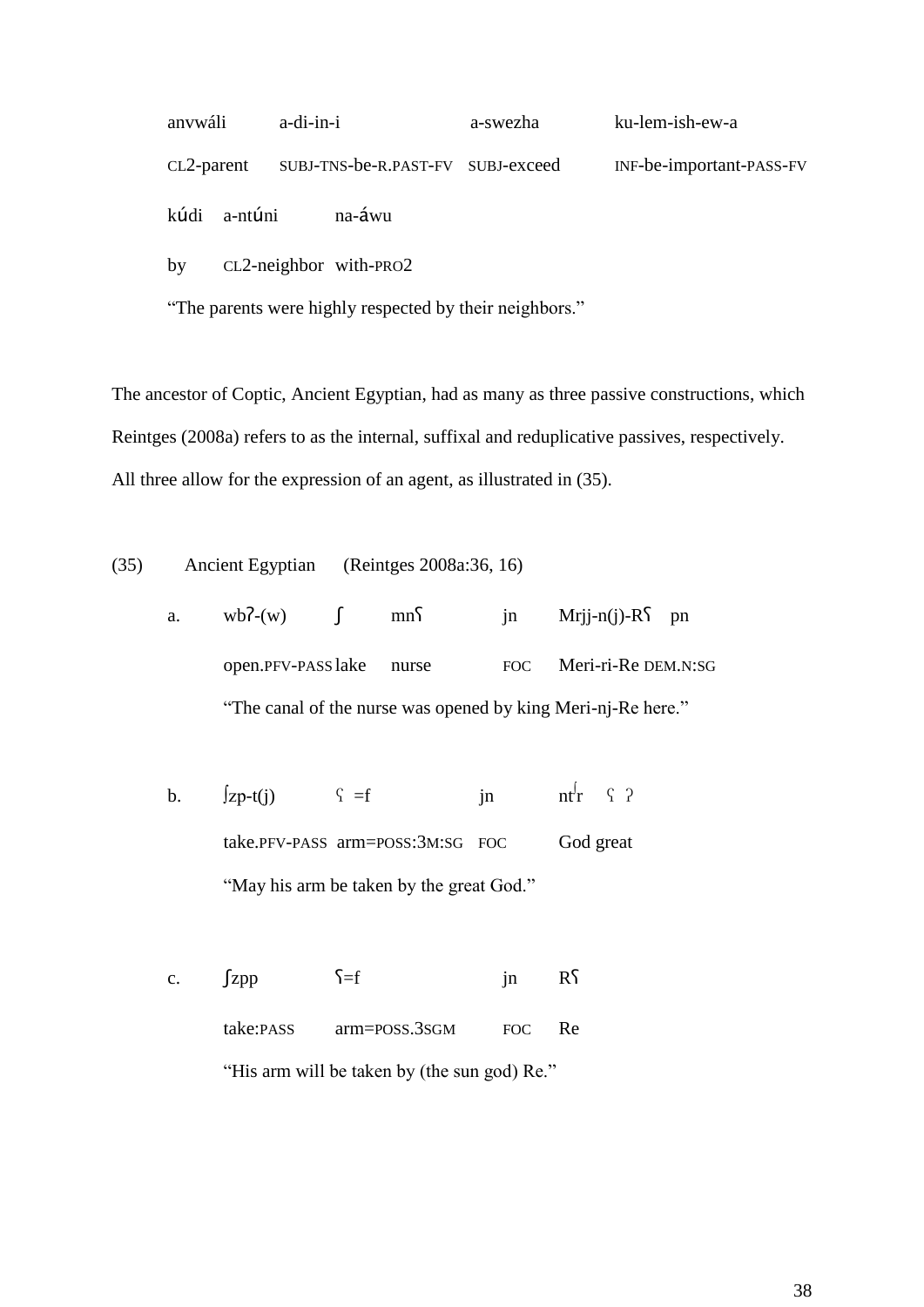Moreover, Coptic itself has a periphrastic passive construction involving the auxiliary verb *t* ʃ *i* "to take" which may occur with an agent phrase, as is the case in (36).

(36) Coptic (Reintges 2004:228) a=i-t ʃ ən-- nə-kət bam-pə-nute PFV=1SG-take-teaching PREP-DEF.PL-precept link-DEF.MSG-god  $e$ **S**ol hi-toot=u **a**n-hen-nok<sup>y</sup> ən-telios PCL through-hand=POSS.3PL as-INDEF.PL-great link-PERFECT

"I was taught (lit. I received teaching) in the precepts of God by great perfect ones."

 According to the sources consulted, there are no alternative agentive passives in the other languages in the sample. In the case of Itelmen, the presence of the agent phrase could be attributed to the influence of Russian as the language, like all Chukotko-Kamchatkan languages, has been under heavy influence of Russian, which not only has a reflexive and periphrastic passive which permit agents but also employs 3pl IMPs on a regular basis (Ard 1978:223).<sup>20</sup> As mentioned earlier the influence of Swahili and nowadays also English, is seen to underlie the development of an agent phrase in Nilotic. And the emergence of an agent phrase among the younger generation of Lakhota speakers is attributed by Pustet & Rood (2008) to English. Why the same hasn"t happened in the Muskogean languages, the remaining speakers of which are also bilingual in English is impossible to say. The speakers of Vitu know English as well but according to van den Berg (2006:3), the language is used mainly in the community school and only rarely in everyday situations, the lingua franca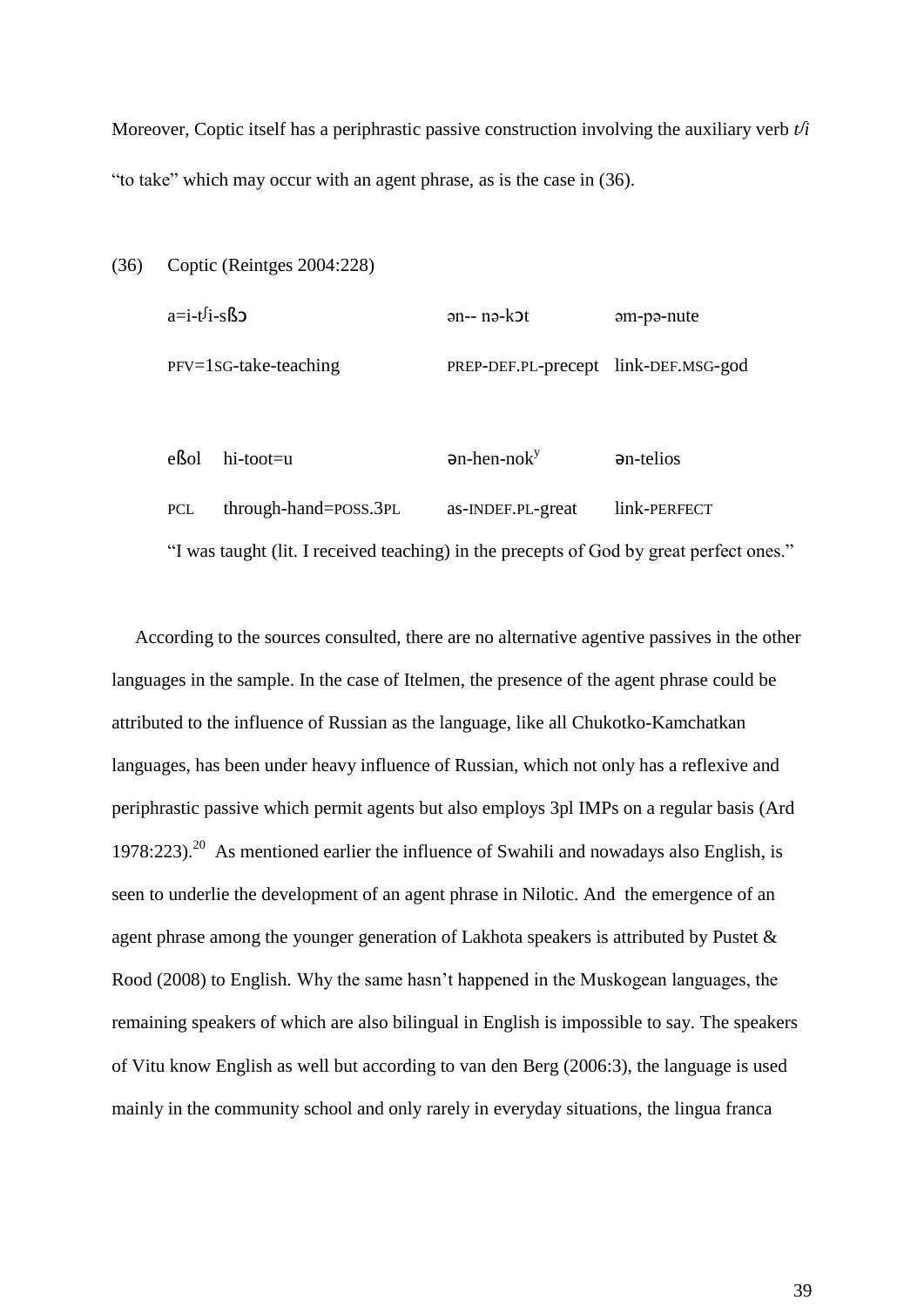being Tok Pisin. As for the speakers of Cavineňa, some clearly do know Spanish, but bilingualism does not appear to be widespread.

 In this section I have suggested some local, morphosyntactic features and some more general ones which may speed up the reanalysis of a 3pl IMP construction into a promotional passive and even a canonical passive. But we have yet to address the issue of what underlies the reanalysis in the first place and, crucially, why it is far less common than the crosslinguistic distribution of 3pl IMP constructions would lead one to expect.

## 4. Types of 3pl impersonals

.

An issue which has been entirely ignored in the previous discussions of the 3pl-to-passive reanalysis is the type of 3pl IMP constructions that might serve as an input to the reanalysis. 3pl IMPs are by no means all alike. They have been classified in terms of whether i) the construction provides any means of identification of the referent of the subject, ii) what sort of referent identification is provided, iii) the nature of the referents involved and iv) the generic vs. episodic nature of the specified event.<sup>21</sup> Although I have been referring to all of these as 3pl IMPs, some are more impersonal than others. Consider, for instance, the examples of 3pl IMPs in (37), which following Cabredo Hofherr (2003, 2006) I will refer to as the universal (37a), corporate (37b), vague (37c) and specific (37d) uses of the 3pl IMP, respectively.

- (37) a) In Spain, they eat dinner late.
	- b) They changed the tax laws last year.
	- c) They"ve found his bike in the back of a barn.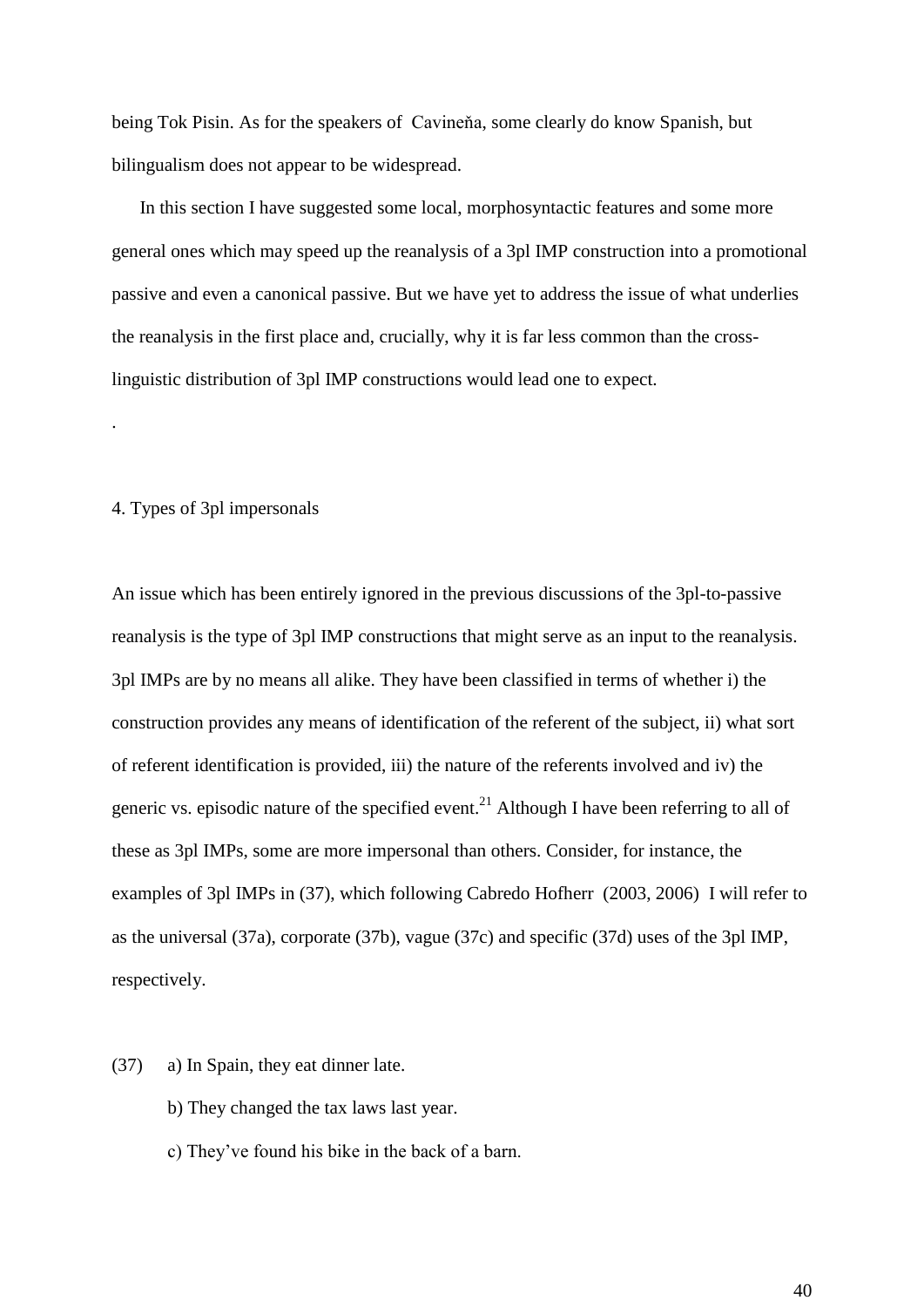d) They"re inviting us to a party.

Both the universal (37a) and corporate (37b) differ from the vague (37c) and specific (37d) 3pl IMPs in identifying the nature of the group to which the referent of the subject belongs, namely the people in Spain in (37a) and the government in (37b). No such identification of the referent of the subject is provided in (37c) or (37d). Constructions such as (37a) and (37b) are therefore termed by Langacker (2006) semi-impersonal as opposed to the full impersonal (37c) and (37d). The two semi-impersonal constructions differ from each other with respect to how the referent of the subject is identified. In the universal the identification is by means of the locative phrase, in the corporate via the lexical effects stemming from the verb and its arguments. Further the universal differ from the other three types of impersonals in not being anchored in time. Unlike the corporate, vague and specific 3pl IMPs, the universal do not denote a specific event but rather a general truth or a property and as such resemble generics. The major difference between the two full impersonals, the vague and specific, is that the former indicate only that an event has taken place without any indication of the precise point in time when it occurred whereas the specific necessarily indicate a concrete point in time, generally the time of speech. Further while the actual event depicted in the vague 3pl IMP could have been performed by a single individual (e.g. *the bike* in (37c) could have been found by a single person), it is only in the case of the specific impersonal that the given individual is precisely a specific one, i.e. someone identifiable by the speaker (e.g. in the case of (37d) a colleague in the French department). As shown in (38) from Italian, the individual in question can even be someone subsequently identified as known not only to the speaker but also to the hearer.

(38) Italian (Cinque 1988: 543)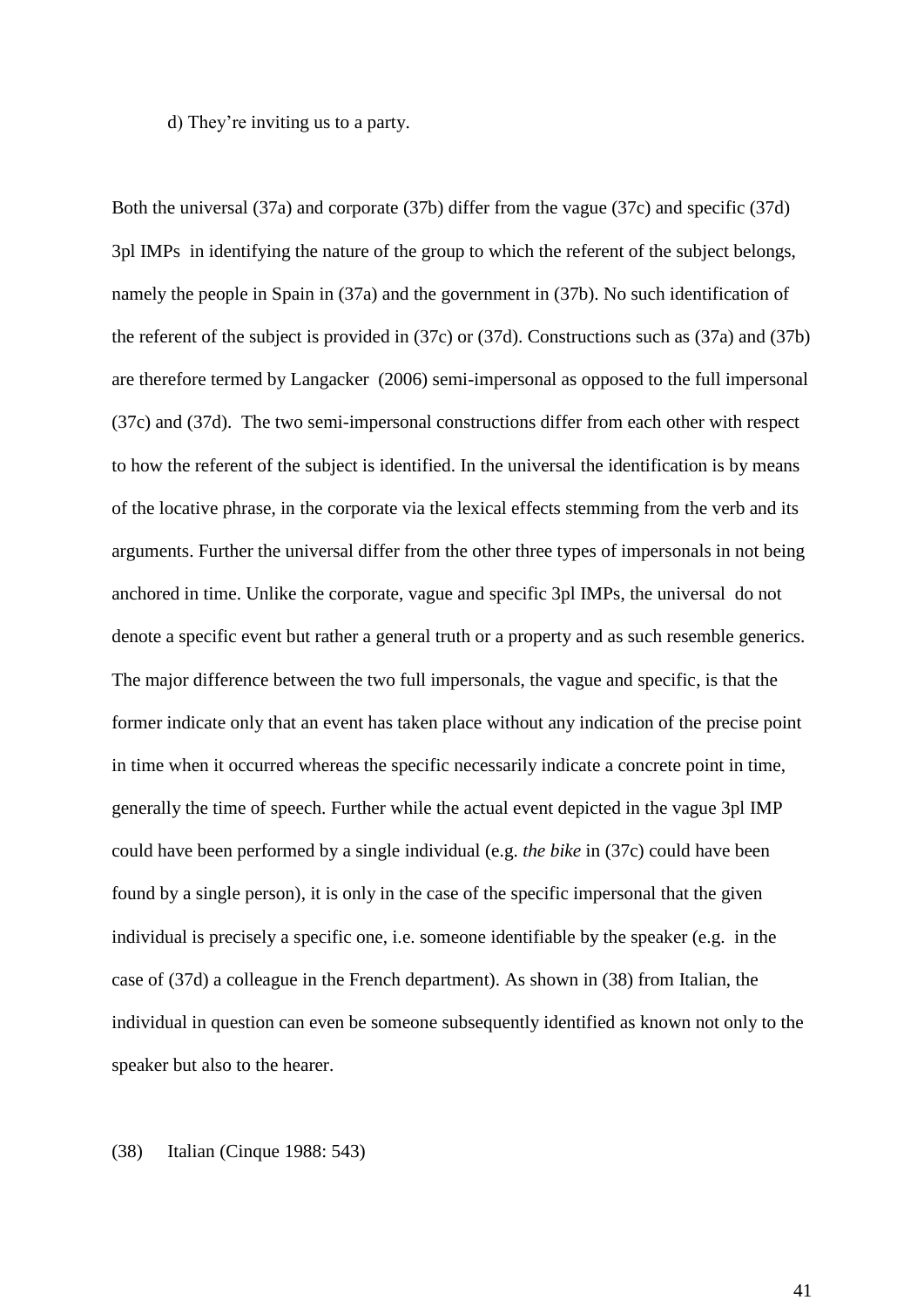Prima hanno telefonato; mi pareva tua sorella earlier have:3PL telephoned; me seemed your sister "(\* Someone)/they telephoned earlier. It seemed to be your sister."

Another type of impersonal is that found with typical speech act verbs such as *say* or *tell,* as in (1b) in section 1 which I repeat in (39).

(39) They say there's dragons guardin' the highsecurity vaults.

I mention this type as it is often the only example of a 3pl IMP cited in reference grammars.

 Of the above types of 3pl IMPs neither the universal nor the impersonal with speech act verbs constitutes a promising source of passives; the universal is restricted in its generic usage and the patient in speech act verbs is too abstract to warrant being treated as topical and thus to justify reanalysis. The other three types of impersonals are more promising inputs to a passive reanalysis. I suggest that such a reanalysis is, however, not tied to the existence of any single one of these three types of 3pl IMPs but rather is conditional on the occurrence of all three in a language. My motivation for this claim is that all the 3pl IMP constructions that are undergoing a passive reanalysis that I am aware of exhibit very few restrictions with respect to the referential properties of the agent. A wide variety of possible agents is somewhat unexpected if the input to the respective reanalyses were to be just any one of the three type of 3pl IMPs but is fully commensurate with the properties of all three. Together the three types of impersonals allow for a wide spectrum of agents: a loosely identified group (corporate), a fully unidentified group or individual (vague) and a specific individual (specific), even one well known to the addressee. If we accept the above reasoning and take the existence in a language of all three types of 3pl IMPs, the corporate, vague and specific,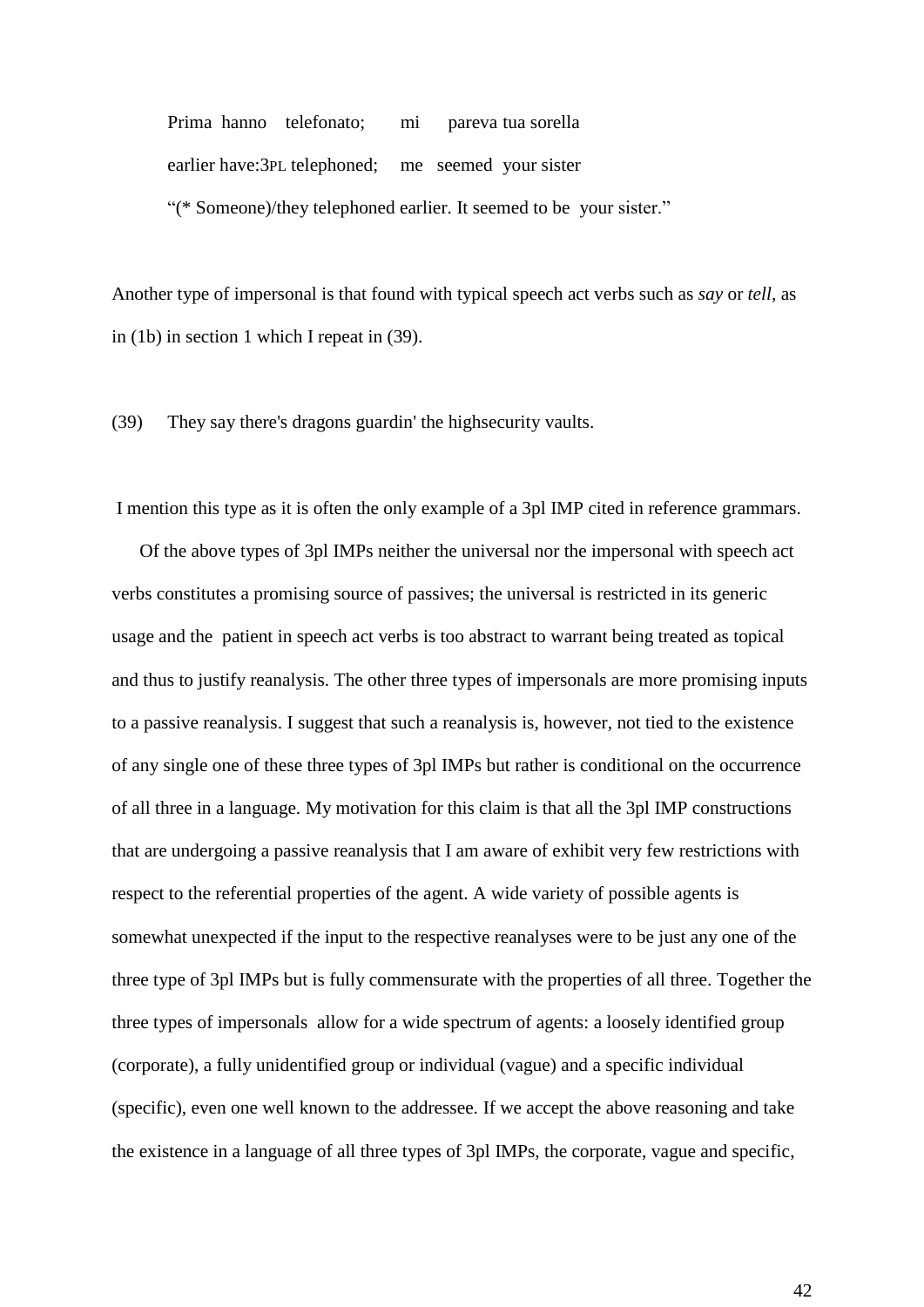to be a precondition for a passive reanalysis, we may have the beginning of an explanation for why passives originating from 3pl IMPs are not as common a phenomenon as one might expect. Although 3pl IMPs are widely distributed cross-linguistically, the three types may not co-occur all that often.

 The investigation of 3pl IMPs in the languages of Europe conducted by Siewierska & Papastathi (2008), the only cross-linguistic investigation of 3pl IMPs I am aware of, reveals that corporate and vague impersonals are quite widely attested, but the specific ones are considerably less so. Their study, based on the acceptability judgements of 132 native speakers of nine European languages elicited by questionnaire, reveals that 3pl IMPs are completely acceptable, in Spanish, Italian, Greek and Hungarian, especially under the specific indefinite as opposed to the definite readings. By contrast 3pl specific IMPs are completely unacceptable in French and at best marginal in English, Dutch, German and Polish. These findings are shown in figures 1 and 2. Figure 1 represents the acceptability judgments of the use of a 3pl IMP with an underlying indefinite specific referent (e.g. a colleague from the French department) and figure 2 with an underlying definite referent (e.g. your sister, as in (38)). The number of speakers tested for each language is as follows: Dutch=14; English=10; French=19; German=17; Greek=17; Hungarian=16; Italian=9; Polish=16; Spanish=14.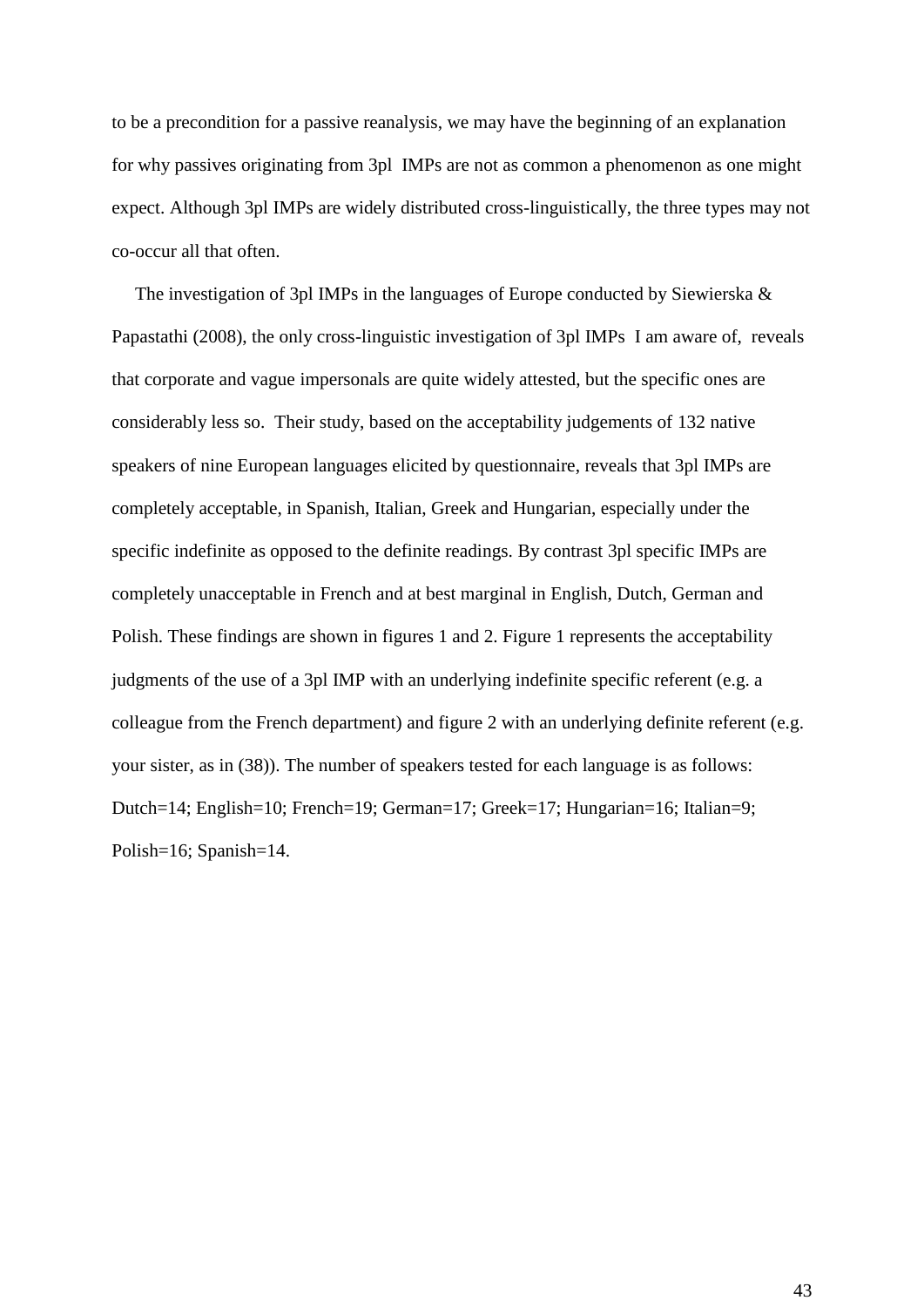



High acceptability ratings of specific 3pl IMPs; the referent is subsequently identified as being specific indefinite, e.g. *a student*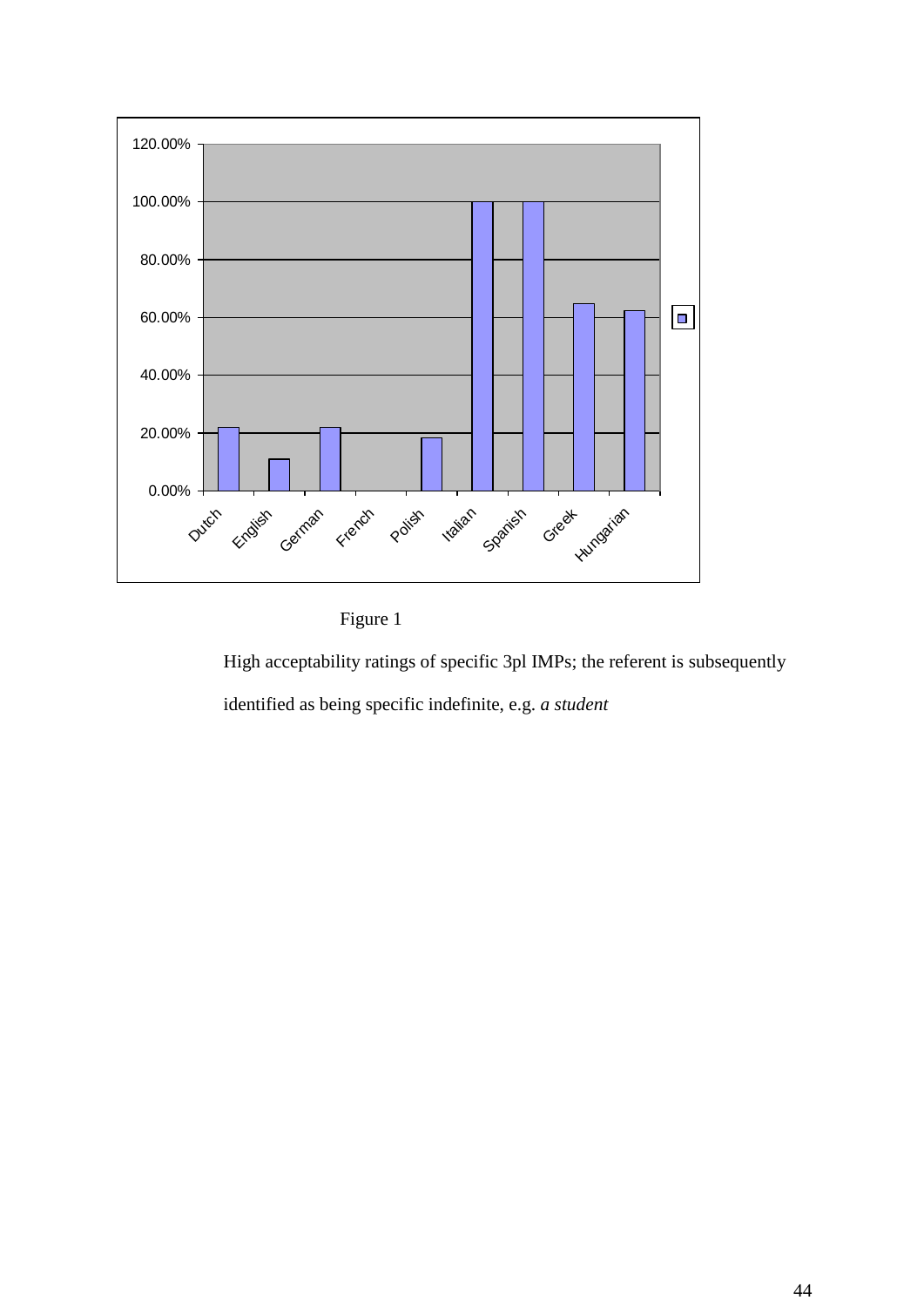



High acceptability ratings of specific 3pl IMPs; the referent is subsequently identified as being definite, e.g. *your mother*

0.00% and the second of the set of the set of the set of the set of the set of the set of the set of the set of the set of the set of the set of the set of the set of the set of the set of the set of the set of the set of Of course findings based on European languages cannot be assumed to automatically hold for languages in other parts of the world. But nor can they be dismissed unless there are good reasons to suggest that they are somehow specific to the languages of Europe. There are no such reasons in the case of 3pl IMPs. On the contrary. It is hardly surprising that it is precisely the individual and specific reading of the referent of a 3pl IMP that is less common than the group and unspecified one as the individual specific reading is the furthest removed form what is normally associated with the third person plural. My contention that such an individual and specific reading provides a stepping stone to a passive reanalysis is more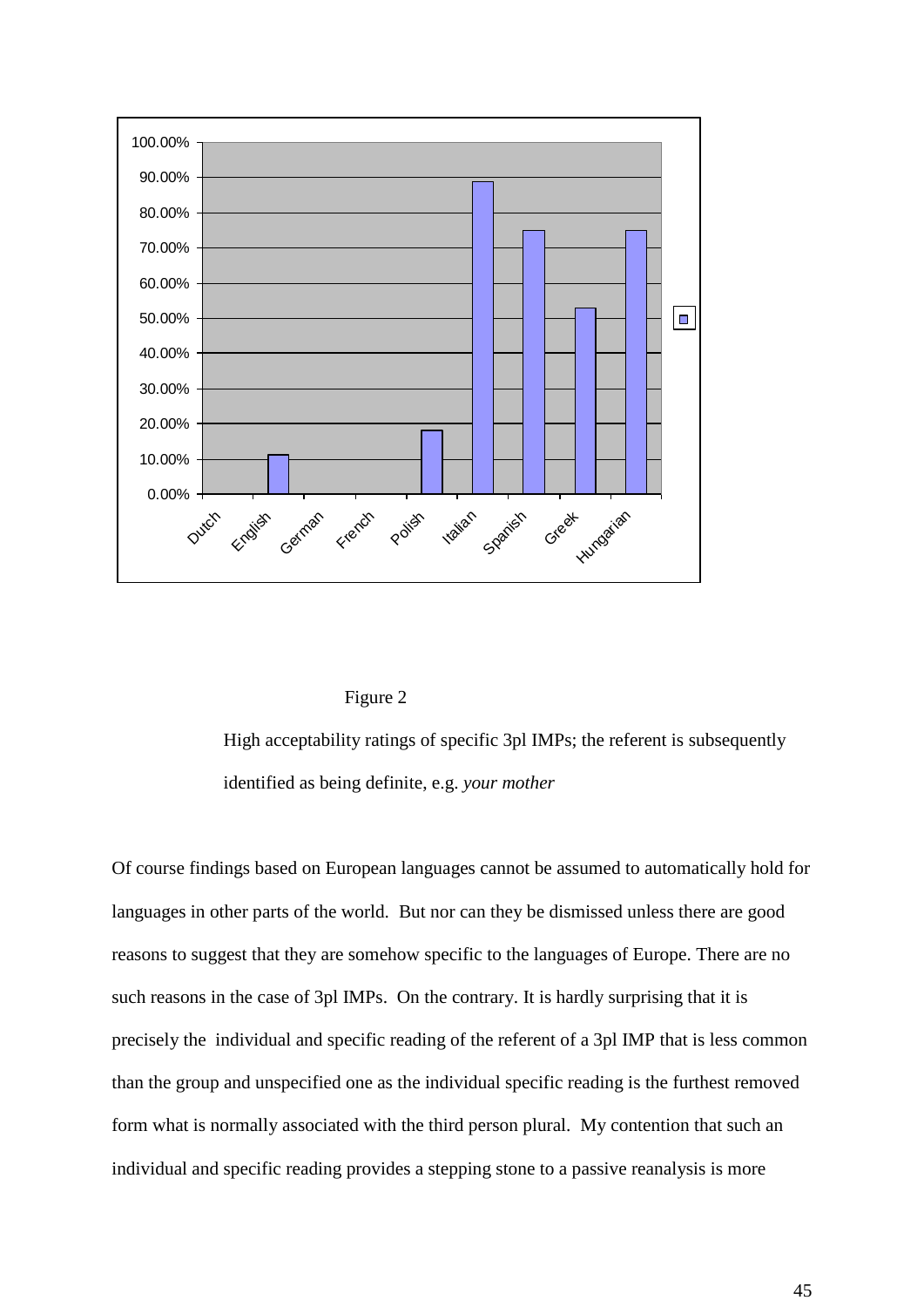controversial. It does, however, account for the fact that all of the languages which allow for an overt agent in the relevant passives permit specific and definite agents. Moreover, it is not difficult to imagine how exactly the specific reading should feed into the passive reanalysis, namely via predicates used to depict events which are primarily or at least often patientrather than agent-centred. In English and many other languages one such predicate is *to bear* in the sense of 'to give birth' which is more often than not used in the passive *to be born*. In the absence of a passive construction the 3pl IMP is an alternative, as in (40) through (42).

- (40) Omani Arabic: Hidd dialect (Holes 1998:359) Wlidoni fi l-'uzal give birth:3Pl to:1SG in Uzal "They gave birth to me in Uzal."
- (41) Ewe (Heine and Reh 1984:99) Wo-dzi Kofi 3PL-bear Kofi "They bore Kofi./ Kofi was born."
- (42) Lewo (Early 1994:323, 324)

Pogos napa a- si yemerava TIME REL 3PL-create world "When they [God] created the world./When the world was created [by God]."

Once the 3pl IMP is used in a language for a clearly patient-centred event with this one predicate, the door is open for the construction to be extended to other predicates. Whether it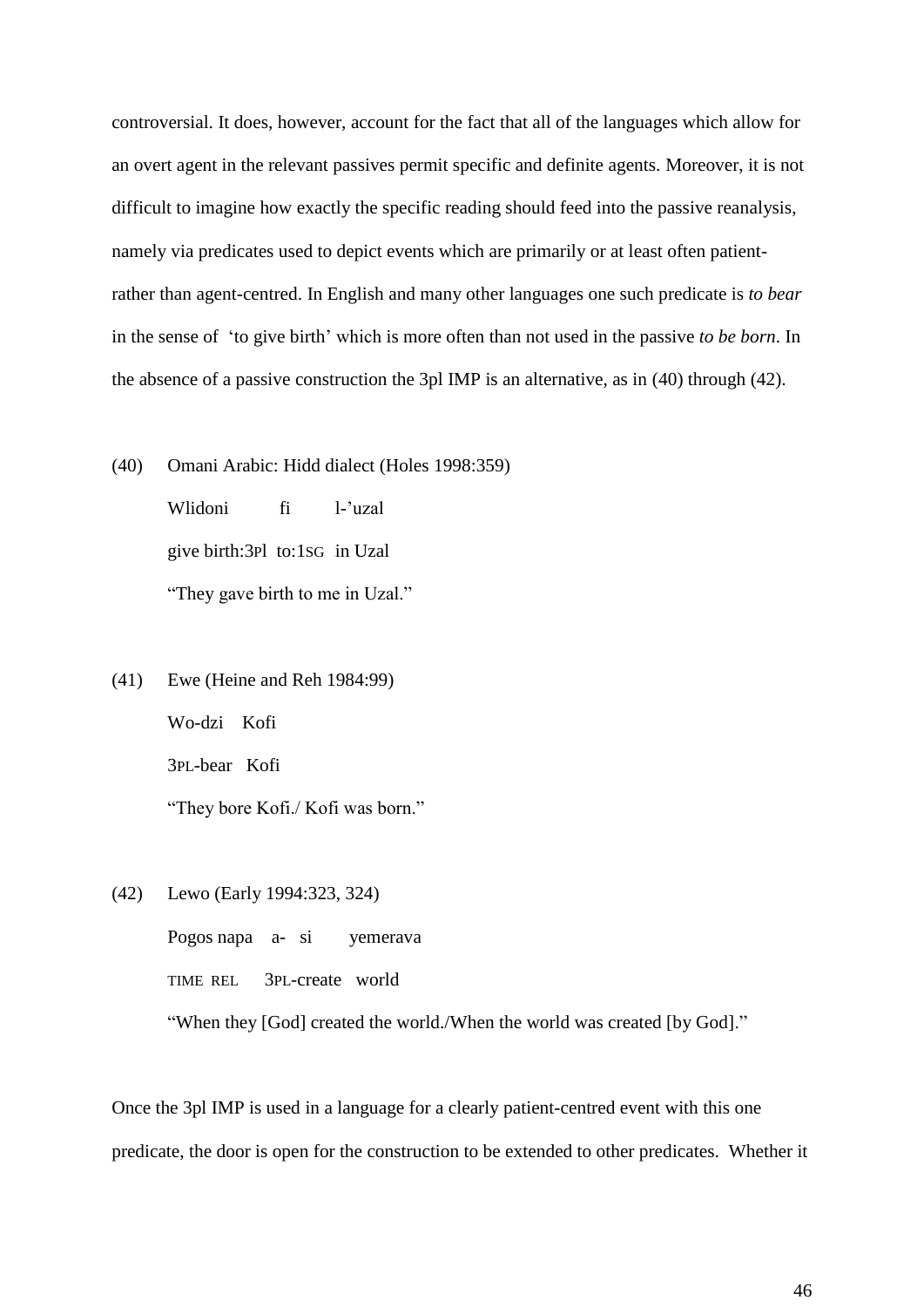is thus extended will undoubtedly depend on a multiplicity of factors. The existence of a 3pl specific IMP in a language is just one of them, but a crucial one.

 In sum, a 3pl IMP to passive reanalysis is dependent on the existence in a language of a variety of 3pl IMP constructions among which is the specific 3pl IMP. It is this type of 3pl IMP which provides the stepping stone for a passive reanalysis via its use in constructions depicting patient-centred events involving individual and specific agents, the prime example of which is *to be born*. And once a 3pl IMP is used in constructions depicting such events, as is the case in (40) to (42), it may be viewed as an incipient passive.

## 5. Concluding remarks

In embarking on this investigation I set out to answer two main questions, whether passives based on 3pl IMPs ever develop into promotional and even canonical ones and why the 3plto-passive diachronic pathway appears to be such a rare source of passive constructions. In relation to the first issue, we have seen that passives originating from 3pl IMPs do indeed grammaticalize into promotional and even canonical passives, be it infrequently. The full subjectivization of the patient is most likely in languages in which bound morphology does not constitute an obstacle to reanalysis, i.e. in languages which make no morphological distinction between the O of a transitive clause and the S of a passive one, namely languages which manifest neutral, ergative or active as opposed to accusative morphological alignment. The possibility of overtly expressing an agent does not appear to have any morphosyntactic correlates but rather to be tied to the existence of alternative agentive passives in a language or to contact with languages which have such passives. In either case it is possible to detect the influence of analogy. That 3pl IMPs may be sources of promotional passives especially in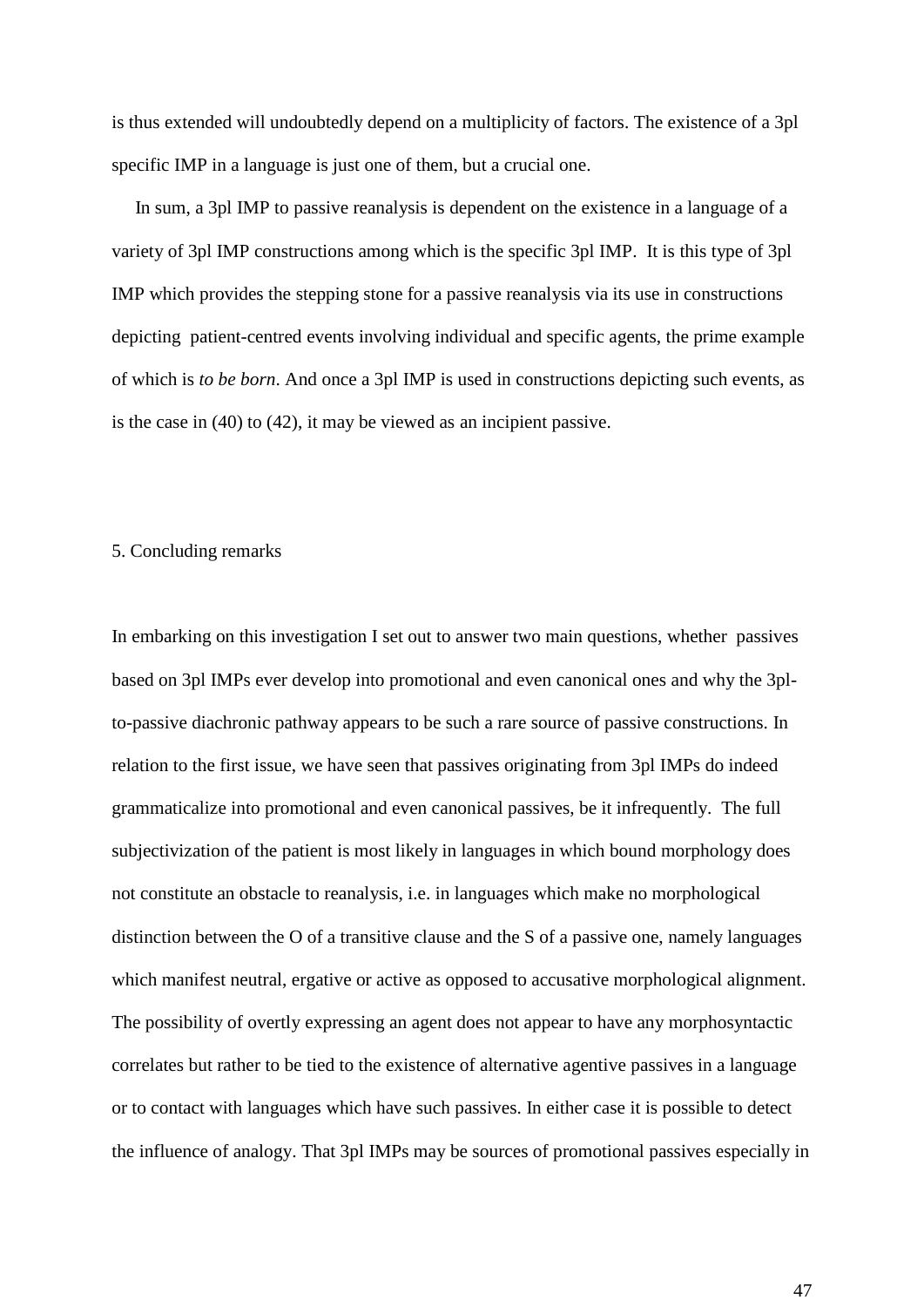languages with ergative and active morphological alignment is of special interest as such languages are normally seen as disfavouring or even lacking passive constructions. The reanalysis of 3pl IMPs has not been previously considered as a potential source of passives in such languages. As for the second issue, the infrequency of passives originating from 3pl IMPs relative to the cross-linguistic commonality of 3pl IMP constructions, I have argued that not all 3pl IMPs are equally likely sources of passives. 3pl IMPs which are essentially used in generic contexts and/or are restricted to speech act verbs are not promising inputs to reanalysis. Reanalysis requires that 3pl IMPs be used in episodic contexts and with different types of agents, among them individual and specific ones. In other words, reanalysis is predicated on high grammaticalization of the 3pl IMP construction itself. If such highly grammaticalized 3pl IMPs are not that frequent cross-linguistically, as the European data of Siewierska & Papastathi (2008) suggest, then we may have an explanation why 3pl IMPs are not as frequent a source of passives as one might expect. Whether this is indeed so, only future reasearch can determine.

 In considering the above, I also subjected to scrutiny the diachronic scenario involved in the 3pl-to-passive reanalysis as posited originally by Givón and subsequently assumed in much typological and cross-linguistic work. I hope to have shown that the diachronic changes posited are in the main contingent to the nature of Bantu and languages with similar morphosyntactic characteristics rather than intrinsic to the reanalysis per se. It appears that the only factor common to all the cases of reanalysis that I have managed to identify is the reanalysis of the 3pl marker as a passive marker. None of the other aspects of Givón"s scenario, leftdislocation of the patient, development of an agent phrase and reanalysis of an object person marker as a subject one are necessary, though they may reflect different stages of a grammaticalization path in individual languages. The first two aspects, left-dislocation and agent expression, do indeed often occur but are independent of each other; there are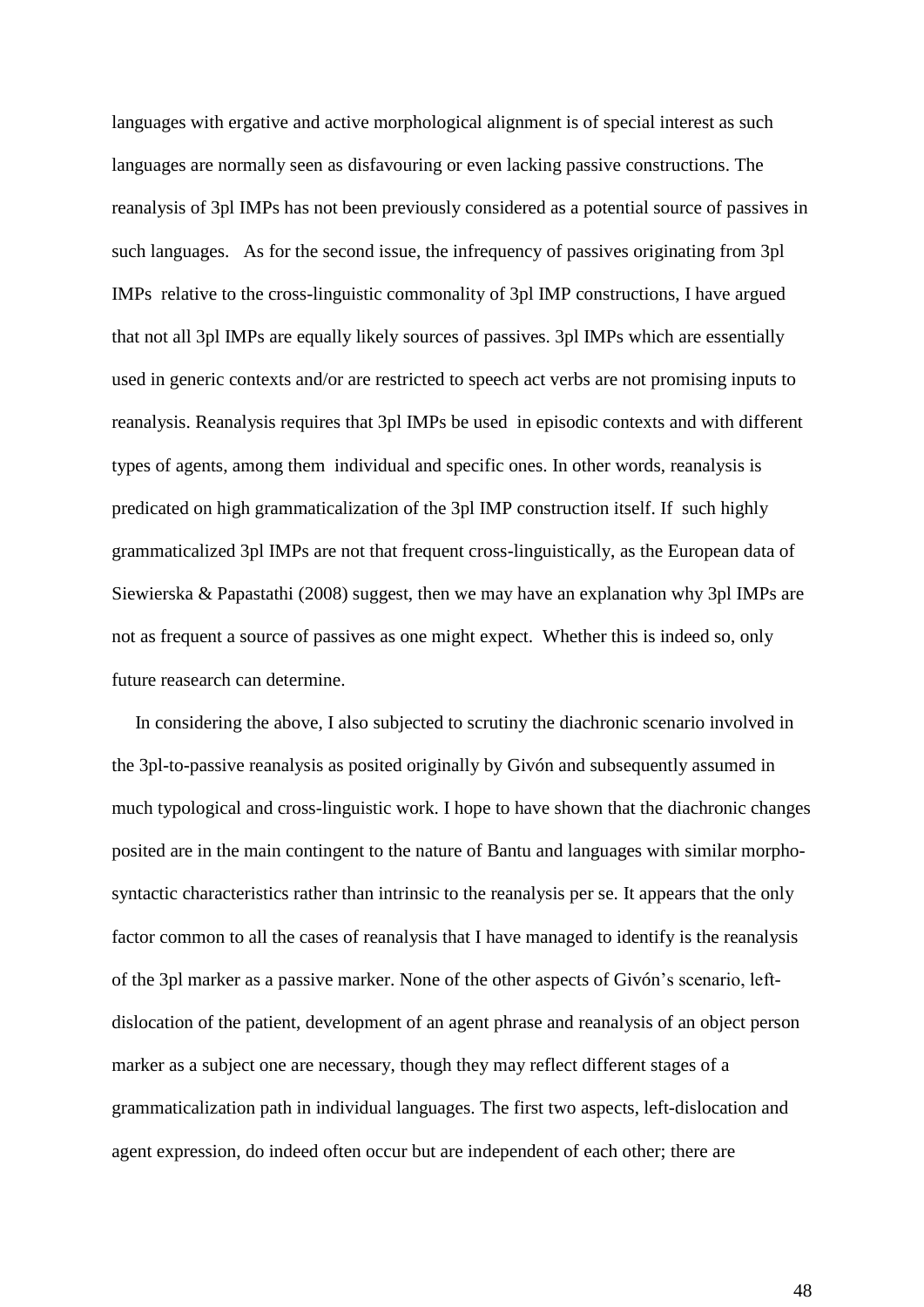languages in which the patient is topicalized but do not allow for the possibility of an overt agent (e.g. Vitu), languages in which there is overt agent expression but no patient topicalization (e.g. Coptic), languages which have both (e.g. the Bantu) and languages which have neither (e.g. Maa). The third aspect of Givón's scenario reanalysis of the object person marker as a subject one has yet to be documented. In the languages where full subjectivization of the patient appears to have taken place (Koasati, Kaqichel and potentially Cavineňa) there has been no need for reanalysis of the object marker by virtue of the ergative or active alignment manifested by the languages in question. In the Bantu languages, the reanalysis does not yet appear to have taken place. We can assume that it has occurred when we see the Bantu object prefixes in the relevant passive clauses being used like typical subject ones, i.e. not only as anaphoric pronouns or resumptive pronouns in left-dislocations but as subject agreement markers with overt, especially first and second person subjects, and even focal ones. In outlining his diachronic scenario of how 3pl IMPs develop into passives Givón appears to have been sketching a possible pathway not a blue-print. It is time this be recognised and variations on the scenario be seriously explored.

## References

- Ard, Josh 1978. "Subject-based and Absolutive-based Syntactic Processes in Kamchadal". *Lingua* 45: 193-231.
- Bavin, Edith 1989. "The *ki*-verb Construction in Acholi. Grammaticalization of a Resultative Morpheme". *LaTrobe Papers in Linguistics* 2: 34-44.
- Blevins, James. 2003. "Passives and Impersonals". *Journal of Linguistics* 39: 473-520.
- Boadwell, George Aaron & Lachlan Duncan 2002. "A New Passive in Kaqchikel". *Linguistic Discovery* 1:2. 1-16.
- Bobaljik, Jonathan David 2000. "Implications of Itelmen Agreement Asymmetries". *Proceedings of Berkeley Linguistics Society Annual Meeting* 25 (1999) ed. by S. S. Chang, L. Liaw, & J. Ruppenhofer, 299-310. Berkeley: Berkelely Linguistic Society.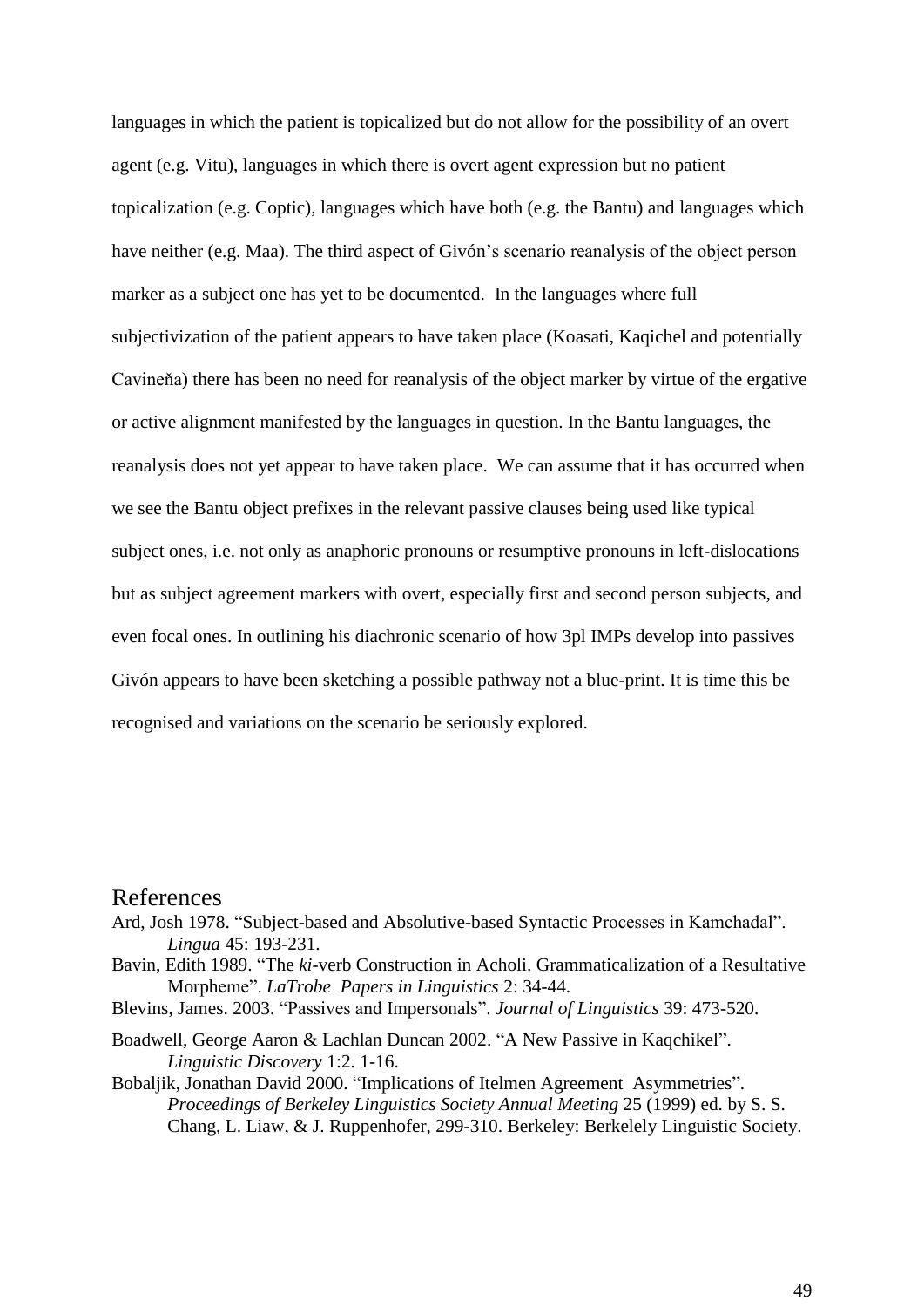- Cabredo Hofher, Patricia 2003. " Arbitrary Readings of Third Person Pronominals". *Proceedings of the Conference Sinn Und Bedeutung 7. Arbeitspapiere des Fachbereichs Sprachwissenschaften* 114. Universität Konstanz.
- Cabredo Hofher, Patricia 2006. " "Arbitrary" Pro and the Theory of Pro-drop" *Agreement and Arguments* ed. by Peter Ackema, Patrick Brandt, Maaike Schoorlemmer & Fred Weermann, 230-246. Oxford: Oxford University Press.
- Cinque, Guglielmo 1988. "On *Si* Constructions and the Theory of Arb". *Linguistic Inquiry* 19: 521-581.
- Cole, Peter, Wayne Harbert, Gabriella Hermon & S.N. Sridhar 1980. "The Acquisition of Subjecthood". *Language* 55: 59-138.
- Crazzolara, J.P. 1933. *Outlines of a Nuer Grammar*. Vienna: Verlag Der Internationalen Zeitschrift Anthropos Modling Bei.
- Creissels, Denis 2007. "Impersonal and Antiimpersonal Constructions: A Typological Approach". Extended version of paper presented at The  $7<sup>th</sup>$  International conference of the Association of Linguistic Typology, Paris, 24-28th September 2007. <http://www.ddl.ish-lyon.cnrs,fr/fulltext/Creissels/Creissels>
- Early, Robert. 1994. A Grammar of Lewo, Vanatu. Ph.D. thesis. Australian National University Camberra.
- Eschenberg, Ardis 2005. The Article System of UmoNhoN (Siouan). Ph.D. Dissertation. New York State University at Buffalo.
- Fleish, Axel 2005. "Agent Phrases in Bantu Passives". *Studies in African Linguistic Typology* ed. by F. K. Erhard Voeltz, 93-111. Amsterdam: John Benjamins.
- Georg, Stefan & Alexander P. Volodin 1999. *Die itelmenische Sprache: Grammatik und Texte*. Wiesbaden: Harrassowitz.
- Givón, Talmy. 1976. "Topic, Pronoun and Grammatical Agreement". *Subject and Topic* ed. by Charles Li, 151-188. New York: Academic Press.
- Givón, Talmy 1979. *On Understanding Grammar*. New York: Academic Press.
- Givón, Talmy 1990. *Syntax. A Functional- Typological Introduction*. Amsterdam: John Benjamins.
- Givón, Talmy & White Cloud Ranch 2006. "Grammatical Relations in Passive Clauses: A Diachronic Perspective". *Passivization and Typology. Form and Function* ed. by Werner Abraham & Larisa Leisiö, 337-350. Amsterdam: John Benjamins.
- Givón, Talmy & Boniface Kawasha 2006. "Indiscrete Grammatical Relations. The Lunda Passive". *Voice and Grammatical Relations: In Honor of Masayoshi Shibatani* ed. by Tasaku Tsunoda & Taro Kageyama, 15-41. Amsterdam: John Benjamins.
- Greenberg, Joseph 1959. "The Origin of the Maasai Passive". *Anthropological Linguistics* 29: 2. 171-176.
- Guillaume, Antoine 2004. A Grammar of Cavineňa, an Amazonian Language of Northern Bolivia. Ph.D. Dissertation. La Trobe University.
- Haas, Mary 1946. "A Proto-Muskogean Paradigm". *Language* 22: 326-32.
- Haspelmath, Martin. 1990. "The Grammaticalization of Passive Morphology". *Studies in Language* 14: 25-72*.*
- Haspelmath, Martin. 1994. "Passive Participles Across Languages". *Voice: Form and Function* ed. by Barbara Fox & Paul J.Hopper, 151-177. Amsterdam/Philadelphia: John Benjamins.
- Haspelmath, Martin. 2004. "On Directionality in Language Change with Particular Reference to Grammaticalization". *Up and Down the Cline. The Nature of Grammaticalization* ed. by Olga. Fischer, Muriel Norde & H. Perridon, 17-44. Amsterdam: John Benjamins.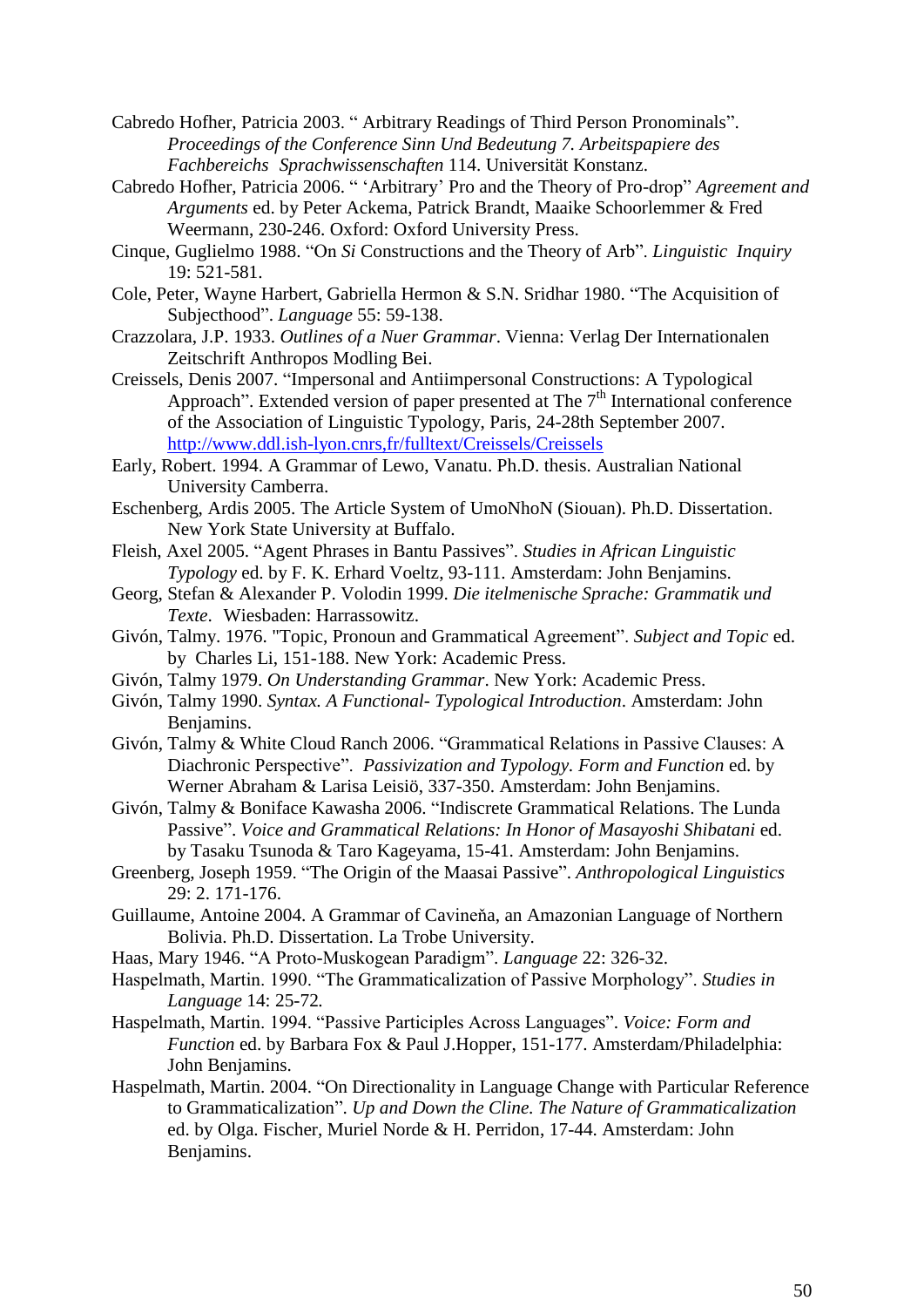- Heine, Bernd & Mechthild Reh 1984*. Grammaticalization and Reanalysis in African Languages.* Hamburg: Helmut Buske Verlag.
- Heine Bernd & Ulrike Claudi 1986. *On the Rise of Grammatical Categories*. Berlin: Dietrich Reimer Verlag.
- Heine Bernd & Tania Kuteva 2002. *World Lexicon of Grammaticalization*. Cambridge: Cambridge University Press.
- Holes, Clive 1998. "Retention and Loss of the Passive Verb in the Arabic Dialects of Northern Oman and Eastern Arabia". *Journal of Semitic Studies* 43: 2. 347-362.
- Horton, Alonzo E. 1949. *A Grammar of Luval*. Johannesburgh: Witwatersrand University Press.
- Kawasha, Boniface 2007. "Passivization in Lunda". *Journal of African Language and Linguistics* 28: 37-56.
- Keenan, Edward 1976. "Towards a Universal Definition of Subject". *Subject and Topic* ed. by Charles Li, 303-33. New York: Academic Press.
- Kimball, Geoffrey 1991. *Koasati Grammar*. Lincoln and London: University of Nebraska Press.
- Langacker, R. 2006. "Dimensions of Defocusing". *Voice and Grammatical relations* ed. by Tasaku Tsunoda &Taro Kageyama, 115- 37. Amsterdam: John Benjamins.
- Lavine, James E. 2005. "The Morpho-syntax of Polish and Ukrainian –*no-/to*". *Journal of Slavic Linguistics* 13: 1. 75-117.
- Layton, Bentley 2004. *A Coptic Grammar*. 2<sup>nd</sup> Edition. Wuesbaden: Harrasowtz.
- Levergood, Barbara Jo 1987. Topics in Arusa Phonology and Morphology. Ph.D. Dissertation. The University of Texas at Austin. Anne Arbor: UMI.
- Malchukov, Andrej 2005. "Case Pattern Splits, Verb Types, and Construction Competition". *Competition and Variation in Natural Languages: The Case for Case* ed. by M. Amberber & Heleen de Hoop, 73-117. Amsterdam: Elsevier.
- Malchukov, Andrej 2008. "Animacy and Asymmetries in Differential Case Marking". *Lingua* 118: 203-221.
- Maling, Joan & Sigriđur Sigurjònsdòttir 2002. "The New Impersonal Construction in Icelandic". *Journal of Comparative Germanic Linguistics* 5: 97-142.
- Martin, Jack B. 2000. "Creek Voice: Beyond Valency". *Changing Valency: Case Studies in Transitivity* ed. by Robert M.W. Dixon & Alexandra Y. Aikenhenvald, 375-402. Cambridge: Cambridge University Press.
- Nathan, Michele 1977. Grammatical Description of the Seminole Dialect of Creek. Ph.D. Dissertation Tulane University: distributed by University Microfilmes, Michigan University.
- Nforgwei, Samuel Tabah 2004. A Study of the Phonological, Morphological and Syntactic Processes in the Standardization of Limbum. Ph.D. Dissertation, The University of Buea, The University of Yaqunde 1.
- Payne, Doris, Mitsuyo Hamaya & Peter Jacobs 1994. "Active, Inverse and Passive in Maasai". *Voice and Inversion* ed. by Talmy Givón, 283-316. Amsterdam: John Benjamins.
- Payne, Doris 2008. "The Maa (Eastern Nilotic) Impersonal Construction". Paper presented at the workshop "Impersonal Constructions" at the 41st Annual meeting of the Societas Linguistica Europea, Forli, 18<sup>th</sup> September 2008.
- Pustet, Regina & David Rood 2008. "Argument Differentiation in Lakhota". *Typology of Languages with Semantic Alignment* ed. by Mark Donohue & Soeren Wichmann, 709-757. Oxford: Oxford University Press.
- Reintges, Chris H. 2004. *Coptic Egyptian (Sahidic Dialect): A Learner's Grammar*. Cologne: Rüder Köppe Verlag.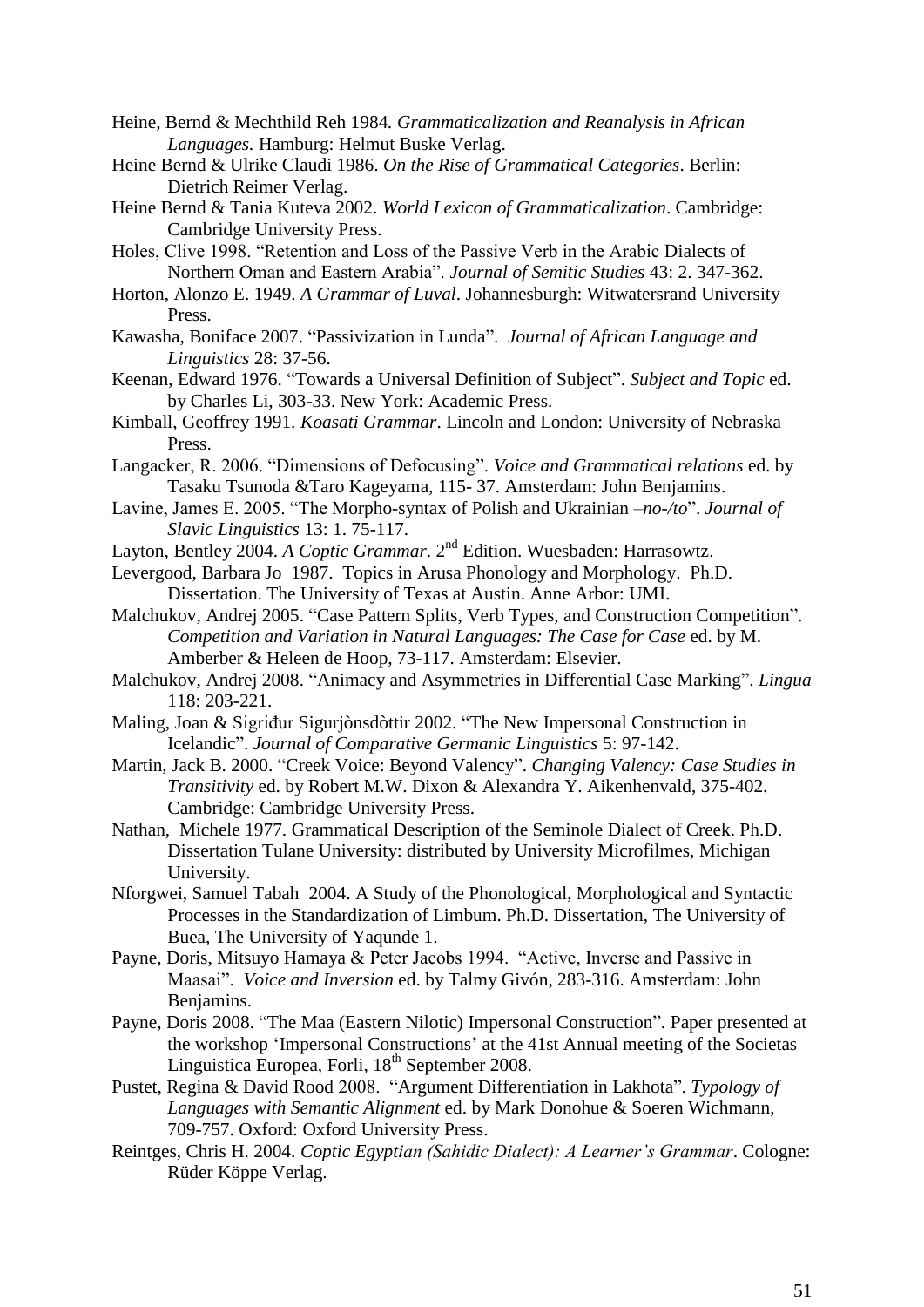Reintges, Chris H. 2008a. "The Diachronic Typology of the Ancient Egyptian Passive". Ms.

Reintges, Chris H. 2008b. "Functional Equivalents of the Passive Voice: A closer Look at the Impersonal Third Person Plural Construction". Paper presented at Coptic Egyptian 38th Colloquium on African Languages and Linguistics (CALL) Leiden University,  $25-27$ <sup>th</sup> August 2008).

Rowling, Joanne K. 1997. *Harry Potter and the Philosopher's Stone*. London: Bloomsbury.

Toweett, Taaitta 1979. *A Study of Kalenjin Linguistics*. Nairobi: Kenya Literature Bureau.

- Tucker, A. N. 1993 ed. by Chet A. Creider*. A Grammar of Kenya Luo (Dholuo).* Köln*:*  Rüdiger Köppe Verlag*.*
- Sansò, Andreas 2007. "Agent Defocusing' Revisited. Passive and impersonal constructions in some European languages". *Passivization and Typology* ed. by Werner Abraham & Larisa Leisiö, 232-273. Amsterdam: John Benjamins.
- Sansò, Andreas 2009. "Grammaticalization Paths or Prototypes Effects? A History of the Agentive Reflexive Passive in Italian". to appear in *Language Sciences*. Special issue ed by Tanja Mortelmans. "Prototypes and Grammaticalization: Grammaticalization as Prototype?"
- Shibatani, Masayoshi 1985. "Passives and Related Constructions: A Prototype Approach". *Language* 61: 821–848*.*
- Siewierska, Anna 2008. "Introduction: Impersonalization: an agent based vs. a subject based perspective". *Transactions of the Philological Society* 106: 2. 1-23.
- Siewierska, Anna & Maria Papastathi. 2008. "Towards a typology of third person plurals". Paper presented at the workshop on Impersonal constructions held at the  $41<sup>st</sup>$  Annual meeting of the Societas Linguistica Europea, Forli, 18<sup>th</sup> September 2008.
- Van den Berg, René 2006. "An Unusual Passive in Western Oceanic: the Case of Vitu". Paper presented at the  $10<sup>th</sup>$  International Conference on Austronesian Linguistics, , Porta Princessa, The Philippines, 21st January 2006.
- Van den Berg, René & Peter Bachet 2006. *Vitu Grammar Sketch Data Papers on Papa New Guinea Languages.* Ukarumpa EHP: Summer Institute of Linguistics.

1

past; refl=reflexive; rel= relative marker; S=intransitive subject; sg=singular; subj=subject; tns=tense. 3 3pl Imps may also be considered to be impersonal under the subject-centred view of impersonality if

 $<sup>1</sup>$  A good deal of the research for this paper was carried out during my summer stay at the Max Planck Institute</sup> of Evolutionary Anthropology in Leipzig in 2008. I would like to express my gratitude to Bernard Comrie and Martin Haspelmath for inviting me and enabling me to utilise the resources of the Institute.

<sup>&</sup>lt;sup>2</sup> The following abbreviations are used in this paper: A=transitive subject; abs=absolutive; acc=accusative; cl=classifier; dat= dative; dec=declarative; def= definite; DS=different subject; e=ergative; fem=feminine; f=feminine; gen= genitive; FV=final vowel; indef=indefinite; impfv=imperfective; inter=interrogative; lgr=lower pitch grade (a form of the stem); m=masculine; n=neuter; nom=nominative; O= object; obl=oblique; part= participle; pass=passive; pfv=perfective; pl=plural; prep=preposition; prog=progressive; R.past=remote

impersonality is associated not with the lack of a subject, which is typically the case, but rather the absence of a canonical subject, under the understanding that only referential subjects are canonical (see e.g. Creissels 2007; Siewierska 2008).

<sup>&</sup>lt;sup>4</sup> The /i/ suffix in Maa can, however, be interpreted as still conveying plurality in certain constructions. See Payne et al. (1994) for discussion. It also needs to be pointed out that there is some unclarity whether the origin of the current passive marker was a 3pl form or just a plural form used in the third person. Greenberg"s (1959:173-174) original analysis involved the latter.